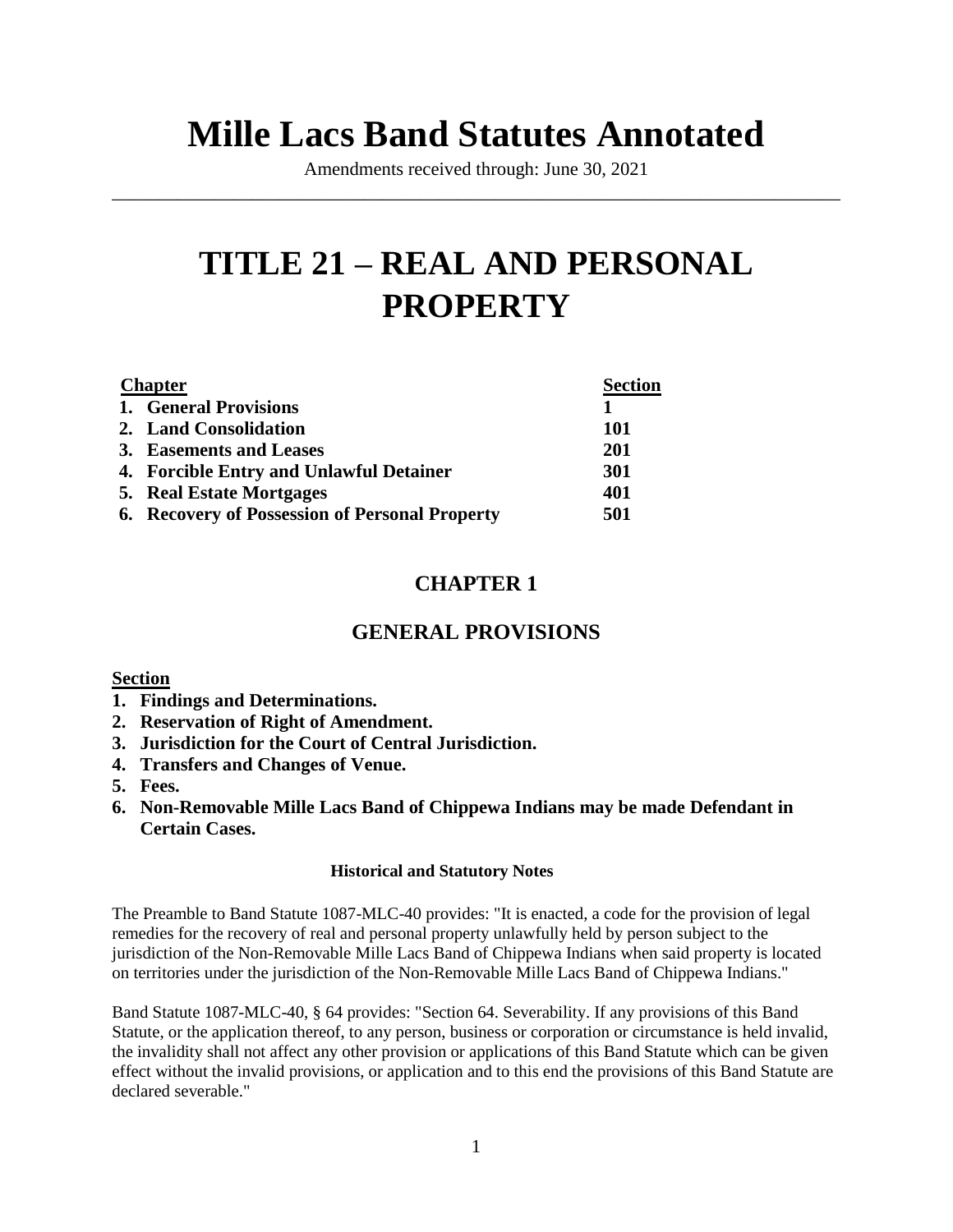# **§ 1. Findings and Determinations.**

- (a) The Band Assembly hereby finds that enrolled members of any constituent Band of the Non-Removable Mille Lacs Band of Chippewa Indians have entered into contractual arrangements for the provision of securing adequate housing on lands under the jurisdiction of the Non-Removable Mille Lacs Band of Chippewa Indians from the Minnesota Chippewa Tribal Home Loan Program; and that said houses were constructed with funds available from the Home Loan Program on lands under this Band's jurisdiction; and, that said Band members subsequently became delinquent on their payments, which created a legal cause of action for the Home Loan Program to recover possession of said houses; and that to the detriment of self-government by the people of the Non-Removable Mille Lacs Band of Chippewa Indians, the Home Loan Program sought relief from an exterior court which infringed upon the sovereign rights of the Non-Removable Mille Lacs Band of Chippewa Indians.
- (b) The Band Assembly hereby finds and determines that it is in the best interest of the Non-Removable Mille Lacs Band of Chippewa Indians that such contractual disputes clearly threaten the political integrity, economic security and welfare of the Band if they are not adjudicated in the Court of Central Jurisdiction.
- (c) The Band Assembly hereby finds and determines that the Non-Removable Mille Lacs Band of Chippewa Indians has never waived any sovereign immunities with regard to the provision of housing units on territories under the jurisdiction of the Band to any exterior court of competent jurisdiction and is now and hereafter precluded from such a waiver of the sovereign powers of the peoples of the constituent Bands on housing issues.
- (d) The Band Assembly hereby finds and determines that it is necessary to establish fair and impartial legal remedies in the Court of Central Jurisdiction for persons or corporations to seek the recovery of property, real or otherwise, which is alleged to be in possession of a person subject to the jurisdiction of the Band on territories under the jurisdiction of the Band. To this end, this title shall be liberally construed so as to effectuate the purposes which gave rise to it.
- (e) The Band Assembly hereby finds and determines that residential dwellings, newly constructed or remodeled on or within lands under the jurisdiction of the Band are real property subject to foreclosure actions outlined in this title in the event that default conditions of the loan exist.
- (f) The Band Assembly hereby finds and determines that any interest in allotments located within the jurisdiction of the Non-Removable Mille Lacs Band of Chippewa Indians which is to escheat should escheat for the benefit of the Non-Removable Mille Lacs Band of Chippewa Indians rather than any other governmental entity, and that such provisions of law protect the political, social, general welfare and economic integrity of this Band.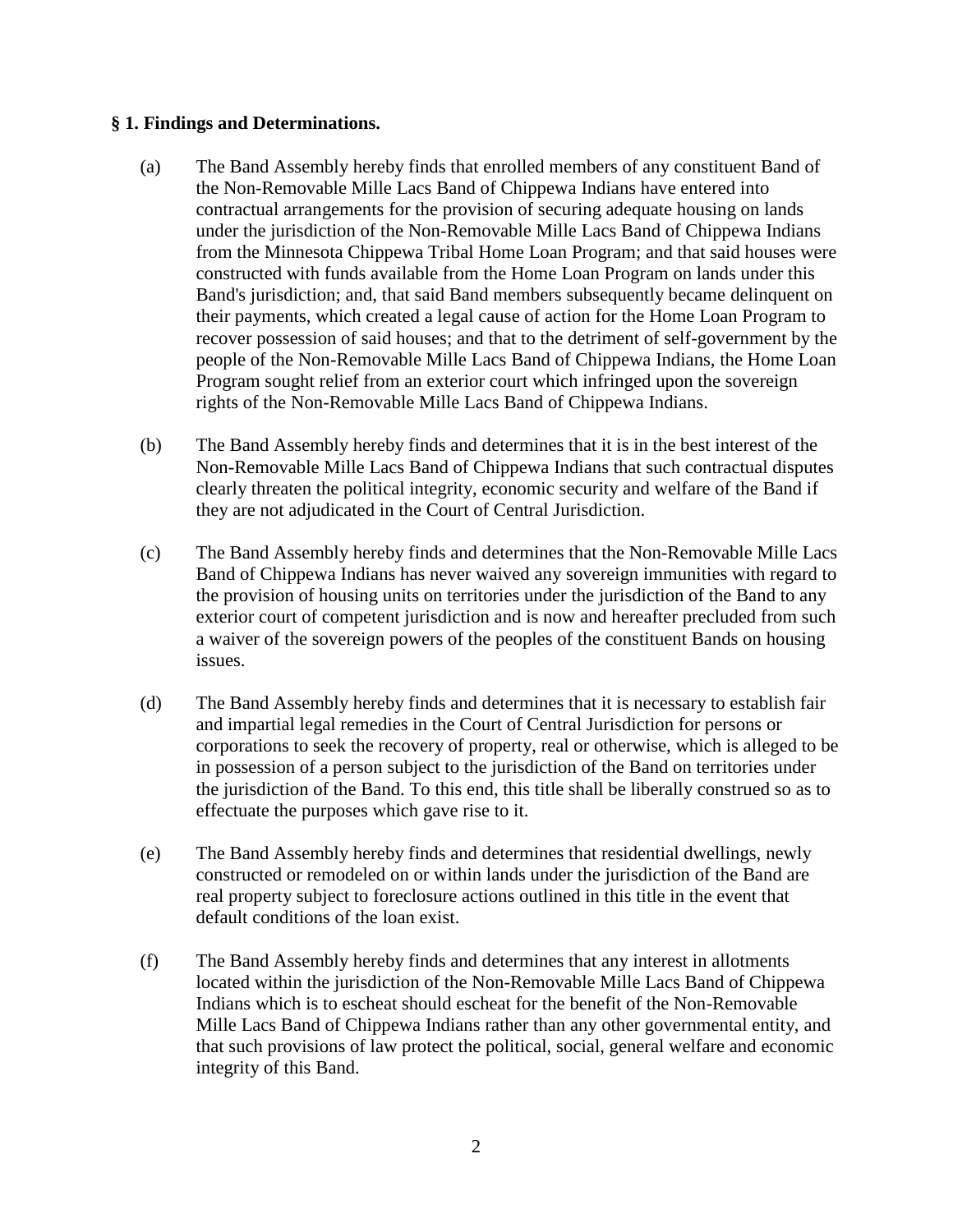**Source:**

Band Statute 1087-MLC-40, § I.

# **§ 2. Reservation of Right of Amendment.**

The Band Assembly hereby fully reserves the right to alter, amend or repeal the provisions of this title, and all rights and privileges granted or extended hereunder, shall be subject to such reserved right.

# **Historical and Statutory Notes**

**Source:**

Band Statute 1087-MLC-40, § 65.

# **§ 3. Jurisdiction for the Court of Central Jurisdiction.**

The Court of Central Jurisdiction is hereby conferred exclusive subject matter jurisdiction to resolve disputes over the possession of property, real or otherwise, held by an enrolled member of any constituent Band of the Non-Removable Mille Lacs Band of Chippewa Indians, any Indian from any other Band or Tribe or any person, through marriage or otherwise, who resides on lands under the jurisdiction of the Non-Removable Mille Lacs Band of Chippewa Indians.

# **Historical and Statutory Notes**

**Source:**

Band Statute 1087-MLC-40, § 2.

# **Cross References**

Subject matter jurisdiction, Court of Central Jurisdiction, *see* 5 MLBS § 111.

# **§ 4. Magistrate Jurisdiction.**

The Associate Justices of the Court of Central Jurisdiction shall have original and exclusive jurisdiction over civil causes of action arising in their Districts pursuant to chapters 1, 2 and 4 to 6 of this title. They shall perform their duties pursuant to chapters 1, 2 and 4 to 6 of this title under the title of Magistrate.

# **Historical and Statutory Notes**

**Source:** 

Band Statute 1087-MLC-40, § 2.02.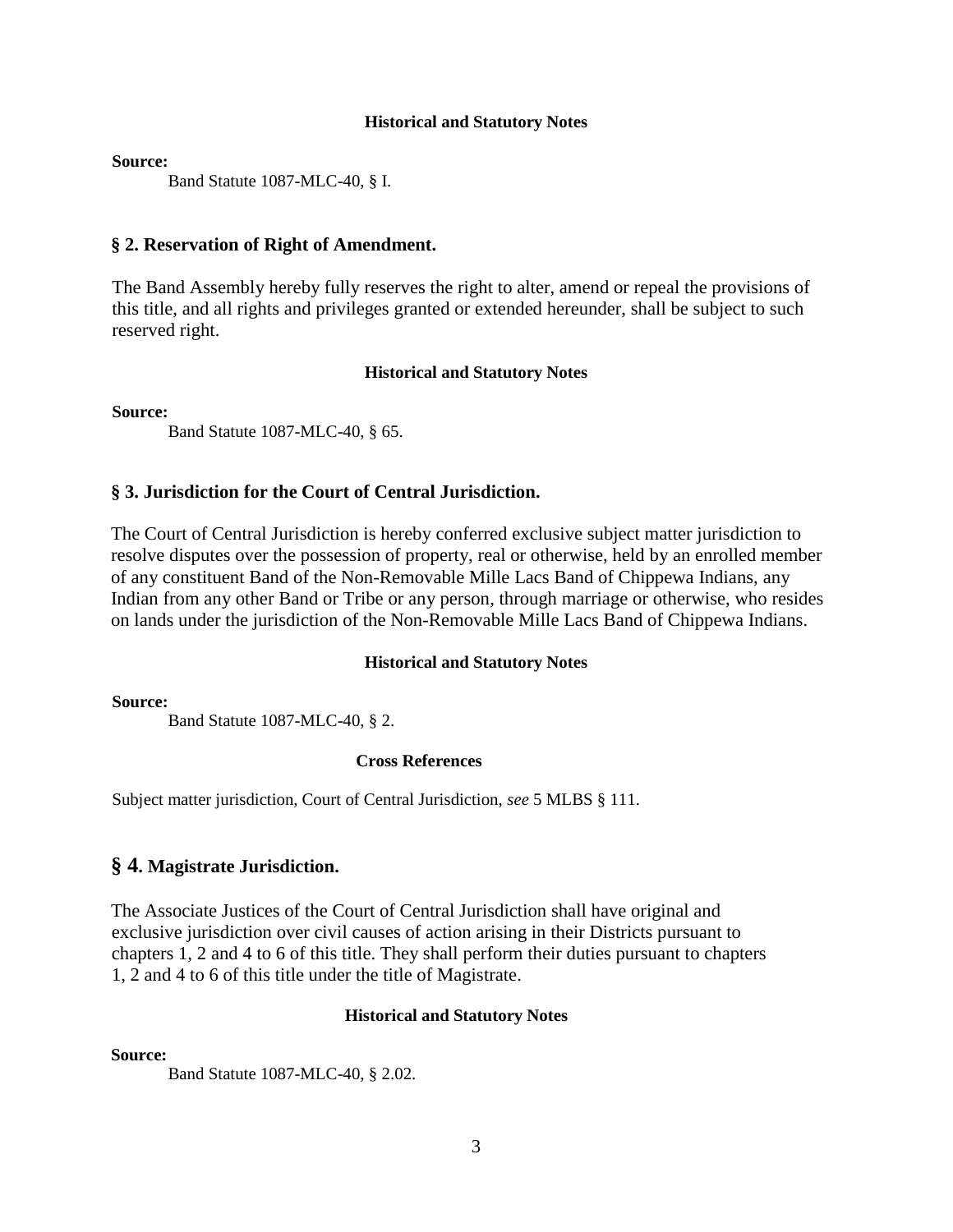### **Cross References**

Subject matter jurisdiction, Court of General Jurisdiction, *see* 5 MLBS § 111.

# **§ 4. Transfers and Changes of Venue.**

The Court of Central Jurisdiction shall accept all changes of venue and transfers from any other court of competent jurisdiction in any state on the island of the United States of America, if it involves property located on lands under the jurisdiction of the Non-Removable Mille Lacs Band of Chippewa Indians.

# **Historical and Statutory Notes**

**Source:**

Band Statute 1087-MLC-40, § 2.03.

# **§ 5. Fees.**

The Court shall have the power to establish reasonable fees for the costs of services for legal remedies for possession of property. Such fees may be reduced or waived in cases of undue hardships, in which event they shall become a charge to the Court.

### **Historical and Statutory Notes**

**Source:**

Band Statute 1087-MLC-40, § 2.01.

# **§ 6. Non-Removable Mille Lacs Band of Chippewa Indians may be made Defendant in Certain Cases.**

In all cases not otherwise provided for, the consent of the Non-Removable Mille Lacs Band of Chippewa Indians is given to be named a party in any suit which is now pending or which may hereafter be brought in the Court of Central Jurisdiction having jurisdiction of the subject matter, to quiet title to or for the foreclosure of a mortgage or other lien upon real estate or personal property, for the purpose of securing an adjudication touching any mortgage, or other lien the Non-Removable Mille Lacs Band of Chippewa Indians may have or claim on the real estate or personal property involved, or to determine the boundary line between any real property of the Band and real property contiguous thereto; provided, that this shall not be deemed to supersede any express provision of law relating to action to which the Band may be made a party, nor to relieve any person from complying with any requirement of such laws.

### **Historical and Statutory Notes**

### **Source:**

Band Statute 1087-MLC-43, § 59.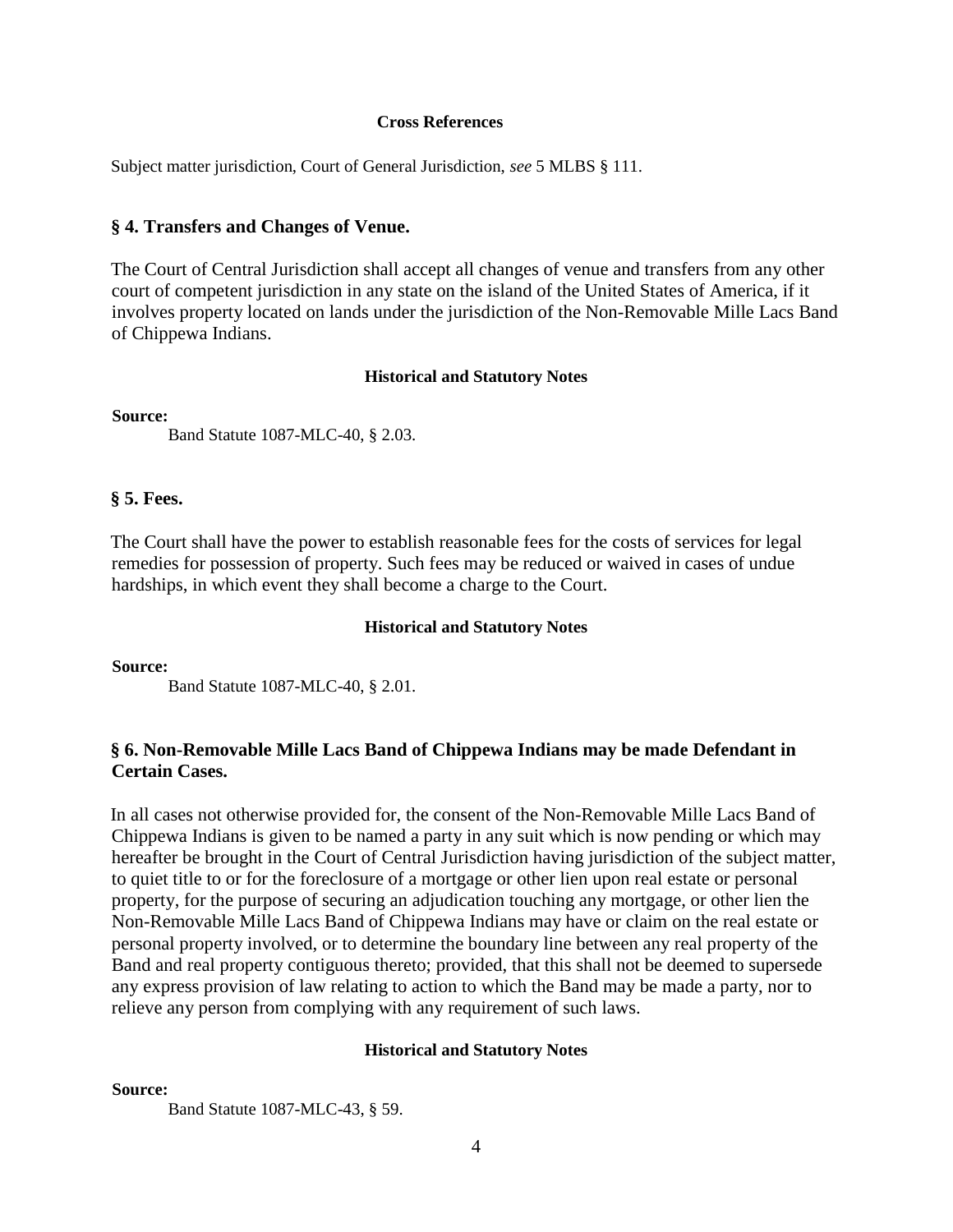#### **Cross References**

Liberal construction of this section, *see* 21 MLBS § 404.

# **CHAPTER 2**

# **LAND CONSOLIDATION**

**Section**

- **101. Non-members and non-Indians Prohibited from Receiving Interests in Trust or Restricted Lands.**
- **102. Life Estate in Spouse or Children.**
- **103. Escheat.**
- **104. Federal Law and Regulations.**

# **§ 101. Nonmembers and Non-Indians Prohibited from Receiving Interests in Trust or Restricted Lands.**

Pursuant to the authority vested in the Non-Removable Mille Lacs Band of Chippewa Indians by the Indians Land Consolidation Act, 25 United States Code, 220 1 , et seq., 1983 , the Commissioner of Natural Resources is hereby authorized and directed to prepare a plan, subject to the approval of the Secretary of Interior and ratified by the Band Assembly, to ensure that nonmembers or non-Indians of any constituent Band of the Non-Removable Mille Lacs Band of Chippewa Indians, shall not receive or be entitled to receive by devise or descent any interest of an enrolled member of any constituent Band of the Non-Removable Mille Lacs Band of Chippewa Indians on any lands located within the jurisdiction of the Non-Removable Mille Lacs Band of Chippewa Indians. Notwithstanding any other provision of any other law, it shall be unlawful for any non-member or non-Indian of any constituent Band of the Non-Removable Mille Lacs Band of Chippewa Indians to receive or be entitled to receive any interest in trust or restricted lands within the jurisdiction of the Non-Removable Mille Lacs Band of Chippewa Indians.

# **Historical and Statutory Notes**

### **Source:**

Band Statute 1087-MLC-44, § 67.

# **§ 102. Life Estate in Spouse or Children.**

Any enrolled member of the Non-Removable Mille Lacs Band of Chippewa Indians who dies intestate leaving a surviving spouse and/or children who are nonmembers of any constituent Band of the Non-Removable Mille Lacs Band of Chippewa Indians, or who are non-Indians, the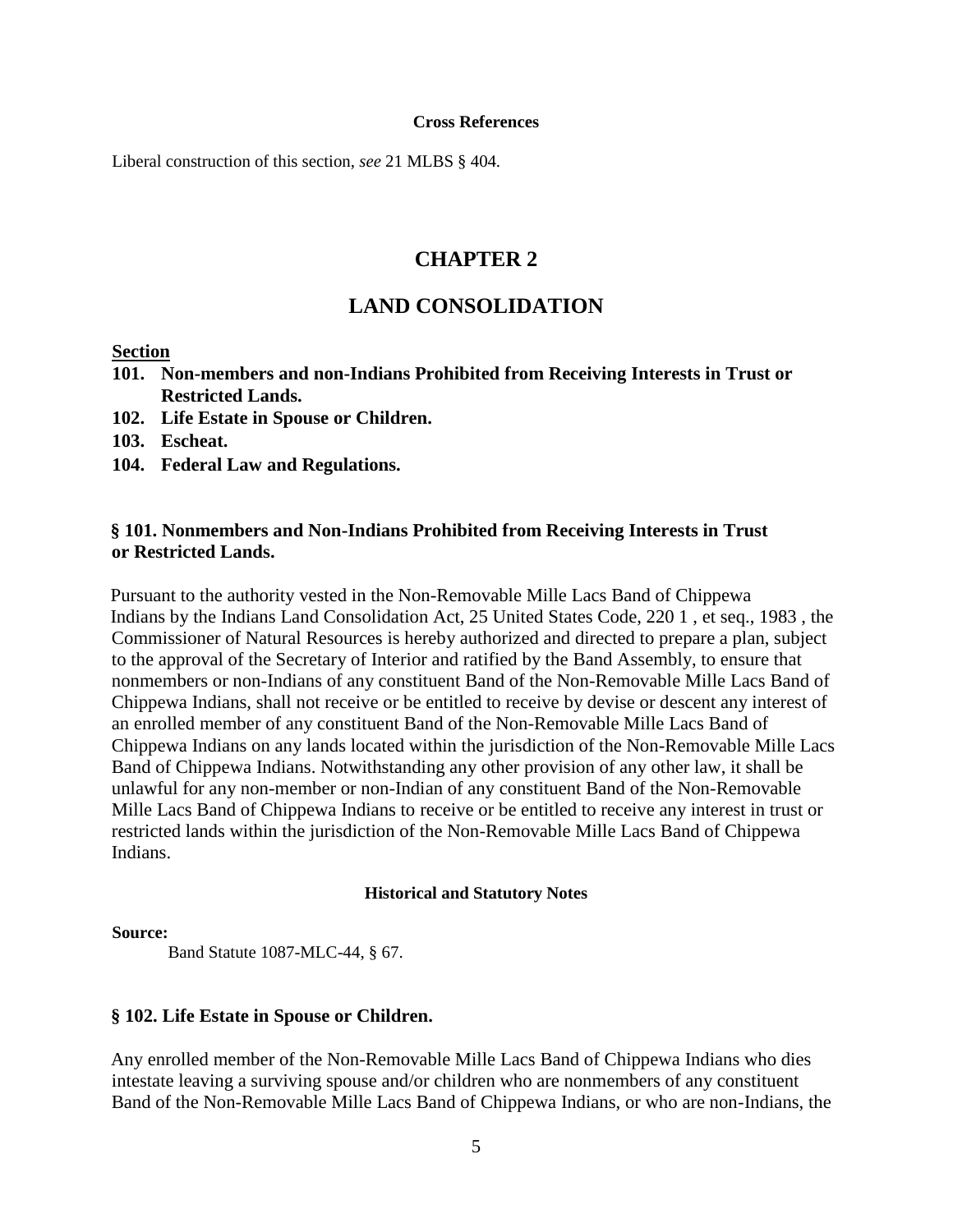surviving spouse or children shall be entitled to life-time estate on the trust or restricted property of the decedent Band member in lieu of the restriction imposed in 21 MLBS § 101 provided, that any said surviving spouse or children not be excluded or removed from said lands for cause after hearing pursuant to 2 MLBS § 201.

### **Historical and Statutory Notes**

### **Source:**

Band Statute 1087-MLC-44, § 67.01.

# **§ 103. Escheat.**

In the event of death of an enrolled member of any constituent member Band of the Non-Removable Mille Lacs Band of Chippewa Indians, with said death be intestate and without a legitimate heir to whom interests in trust or restricted lands may pass, all such interests shall escheat to the Non-Removable Mille Lacs Band of Chippewa Indians subject to:

(a)

- (1) Right of proper notice of intent to take and notice of due process hearing in the Court of Central Jurisdiction to determine the legal membership status of the subject heir,
- (2) A specific finding of the Court that the subject heir is not eligible to receive an interest in the trust or restricted property,
- (3) A specific finding if the subject heir is entitled to compensation for the legal taking of the interest by the Non-Removable Mille Lacs Band of Chippewa Indians, any said compensation may include any rental fees established for lifetime occupancy,
- (4) A specific finding of the amount of compensation due to the subject heir and
- (5) An order for payment of said compensation in an amount reasonable and appropriate not to exceed five hundred dollars by the Non-Removable Mille Lacs Band of Chippewa Indians.
- (b) Right to appeal the decision of the justice to the entire Court of Central Jurisdiction whose decision shall be final.

# **Historical and Statutory Notes**

### **Source:**

Band Statute 1087-MLC-44, § 67.02.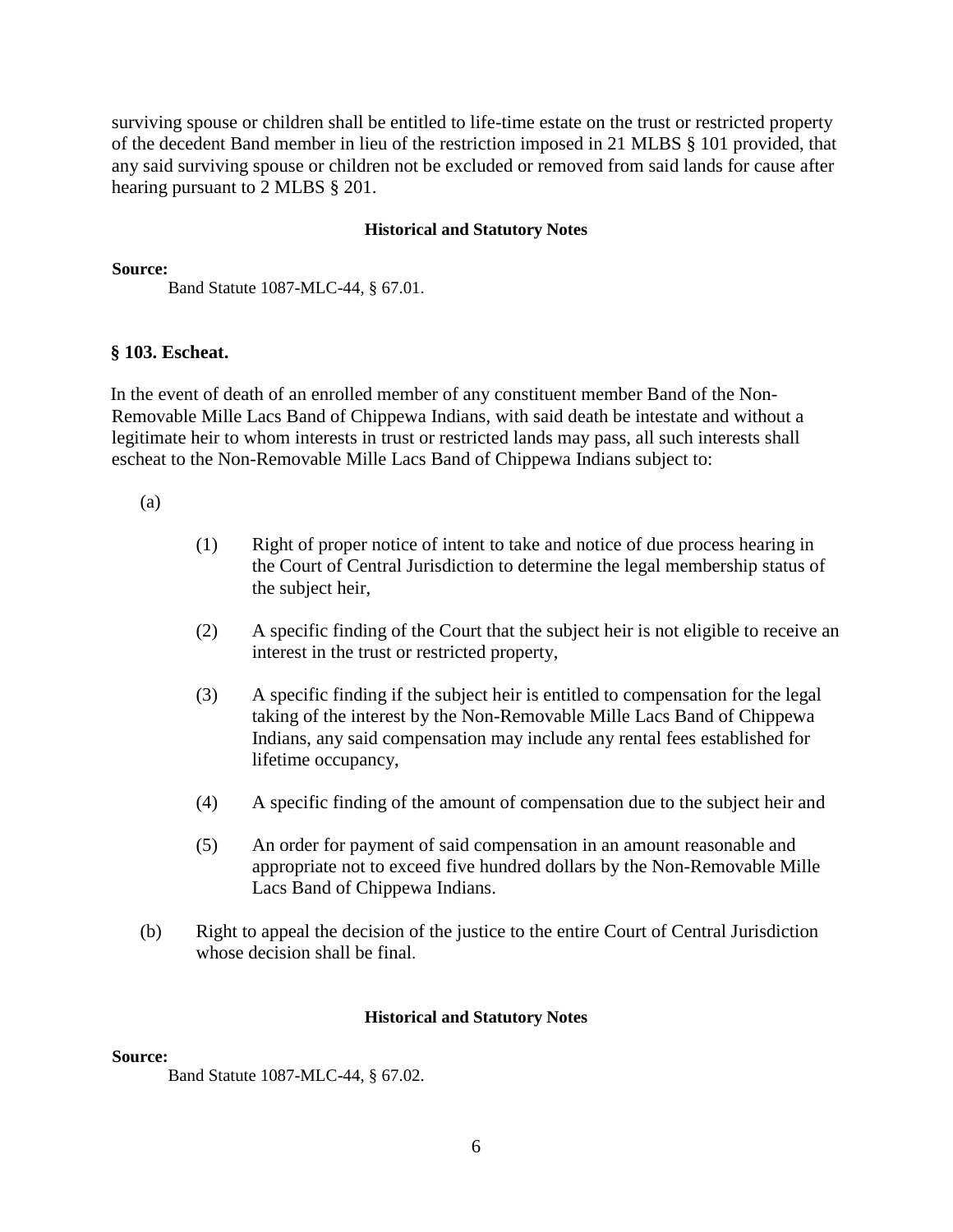# **§ 104. Federal Law and Regulations.**

The provisions of Title II of Public Law 97-459, 96 Stat. 2515 as amended by Public Law 98- 608, 98 Stat. 3171, as well as any and all implementing regulations promulgated by the Secretary of Interior and published in the Federal Register shall apply as law of the Non-Removable Mille Lacs Band of Chippewa Indians in the same manner as if such had been enacted into law pursuant to 3 MLBS § 16. The justices of the Court of Central Jurisdiction shall have exclusive jurisdiction in matter related to this chapter and each shall be bound thereby to the applicable provisions of the laws of the United States of America. 125 U.S.C.A. § 2201 et seq.

# **Historical and Statutory Notes**

# **Source:**

Band Statute 1087-MLC-44, § 67.03.

# **CHAPTER 3**

# **EASEMENTS AND LEASES**

# **Section**

- **201. Validity of Easements.**
- **202. Easements Over Individual Trust Land.**
- **203. Authority of Commissioner of Natural Resources.**
- **204. Application for Easement.**
- **205. Unauthorized Easements; Penalty.**
- **206. Trespass.**
- **207. Seizure of Vehicles, Equipment or Goods used in Trespass.**
- **208. Leases of Restricted Land under the Jurisdiction of the Non-Removable Mille Lacs Band of Chippewa Indians.**

# **Historical and Statutory Notes**

The Preamble to 1098-MLC-48 provides: "The Band Assembly hereby creates Chapter 48 of the Statutes of the Non-Removable Mille Lacs Band of Chippewa Indians for the purpose of exercising jurisdiction over the use of all lands owned in fee or trust status and all trust lands to which the Band is designated as a legal beneficiary of a trust relationship between the Band and the United States of America."

# **§ 201. Validity of Easements.**

All easements of records over trust land, on trust land and under trust land within the jurisdiction of the Non-Removable Mille Lacs Band of Chippewa Indians shall have no validity or force of law unless approved upon the recommendation of the Chief Executive, ratified pursuant to formal resolution by the Band Assembly and approved and filed by the U.S. Department of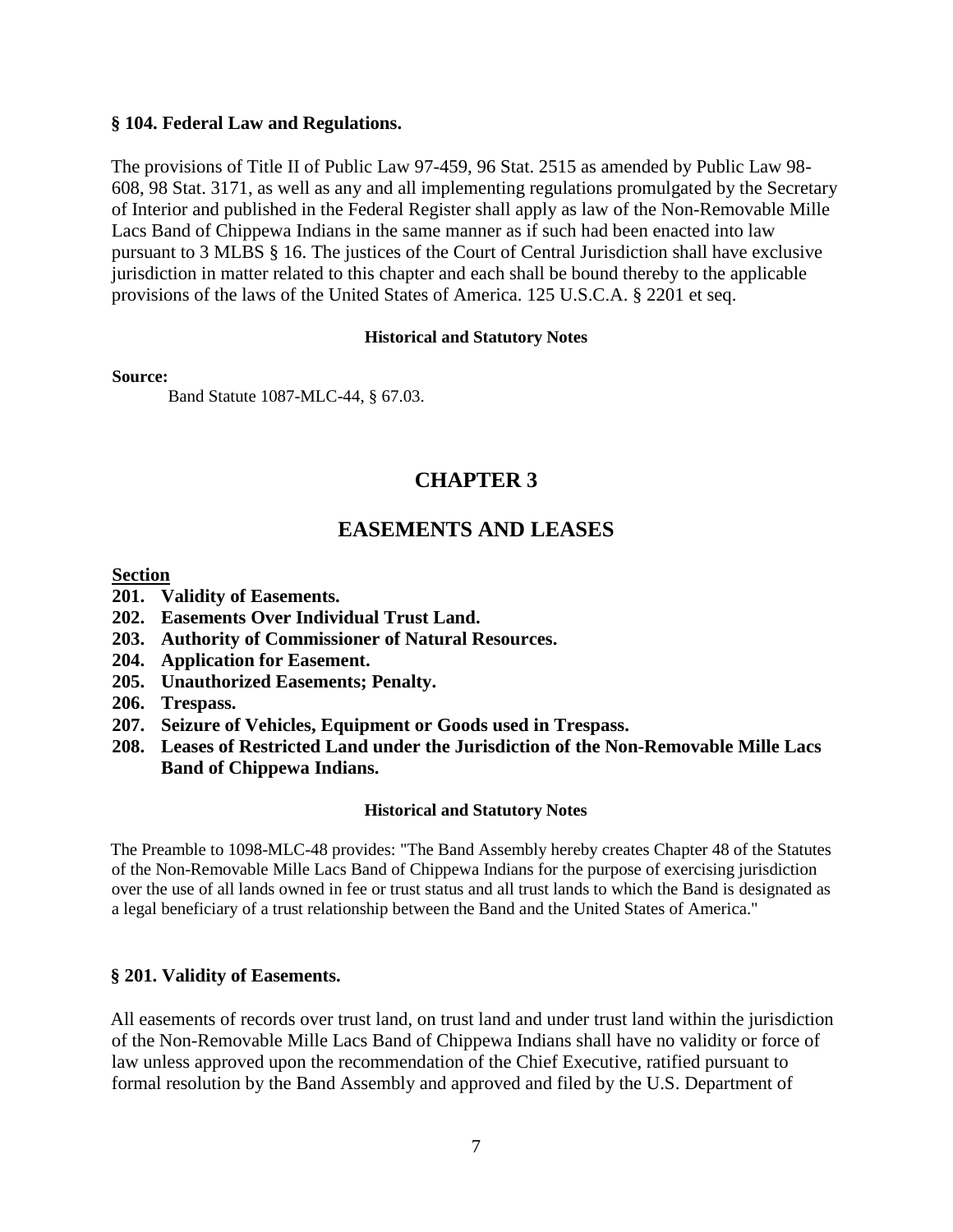Interior, Bureau of Indian Affairs. All existing easements are hereby declared null and void unless entered into in compliance with Federal Statute and Regulation.

### **Historical and Statutory Notes**

**Source:**

Band Statute 1098-MLC-48, § 1.

# **§ 202. Easements Over Individual Trust Land.**

The provisions of this chapter shall not be construed as applicable for obtaining easements over individual trust land.

#### **Historical and Statutory Notes**

**Source:**

Band Statute 1098-MLC-48, § 1.01.

# **§ 203. Authority of Commissioner of Natural Resources.**

The Commissioner of Natural Resources is hereby authorized and directed to review each parcel of land under the jurisdiction of the Non-Removable Mille Lacs Band of Chippewa Indians to determine the validity of all easements of record. Should he determine any easement to be invalid, he shall notify in writing the holder of the easement of said invalidity and the United States Department of Interior-Bureau of Indians Affairs for appropriate action pursuant to federal law.

### **Historical and Statutory Notes**

#### **Source:**

Band Statute 1098-MLC-48, § 2.

# **§ 204. Application for Easement.**

All persons who reside on or hold leases to trust or restricted property under the jurisdiction of the Non-Removable Mille Lacs Band of Chippewa Indians shall be authorized to initiate action which will result in the issuance of a valid easement for purposes of obtaining public utility services including electrical service, telephone service, and water and sewer service. Upon obtaining the consent of the lessee, all requests for easements shall be forwarded to the Commissioner of Natural Resources who shall make a determination of the issues and make his recommendation for acceptance or rejection to the Chief Executive. Upon the authorization of the Chief Executive, he shall forward said application for easement to the District Representative of the Band Assembly in which the land is located for formal acceptance or rejection of the easement by the Band Assembly. In the event the Band Assembly consents to grant the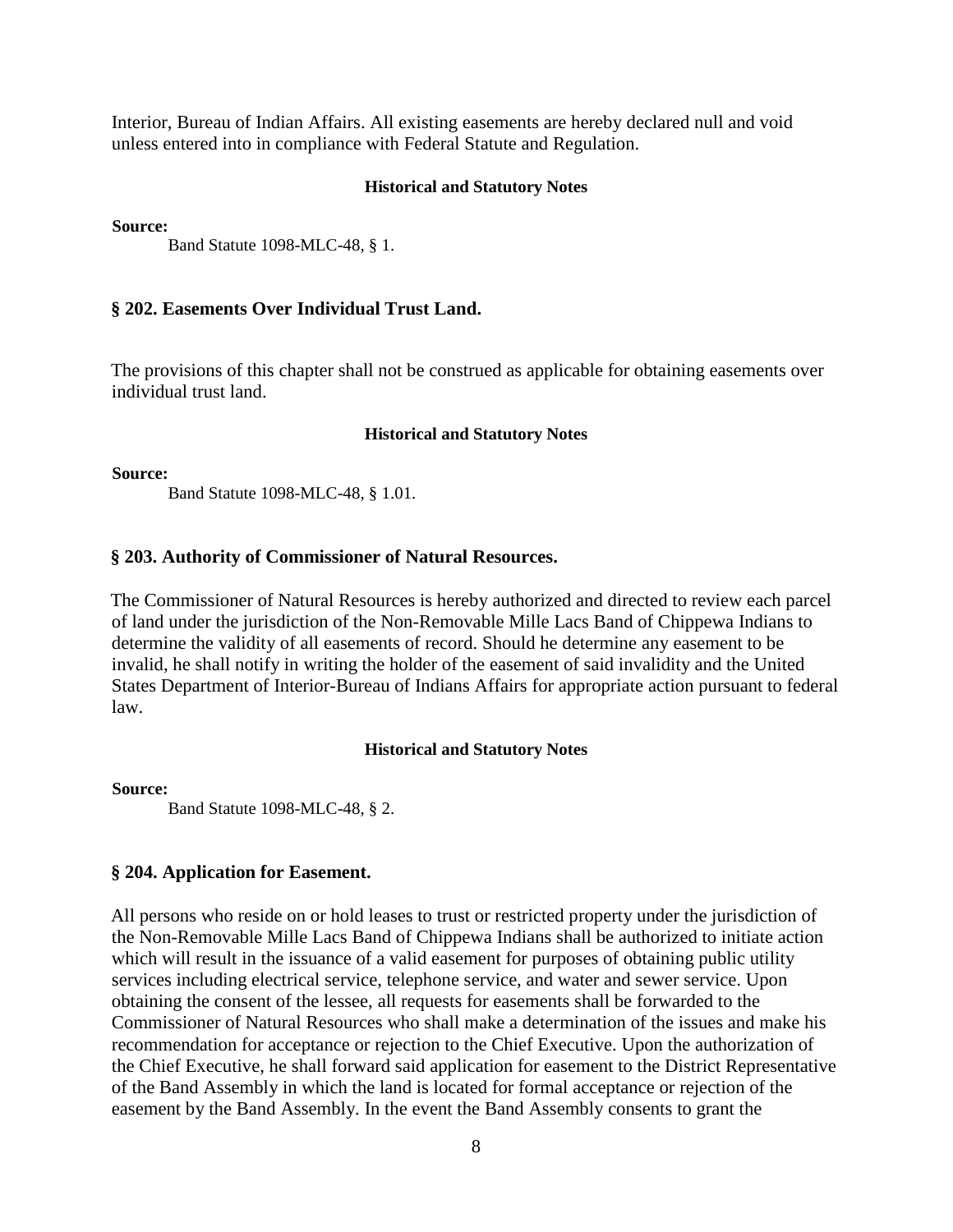easement, the easement shall be forwarded to the Superintendent of the Minnesota Agency-Bureau of Indian Affairs for proper action pursuant to federal law. In the event that the Band Assembly rejects said easement, the Solicitor General shall notify the lessee of said action and the right of the lessee to a hearing before the Band Assembly to contest the rejection. Any lessee who seeks to appeal the decision of the Band Assembly shall petition the Speaker of the Assembly within ten days after formal action or forfeit all rights to appeal. The decision of the Band Assembly may be appealed to the Court of Central Jurisdiction but any such appeal must be instituted within five days after the decision of the Band Assembly is rendered or the right of appeal to the Court shall be forfeited.

### **Historical and Statutory Notes**

### **Source:**

Band Statute 1098-MLC-48, § 2.01.

# **§ 205. Unauthorized Easements; Penalty.**

Any holder of a valid lease of trust or restricted property or any person who resides or intends to reside on trust or restricted property under the jurisdiction of the Non-Removable Mille Lacs Band of Chippewa Indians, who shall offer or authorize through signature any easement in violation of 21 MLBS § 204 to any other person or entity shall be deemed guilty of an unauthorized easement on trust land violation and upon conviction thereof, shall be sentenced to pay a fine not to exceed five hundred dollars.

# **Historical and Statutory Notes**

**Source:**

Band Statute 1098-MLC-48, § 2.02.

# **§ 206. Trespass.**

Any person who shall go upon or pass over any trust or restricted lands under the jurisdiction of the Non-Removable Mille Lacs Band of Chippewa Indians in violation of any provisions of this or any other law of the Mille Lacs Band of Chippewa Indians shall be deemed guilty of a trespass violation and upon conviction thereof, shall be subject to exclusion for a period not to exceed 180 days and/or a fine not to exceed five hundred dollars.

# **Historical and Statutory Notes**

### **Source:**

Band Statute 1098-MLC-48, § 2.03.

# **Cross References**

Exclusion, *see* 2 MLBS, § 201.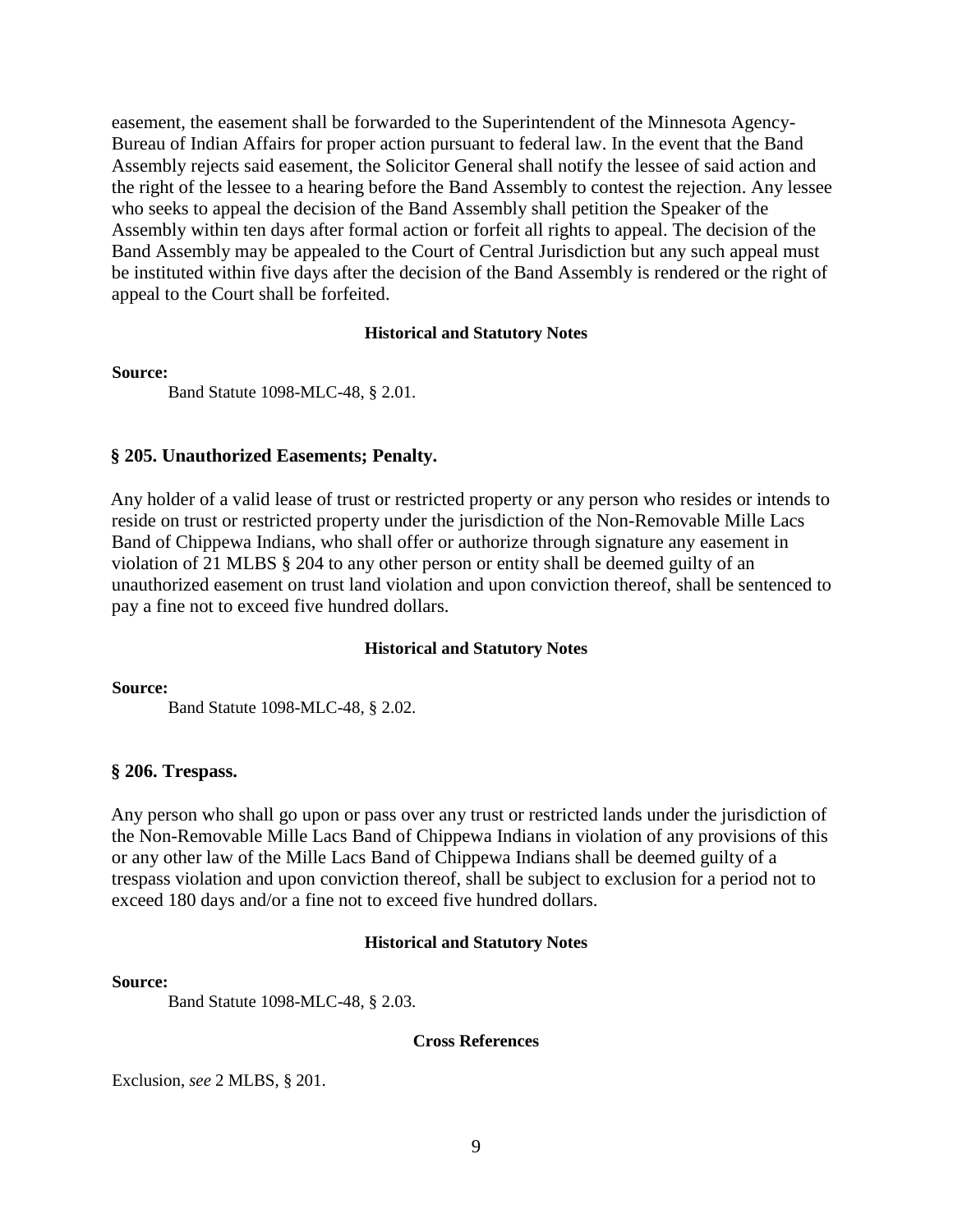# **§ 207. Seizure of Vehicles, Equipment or Goods Used in Trespass.**

The Commissioner of Natural Resources or any law enforcement official of the Band at the time the trespass occurs shall be authorized to seize any motorized vehicles, equipment and material goods, used in connection with the trespass in the name of the Band to be returned at the discretion of the Court at any time during the judicial proceeding.

# **Historical and Statutory Notes**

**Source:**

Band Statute 1098-MLC-48, § .2.04.

### **Cross References**

Unreasonable searches and seizures, *see* 1 MLBS § 2.

# **§ 208. Leases of Restricted Lands Under the Jurisdiction of the Non-Removable Mille Lacs Band of Chippewa Indians.**

Leases of trust or restricted lands under the jurisdiction of the Non-Removable Mille Lacs Band of Chippewa Indians or from Band member employees of the Mille Lacs Band must be made on sealed bids unless the Chief Executive upon ratification by the Band Assembly waives this requirement on the basis of a full report showing: the need for the transaction, the benefits accruing to both parties and that the consideration for the proposed transaction shall be not less than the appraised value of the lands or leasehold interest unless the Indian employee qualifies and is intending a transaction in accordance with this chapter. An affidavit as follows shall accompany each proposed land transaction:

I, \_\_\_\_\_(name), \_\_\_\_\_(title), swear (or affirm) that I have not exercised any undue influence nor used any special knowledge received by reason of my office in obtaining the (grantor's, purchaser's, vendor's) consent to the instant transaction.

# **Historical and Statutory Notes**

**Source:**

Band Statute 1098-MLC-48, § 3.

# **Cross References**

Water conservation measures, building permits for leased lands, *see* Nat. Res. Comm. Order 112-89.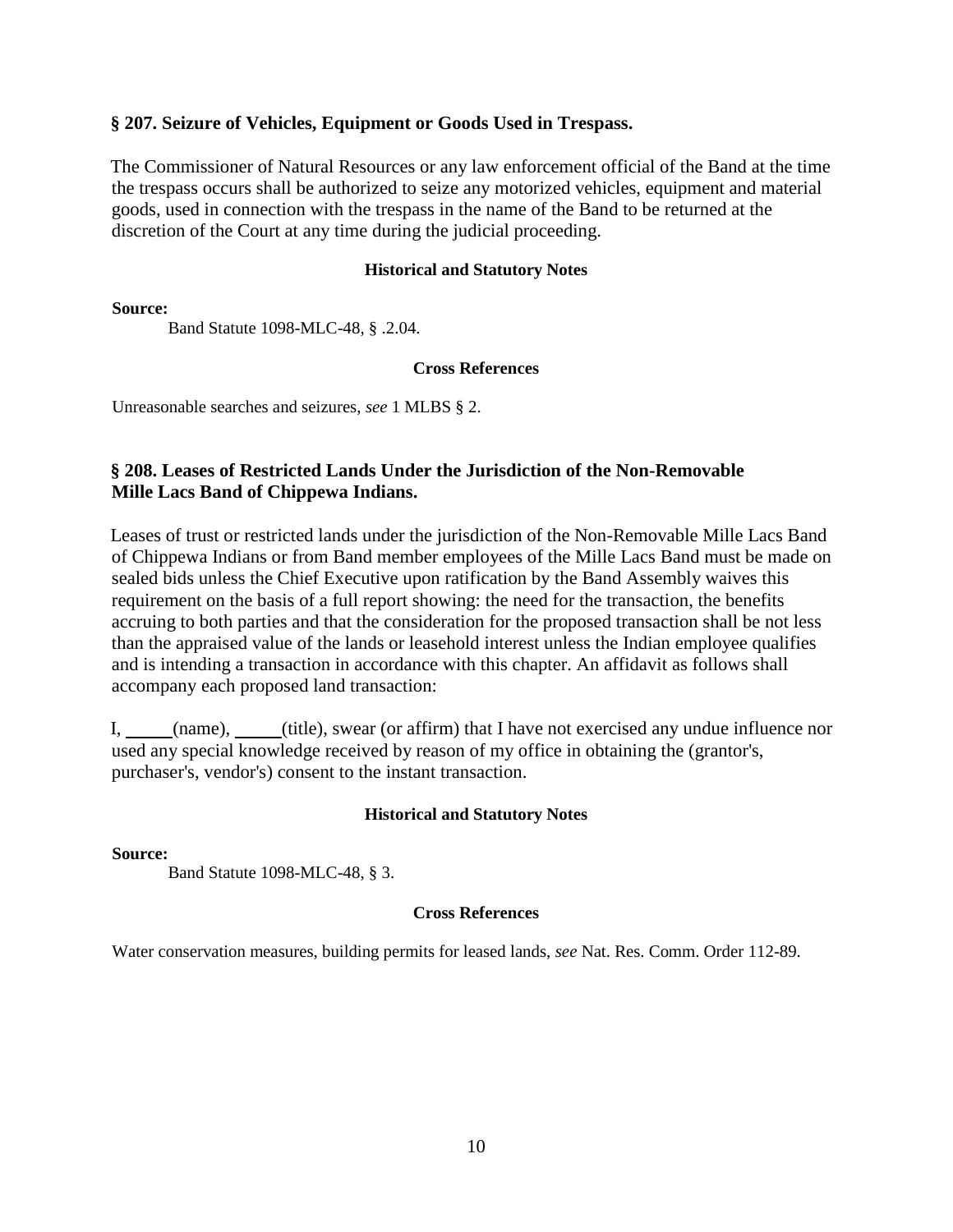# **CHAPTER 4**

# **FORCIBLE ENTRY AND UNLAWFUL DETAINER**

| <b>Subchapter</b> |                                                          | <b>Section</b> |  |
|-------------------|----------------------------------------------------------|----------------|--|
|                   | 1. General Provisions                                    | 301            |  |
|                   | 2. Unlawful Removal or Exclusion: Recovery of Possession | 341            |  |
|                   | 3. Additional Remedies                                   | 371            |  |

# **SUBCHAPTER 1**

# **GENERAL PROVISIONS**

# **Section**

- **301. Recovery of Premises.**
- **302. Limitation of Actions.**
- **303. Complaint and Summons.**
- **304. Answer and Hearing.**
- **305. Adjournment.**
- **306. Judgement, Execution, Non-Emergency Writ of Restitution, and Emergency Writ of Restitution.**
- **307. Failure to Reach a Verdict.**
- **308. Notice of Appeal.**
- **309. Appeals.**
- **310. Form of Verdict or Finding.**
- **311. Form of Summons and Writ of Restitution.**
- **312. Execution of Writ of Restitution.**

# **§ 301. Recovery of Premises.**

- (a) No person shall make entry into lands or tenements except in cases where his entry is allowed by law and in such cases he shall not enter by force but only in a peaceable manner.
- (b) When any person has made unlawful or forcible entry into lands or tenements and detains the same, or having peaceably entered, unlawfully detains the same, the person entitled to the premises may recover possession thereof in the manner hereinafter provided.
- (c)
- (1) When any person holds over lands or tenements after a sale thereof on an execution or judgment, or on foreclosure of a mortgage an expiration of the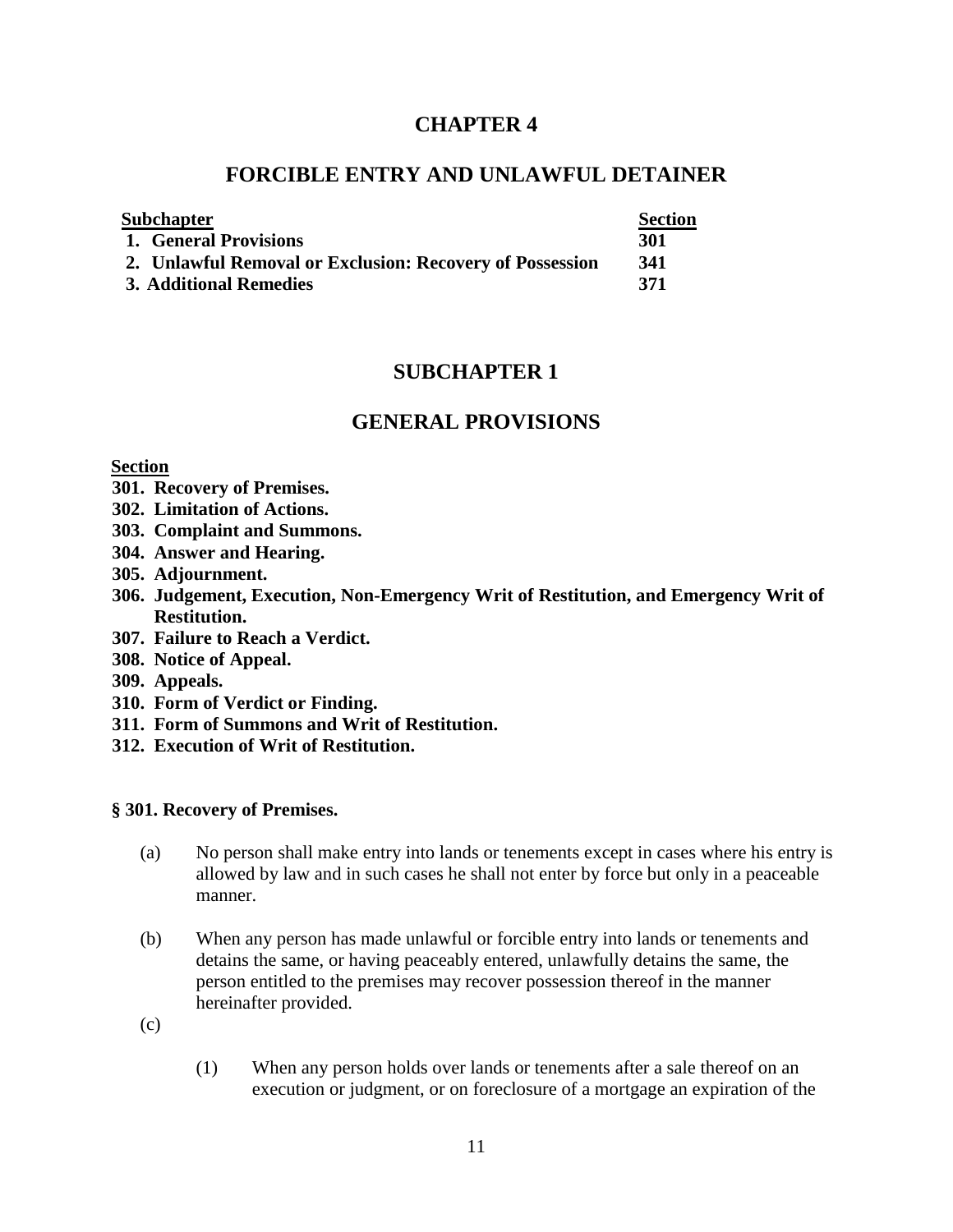time for redemption or after termination of contract to convey the same, or after termination of the time for which they are demised or let to him or to the persons under whom he holds possession, or contrary to the conditions or covenants of the lease or agreement under which he holds, or after any rent becomes due according to the terms of such lease or agreement, or when any tenant at will holds over after the determination or any such estate by notice to quit, in all such cases the person entitled to the premises any recover possession thereof, in the manner hereinafter provided.

- (2)
- (i) It shall be a defense to an action for recovery of premises following the alleged termination of a tenancy by notice to quit for the defendant to prove by a fair preponderance of the evidence that:
	- (A) The alleged termination was intended in whole or part as a penalty for the defendant's good faith attempt to secure or enforce rights under a lease or contract, oral or written, or under the laws of the Non-Removable Mille Lacs Band of Chippewa Indians.
	- (B) The alleged termination was intended in whole or part as a penalty for the defendant's report to a governmental authority of the plaintiff's violation of any health, safety, housing or building codes or ordinances.
- (ii) If the notice to quit was served within ninety days of the date of any act of the tenant coming within the terms of clause (A) or (B) of subparagraph (i) the burden of proving that the notice to quit was not served in whole or part for the retaliatory purpose shall rest with the plaintiff.
- (3) In any proceeding for the restitution of premises upon the ground of nonpayment of rent, it shall be a defense thereto, if the tenant establishes by a preponderance of the evidence that the plaintiff increased the tenant's rent or decreased the services as a penalty in whole or part for any lawful act of the tenant as described in § 301 (c)(2)(i)(B), providing that the tenant tender to the Court or to the plaintiff the amount of rent due and payable under his original obligation.
- (d) Nothing contained herein shall limit the right of the lessor pursuant to the provisions of§ 301 (c)(2)(i)(B), to terminate a tenancy for a violation by the tenant of a lawful, material provision of a lease or contract, whether written or oral, or to hold the tenant liable for damage to the premises caused by the tenant or a person acting under his direction or control.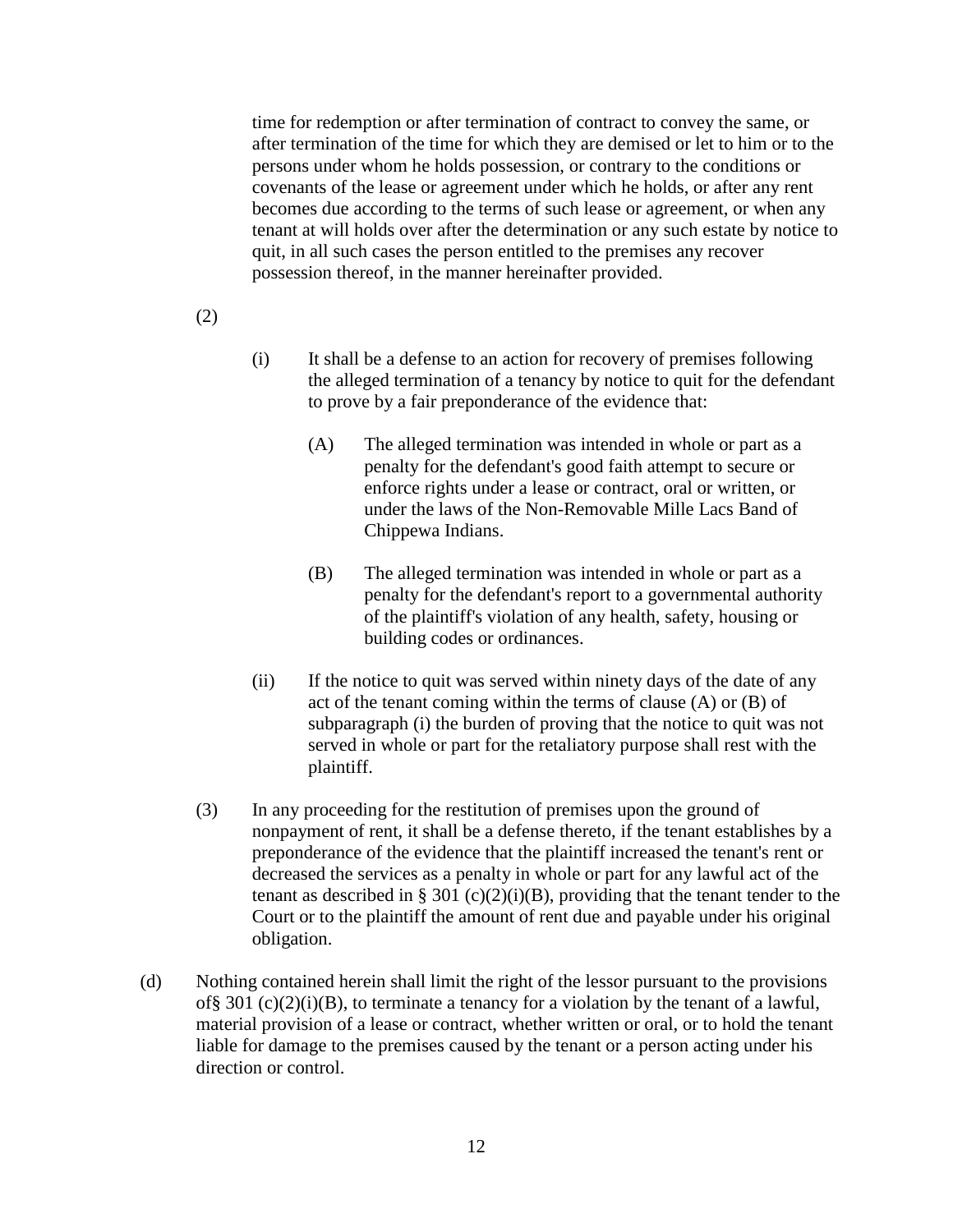### **Source:**

Band Statute 1087-MLC-40, § 6.

### **Cross References**

Additional remedy for tenants, *see* 21 MLBS § 341.

# **§ 302. Limitation of Actions.**

No restitution shall be made under this chapter of any lands or tenements of which the part complained of, or his ancestor, or those under whom he hold the premises, have been in quiet possession for three years next before the filing of the complaint, after the determination of the leasehold estate that he may have had therein.

#### **Historical and Statutory Notes**

### **Source:**

Band Statute 1087-MLC-40, § 6.03.

### **§ 303. Complaint and Summons.**

The person complaining shall file a complaint with a Magistrate describing the premises of which possession is claimed, stating the facts which authorize the recovery and praying for restitution thereof. The Magistrate shall thereupon issue a summons, commanding the person against whom such complaint is made to appear before him on a day and at a place in such summons named, which shall not be less than three, nor more than ten days from the day of issuing the same. A copy of the complaint shall be attached to the summons, which shall state that it is so attached and that the original has been filed. All summons shall be served in accordance with 24 MLBS § 2001 et seq.

#### **Historical and Statutory Notes**

#### **Source:**

Band Statute 1087-MLC-40, § 6.04.

#### **§ 304. Answer and Hearing.**

After the return of the summons at the time and place appointed therein, if the defendant appeared, he may answer the complaint and all matters in excuse, justification or avoidance of the allegations thereof, shall be set up in the answer and thereupon, the Magistrate shall hear and determine the action, unless he shall adjourn the trial as provided in 21 MLBS § 305, but either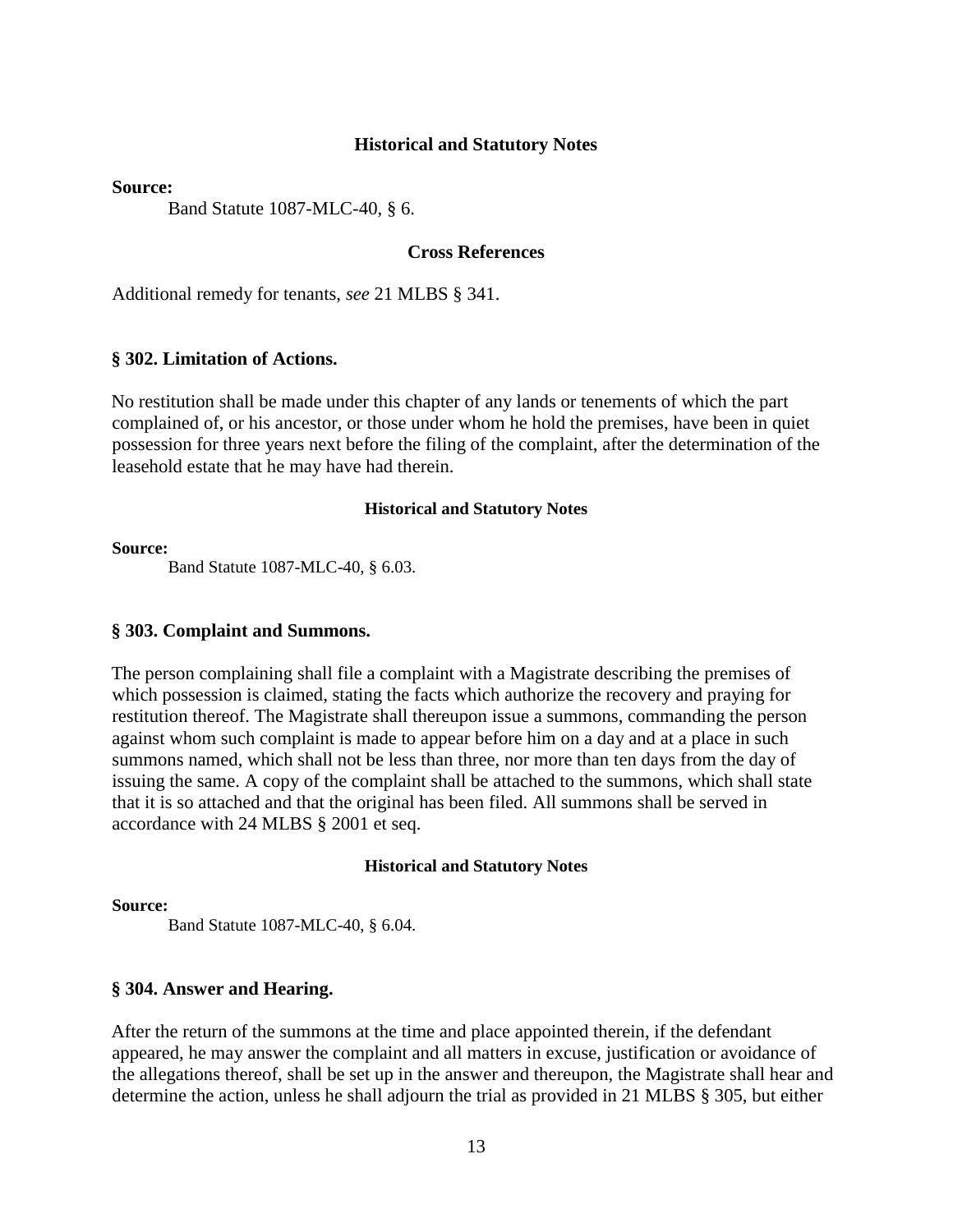party may demand a trial by jury. The proceedings in such action shall be the same as in other civil actions in a Magistrate's Court, except as in this chapter, otherwise provided.

### **Historical and Statutory Notes**

#### **Source:**

Band Statute 1087-MLC-40, § 6.05.

### **§ 305. Adjournment.**

The Magistrate, in his discretion, may adjourn the trial, but not beyond six days after the return day, unless by consent of parties; but in all cases mentioned in 21 MLBS § 301, except in an action upon a written lease signed by both parties thereto, if the defendant, his agent or attorney shall make oath that he cannot safely proceed to trial for want of a material witness, naming him and that he has made due exertion to obtain the witness and believes that, if such adjournment be allowed, he will be able to procure the attendance of such witness at the trial or his deposition and shall give bond conditioned to pay to the plaintiff all rent which may accrue during the pendency of the action and all costs and damages consequent upon such adjournment, the Magistrate shall adjourn the trial for such time as may appear necessary, not exceeding three months.

### **Historical and Statutory Notes**

**Source:** 

Band Statute 1087-MLC-40, § 6.06.

# **§ 306. Judgement, Execution, Non-Emergency Writ of Restitution, and Emergency Writ of Restitution.**

- (a) **Non-Emergency Writ of Restitution.** If upon the trial, the Magistrate or jury find for the plaintiff, the Magistrate shall immediately thereupon, enter judgment that the plaintiff have restitution of the premises and tax the cost for him or her. The Magistrate shall issue execution in favor of the plaintiff for such costs and also immediately issue a non-emergency writ of restitution. No stay of the non-emergency writ of restitution may be granted except upon a showing by the defendant that the restitution would work a substantial hardship upon the defendant. Upon a proper showing by the defendant of substantial hardship, the Magistrate may stay the nonemergency writ of restitution for a reasonable period not to exceed seven days, except that no stay of the non-emergency writ of restitution shall extend later than three days prior to the date the rent is next due. If the Magistrate or jury shall find for the defendant, he shall enter judgment for the defendant, tax the costs against the plaintiff and issue execution therefore.
- (b) **Personal Property.** No personal property shall be seized after entry of any judgment, by any law enforcement officer of the Band, or any other person, if said seizure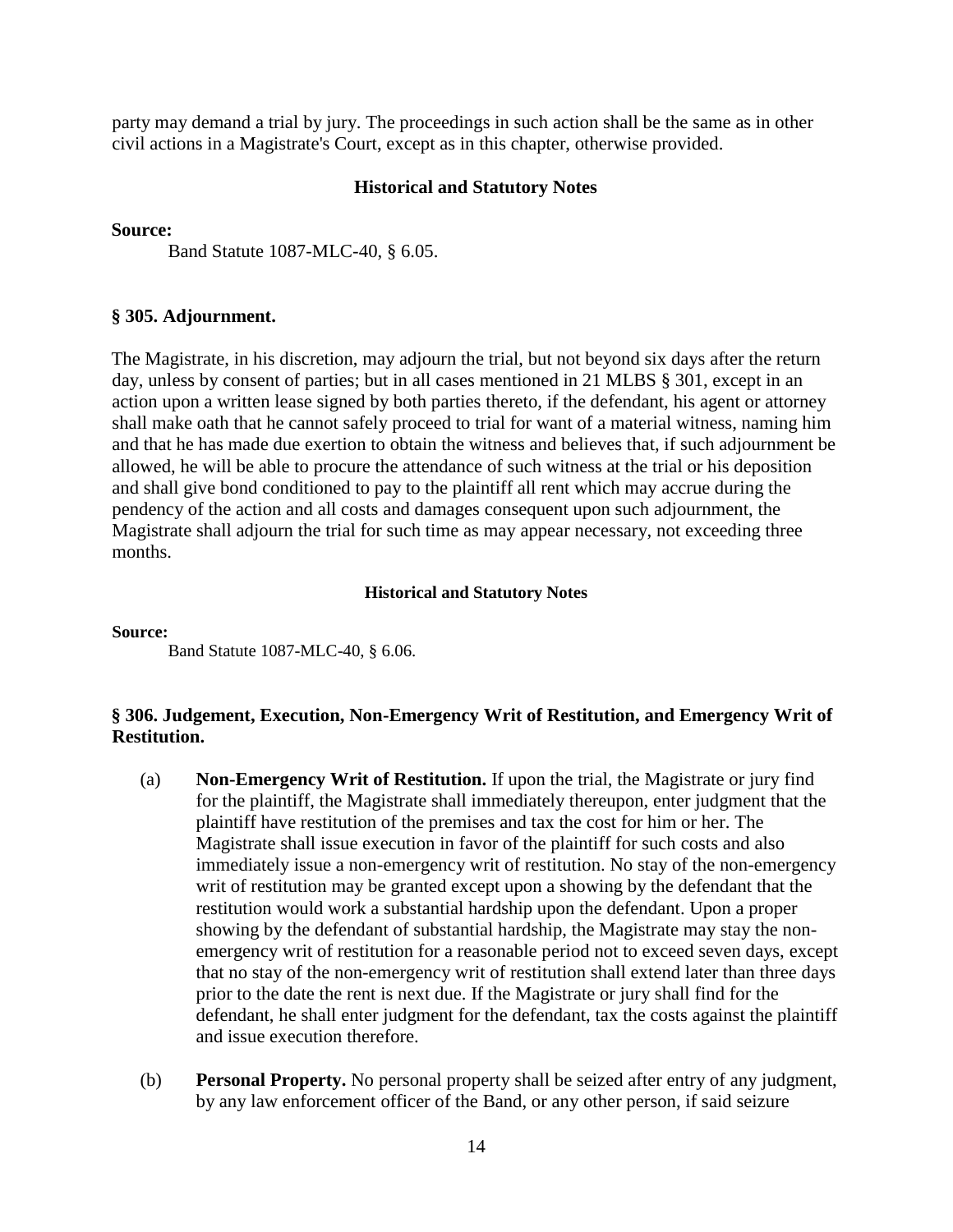involves a basic life-sustaining item required for the general welfare of any person under the jurisdiction of the Band between November 1-April 15, of any year.

# (c) **Emergency Writ of Restitution.**

- (1) An emergency writ of restitution, not available pursuant to the unlawful detainer procedure set forth in 21 MLBS § 301 et. seq., may be issued only in cases involving transitional housing and trespassers occupying Band-owned rental and elder units and used when it is imperative that the Band obtain or reacquire immediate possession (within 24 hours) of a Band-owned transitional, rental or elder unit due to:
	- (i) illegal drug activity;
	- (ii) abandonment; or
	- (iii) conduct that is either violent or harmful to the tribal community.
- (2) Substance abuse of any kind in transitional housing and the prevention of substantial property damage to a Band-owned transitional, rental or elder unit in cases involving trespassers shall also justify the issuance of an emergency writ of restitution.
- (3) If the Band possesses probable cause to believe that an occupant has engaged in any activity justifying the issuance of an emergency writ of restitution as stated in § 306 (c)(1) above, the Band may petition by motion to the Court of Central Jurisdiction for an emergency writ of restitution to be immediately enforced with the full assistance of the Mille Lacs Tribal Police Department. Upon the Band's showing of evidence of activity justifying the issuance of an emergency writ of restitution, the Court shall issue the same without the need of a hearing.
- (4) The Band may also by administrative order issue an emergency writ of restitution if it is signed by three (3) Executive Officers listed in 4 MLBS § 4. The administratively issued emergency writ of restitution shall have the same force and effect as an emergency writ of restitution issued by the Court of Central Jurisdiction and shall describe the factual circumstances creating the need for immediate action. Upon the issuance of an administrative emergency writ of restitution, an Enforcement Officer of Tribal Police will serve a copy of the emergency writ of restitution on the occupant(s) and enforce it without delay. After enforcement, the Band shall file a copy of the administratively issued emergency writ of restitution with the Court of Central Jurisdiction. Upon filing, the Court shall schedule a hearing where the Band must submit evidence justifying the issuance of the administrative emergency writ of restitution consistent with  $\S 306$  (c)(1) above.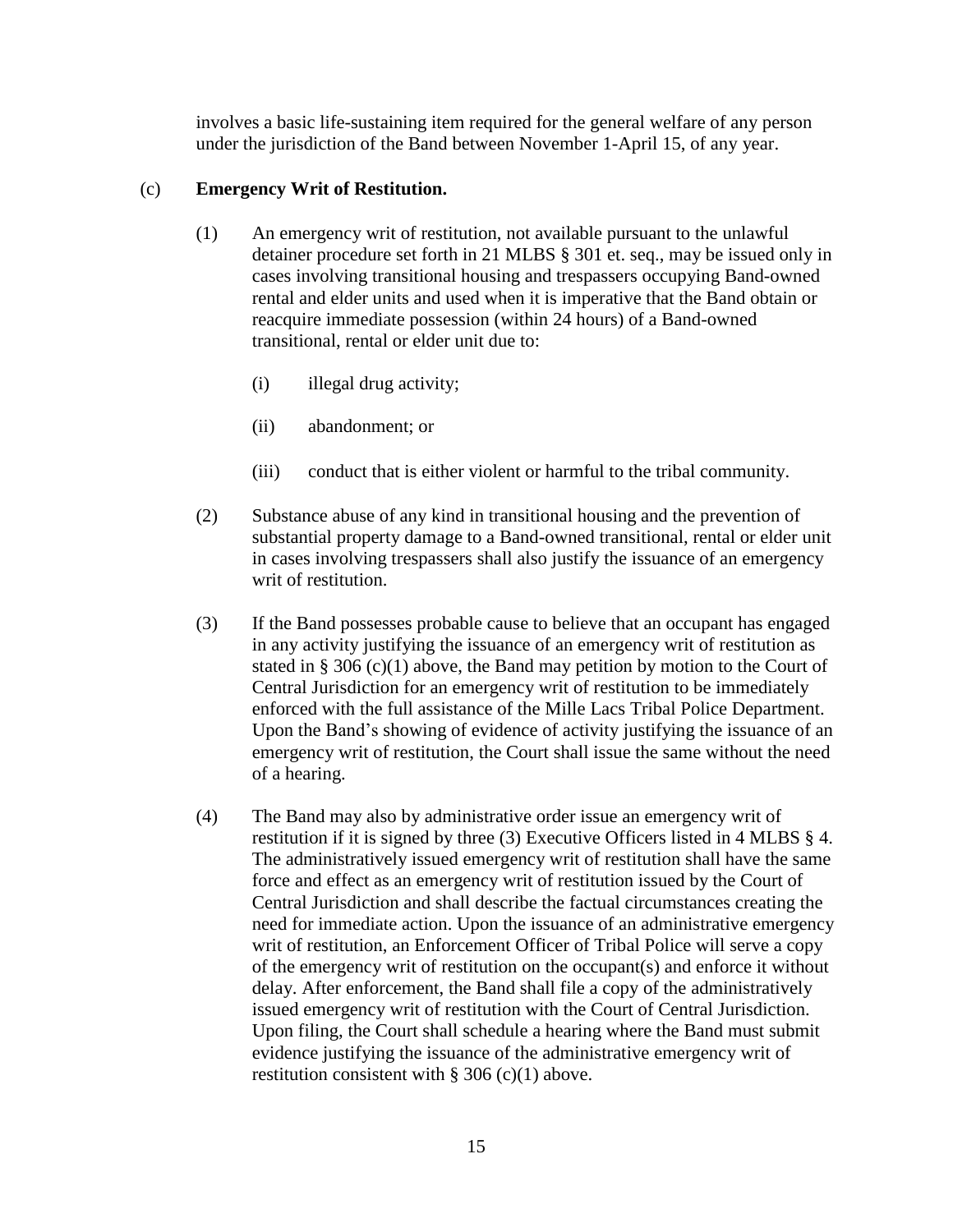**Source:** 

Band Statute 1087-MLC-40, §§ 6.07, 6.10. Band Ordinance 48-21, § 1.

### **Cross References**

Petition, unlawful removal or exclusion of tenant, *see* 21 MLBS § 345.

### **§ 307. Failure to Reach a Verdict.**

If the jury cannot agree upon a verdict, the Magistrate may discharge them, and issue a venire, returnable forthwith, or at some other time agreed upon by the parties or fixed by the justice for the purpose of impaneling a new jury.

#### **Historical and Statutory Notes**

**Source:**

Band Statute 1087-MLC-40, § 6.08.

# **§ 308. Notice of Appeal.**

If the party against whom judgment for restitution is rendered or his attorney state to the Magistrate that he intends to take an appeal, a writ of restitution shall not issue for 72 hours after judgment. In an action on a lease, against a tenant holding over after the expiration of the term thereof, or a termination thereof, by a notice to quit, such writ may issue forthwith notwithstanding such notice of appeal, if the plaintiff give a bond conditioned to pay all costs and damages in case on the appeal the judgment of restitution be reversed and a new trial ordered.

#### **Historical and Statutory Notes**

**Source:** 

Band Statute 1087-MLC-40, § 6.09.

# **§ 309. Appeals.**

If either party feels aggrieved by the judgment he may appeal within ten days as in other cases triable before Magistrates except that if the party appealing remains in possession of the premises, his bond shall be conditioned to pay all costs of such appeal and abide the order the Court may make therein and pay all rents and other damages justly accruing to the part excluded from possession during the pendency of the appeal. Upon the taking of such appeal all further proceedings in the case shall be stayed, except that in an action on a lease against a tenant holding over after the expiration of the term thereof, or termination thereof, by notice to quit, if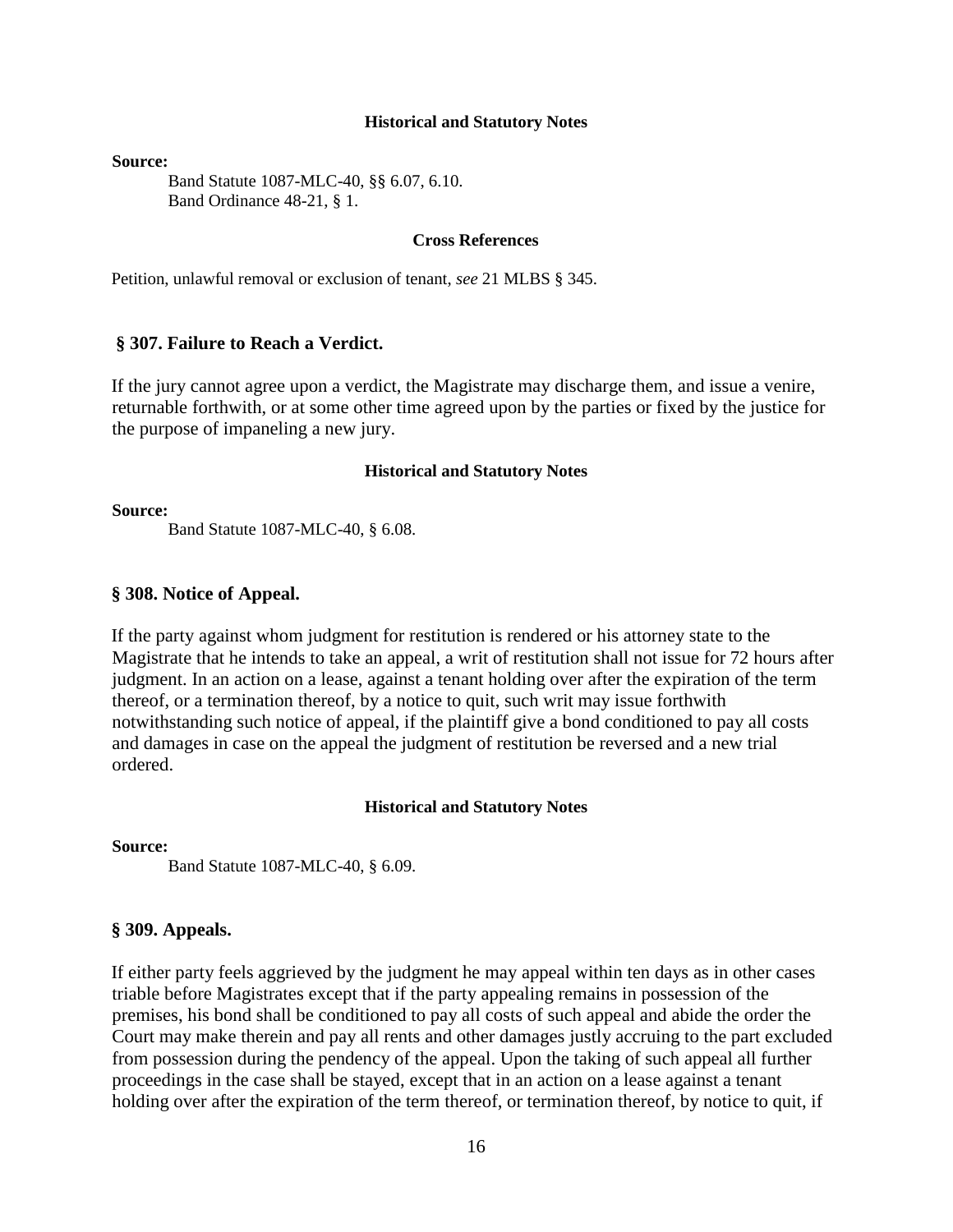the plaintiff give bond as provided in 21 MLBS § 308, a writ of restitution shall issue as if no appeal had been taken and the appellate court shall thereafter issue all needful writs and processes to carry out any judgment which may be rendered in such court.

# **Historical and Statutory Notes**

**Source:** 

Band Statute 1087-MLC-40, § 6.10.

# **§ 310. Form of Verdict or Finding.**

The verdict of the jury or the finding of the Court in favor of the Plaintiff in an action under this Chapter shall be substantially in the following form:

At Court held at  $\_\_\_\_$ , on the  $\_\_\_\_$  day of  $\_\_\_\_$ , 20  $\_\_\_\_\_$ , before  $\_\_\_\_$ , a  $\_\_\_\_\_$  Magistrate in and for the County of \_\_\_\_\_, in an action between \_\_\_\_\_\_\_\_ Plaintiff, and \_\_\_\_\_\_Defendant, the jury (or, if the action be tried without a jury, the Court) find that the facts alleged in the complaint are true, and the said Plaintiff ought to have restitution of the premises therein described without delay. If the verdict or finding be for the Defendant, it shall be sufficient to find that the facts alleged in the complaint are not true.

# **Historical and Statutory Notes**

**Source:**

Band Statute 1087-MLC-40, § 6.11.

# **§ 311. Form of Summons and Writ of Restitution.**

The summons and writ of restitution may be substantially in the following form:

# **FORM OF SUMMONS**

# Non-Removable Mille Lacs Band of Chippewa Indians

 $\sum$  ss.

District of \_\_\_\_\_\_\_\_)

Whereas, of hath filed with the undersigned, a Magistrate in and for said District, a complaint against \_\_\_\_\_, of \_\_\_\_, a copy whereof is hereto attached; Therefore, you are hereby summoned to appear before the undersigned on the\_\_\_\_\_\_ day of \_\_\_\_\_, 20\_\_\_, at \_\_ o'clock \_\_m, at \_\_\_\_, then and there to make answer to and defend against the complaint aforesaid, and further to be dealt with according to law.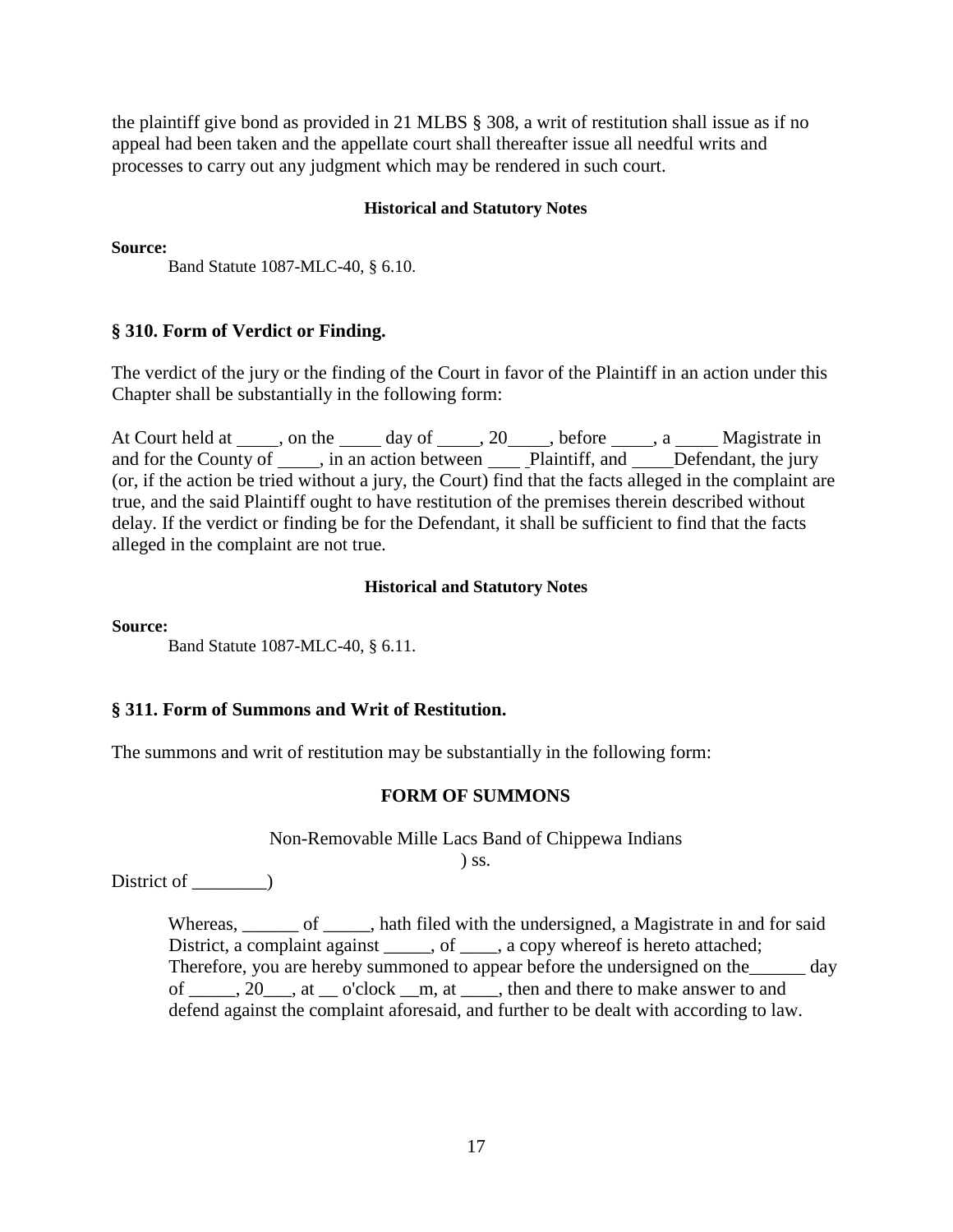Dated at  $\_\_\_\$ , this  $\_\_\_\$  day of  $\_\_\$  20  $\_\_\_\_\$ .

Magistrate

\_\_\_\_\_\_\_\_\_\_\_\_\_\_\_\_\_\_

# **FORM OF WRIT OF RESTITUTION**

Non-Removable Mille Lacs Band of Chippewa Indians ) ss.

District of

The Non-Removable Mille Lacs Band of Chippewa Indians to any law enforcement officer of the Band aforesaid:

Whereas, Plaintiff, of , in an action for an unlawful or forcible entry and detainer (or for an unlawful detainer, as the case may be) at a Court held at \_\_\_\_\_\_, in the District aforesaid, on the \_\_\_\_\_ day of \_\_\_\_\_, 20 \_\_\_\_\_, before \_\_\_\_\_\_, a Magistrate in and for said District, by the consideration of the Court recovered a judgment against \_\_\_\_\_\_, of \_\_\_\_\_, to have restitution of (here described the premises as in the complaint).

Therefore, you are hereby commanded that, taking with you the force of the District, if necessary, you cause the said  $\qquad$  to be immediately removed from the aforesaid premises and the said \_\_\_\_\_ to have peaceable restitution of the same. You are also hereby commanded that of the goods and chattel of the said with said District you cause to be levied, and the same being disposed of according to law, to be paid to the said \_\_\_\_\_\_\_ the sum of \_\_\_\_\_\_\_ dollars, being the costs taxed against the said \_\_\_\_\_ for the said \_\_\_\_\_ at the Court aforesaid together with \$1.00 for this writ; and thereof, together with this writ, make due return within thirty days from the date hereof, according to law.

Dated at  $\qquad \qquad$ , this  $\qquad \qquad$  day of  $\qquad \qquad$  20  $\qquad$ .

\_\_\_\_\_\_\_\_\_\_\_\_\_\_\_ Magistrate

# **Historical and Statutory Notes**

**Source:**

Band Statute 1087-MLC-40, §§ 6.12, 6.13.

# **§ 312. Execution of Writ of Restitution.**

The officer holding the writ of restitution shall execute the same by making a demand upon defendant if he can be found in the District or any adult member of his family holding possession of the premises, or other person in charge thereof, for the possession of the same and that the defendant remove himself, his family and all of his personal property from such premises within 24 hours after such demand. If defendant fail to comply with the demand, then the officer shall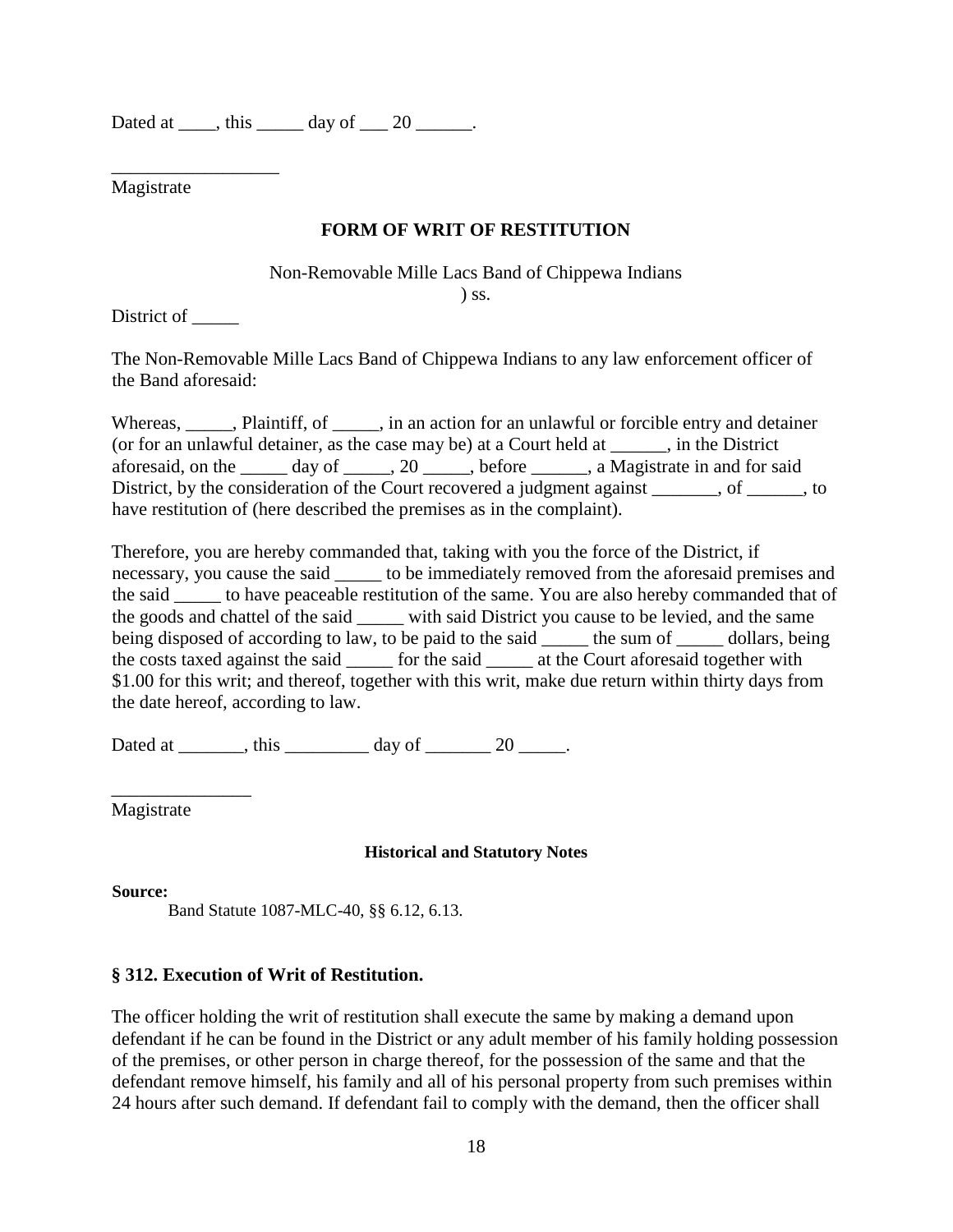take with him necessary, the force of the District and whatever assistance may be necessary, at the cost of the complainant, remove the said defendant, his family and all his personal property from said premises detained, immediately and place the plaintiff in the possession thereof. In case defendant cannot be found in the District, and there is no person in charge of the premises detained, so that no demand can be made upon the defendant, then the officer shall enter into the possession of the premises, breaking in if necessary and remove all property of the defendant at the expense of the plaintiff. The plaintiff shall have a lien upon all of the goods upon the premises for the reasonable costs and expenses incurred for removing the personal property and for the proper caring and storing the same and the costs of transportation of the same to some suitable place of storage, in case defendant shall fail or refuse to make immediate payment for all the expenses of such removal from the premises and plaintiff shall have the right to enforce such lien by detaining the same until paid, and in case of non-payment for 60 days after the execution of the writ, shall have the right to enforce his lien and foreclose the same by public sale as provided for in case of sales.

### **Historical and Statutory Notes**

#### **Source:**

Band Statute 1087-MLC-40, § 6.14.

### **Cross References**

Additional remedy for tenants, *see* 21 MLBS § 341. Petition, unlawful removal or exclusion of tenant, *see* 21 MLBS § 345.

# **SUBCHAPTER 2**

# **UNLAWFUL REMOVAL OR EXCLUSION: RECOVERY OF POSSESSION**

# **Section**

- **341. Additional Remedy for Tenants.**
- **342. Application to Tenants Restricted.**
- **343. Public Policy of the Band.**
- **344. Manner of Recovering Possession.**
- **345. Petition.**
- **346. Order.**
- **347. Security for Costs and Damages.**
- **348. Execution of Order.**
- **349. Dissolution or Modification of Order.**
- **350. Appeal of Order for Recovery.**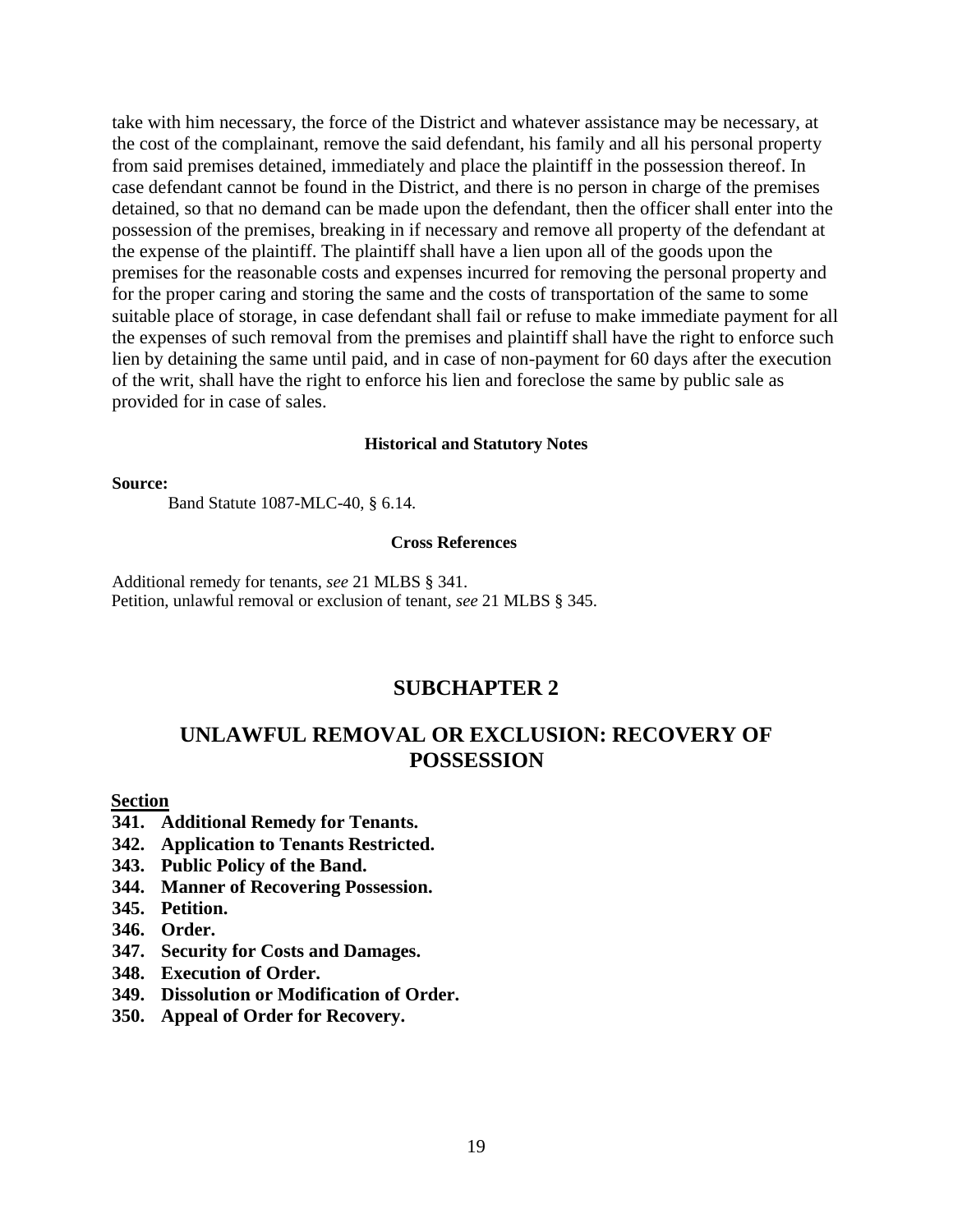# **§ 341. Additional Remedy for Tenants.**

The purpose of this subchapter is to provide an additional and summary remedy for tenants unlawfully removed or excluded from rental property and except as where expressly provided in this subchapter 21 MLBS §301 or 312 shall not apply to proceedings under this subchapter.

### **Historical and Statutory Notes**

**Source:** 

Band Statute 1087-MLC-40, § 11.

# **§ 342. Application to Tenants Restricted.**

The provisions of this subchapter shall apply only to tenants as that term is defined in 21 MLBS § 372(e) and buildings as that terms is defined in 21 MLBS § 372(a).

# **Historical and Statutory Notes**

### **Source:**

Band Statute 1087-MLC-40, § 12.

# **§ 343. Public Policy of the Band.**

Any provision, whether oral or written, of any lease or other agreement whereby any provision of this subchapter is waived by a tenant is contrary to public policy and void.

# **Historical and Statutory Notes**

**Source:**

Band Statute 1087-MLC-40, § 10.

# **§ 344. Manner of Recovering Possession.**

Any tenant who is unlawfully removed or excluded from lands or tenements which are demised or let to him may recover possession of the premises in the manner described in this subchapter.

# **Historical and Statutory Notes**

# **Source:**

Band Statute 1087-MLC-40, § 7.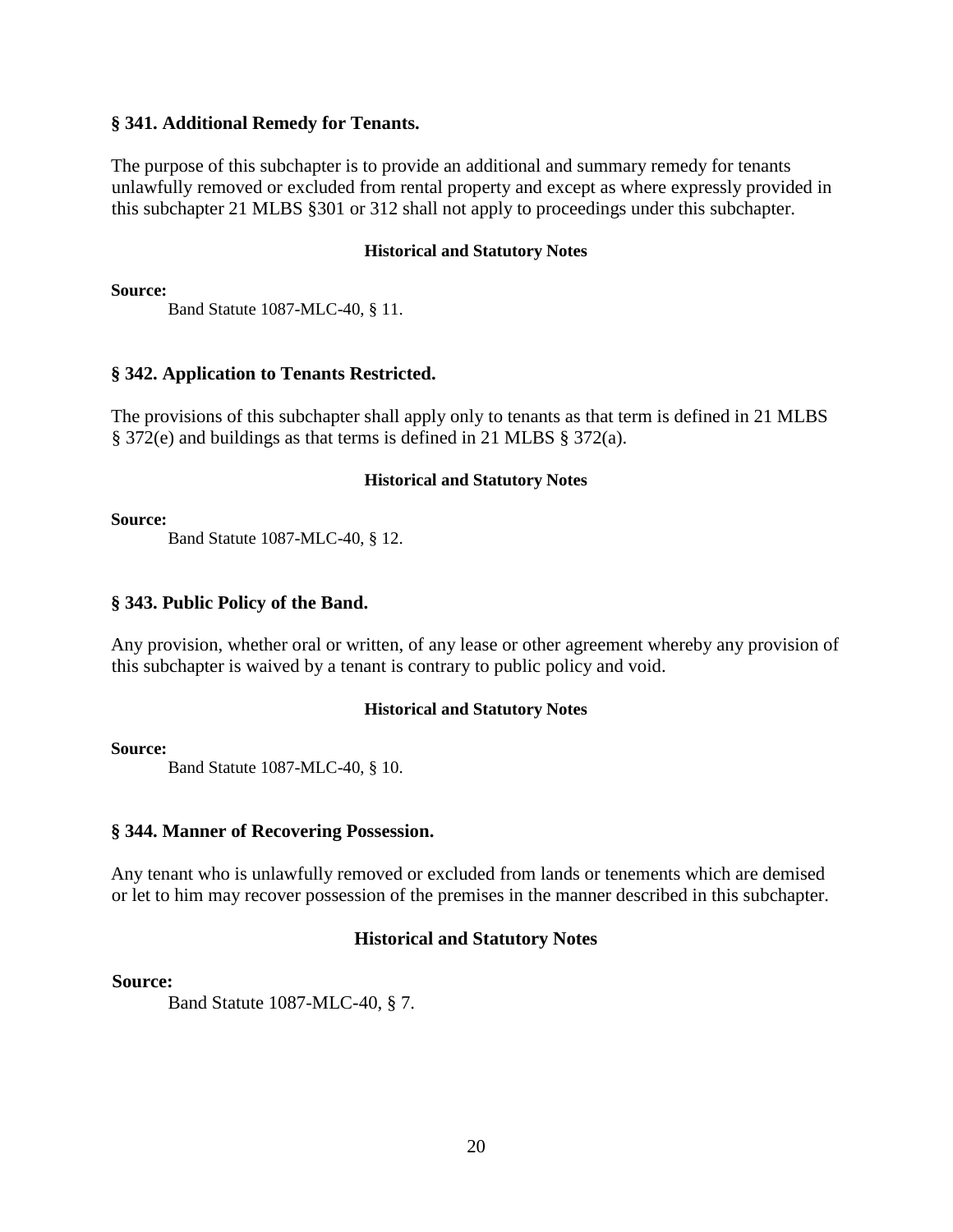# **§ 345. Petition.**

The tenant shall present a verified petition to the Court of Central Jurisdiction in which the premises are located, which petition shall:

- (a) Describe the premises of which possession is claimed and the owner as defined in 21 MLBS § 372(c), of the premises.
- (b) Specifically state the facts and grounds that demonstrate that the removal or exclusion was unlawful including a statement that no judgment and writ of restitution have been issued under 21 MLBS § 306 in favor of the owner and against petitioner as to the premises and executed in accordance with 21 MLBS § 312.
- (c) Ask for possession thereof.

# **Historical and Statutory Notes**

### **Source:**

Band Statute 1087-MLC-40, §7.01.

# **§ 346. Order.**

If it clearly appears from the specific grounds and facts stated in the verified petition or by separate affidavit of petitioner or his counsel or agent that the removal or exclusion was unlawful, the Court shall immediately order that petitioner have possession of the premises.

# **Historical and Statutory Notes**

# **Source:**

Band Statute 1087-MLC-40, § 7.02.

# **§ 347. Security for Costs and Damages.**

The petitioner shall furnish monetary or other security if any as the Court deems appropriate under the circumstances for payment of all costs and damages the defendant may sustain if the order is subsequently found to have been obtained wrongfully. In determining the appropriateness of any security the Court shall consider petitioner's ability to afford monetary security.

# **Historical and Statutory Notes**

# **Source:**

Band Statute 1087-MLC-40, § 7.03.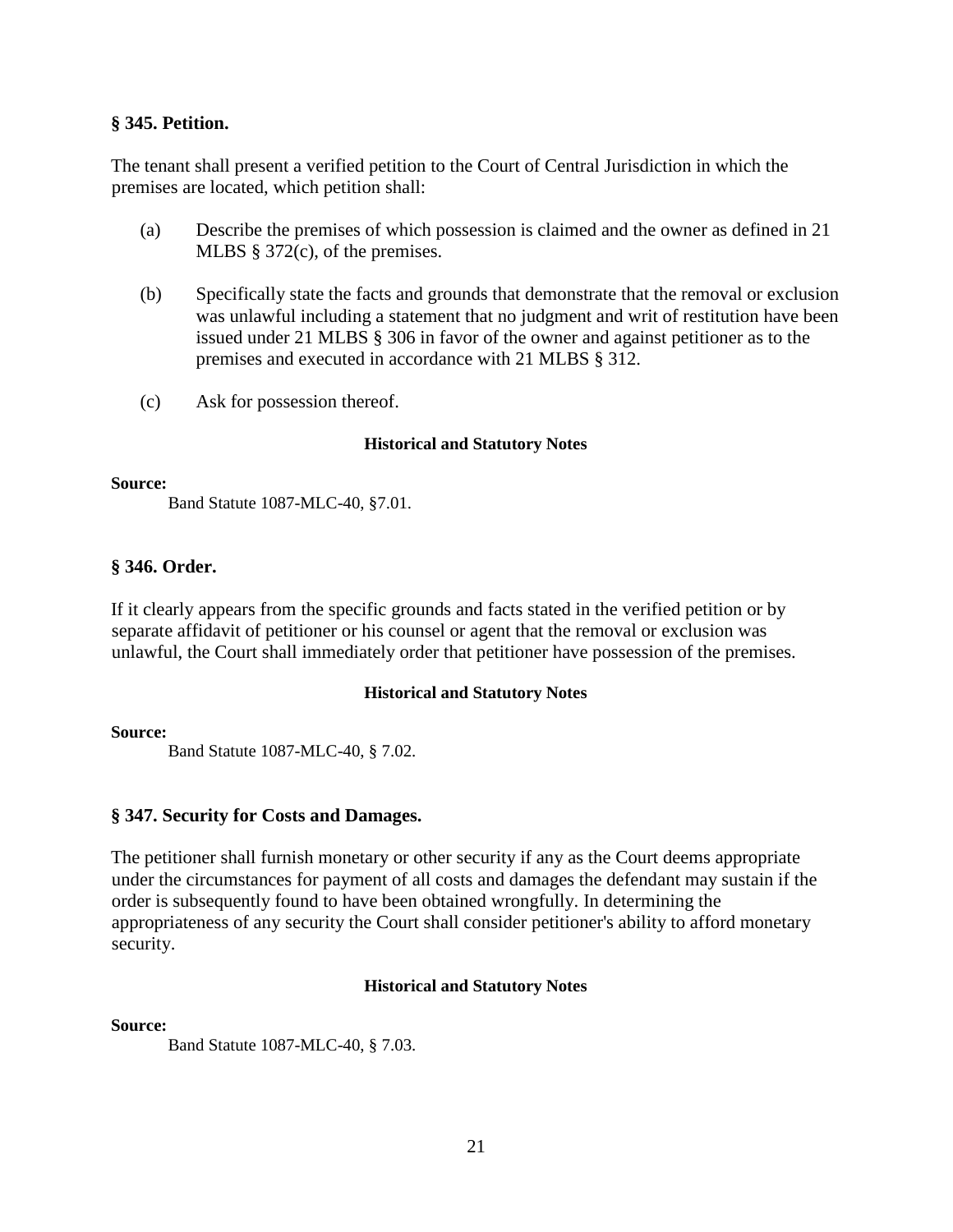# **§ 348. Execution of Order.**

The Court shall direct the order to the chief law enforcement officer in which the premises is located and the chief law enforcement officer shall execute the order immediately by making a demand upon the defendant, if he can be found, or his agent or other person in charge of the premises, for possession of premises. If the defendant fails to comply with the demand, the officer shall take with him whatever assistance may be necessary and immediately place the petitioner in possession of the premises. If the defendant or his agent or other person in control of the premises cannot be found and if there is no person in charge of the premises detained so that no demand can be made, the officer shall immediately enter into possession of the premises and place the petitioner in possession of the premises. The officer shall also serve the order and verified petition or affidavit without delay upon the defendant or upon his agent, in the same manner as a summons is required to be served in a civil action in the Court of Central Jurisdiction.

### **Historical and Statutory Notes**

#### **Source:**

Band Statute 1087-MLC-40, § 7.04.

### **§ 349. Dissolution or Modification of Order.**

The defendant by written motion and notice served by mail or personally upon petitioner or his attorney at least two days prior to the hearing date on the motion may obtain dissolution or modification of the order for possession, issued pursuant to 21 MLBS § 346 unless the petitioner proves the facts and grounds upon which the writ is issued. A defendant bringing a motion pursuant to this section may recover possession of the premises only in accordance with 21 MLBS § 301 or otherwise provided by law. Upon the dissolution of the order, the Court shall tax costs to petitioner, subject to the provisions of 21 MLBS § 306 and may allow damages and reasonable attorney's fees for the wrongful granting of the order for possession. If the order is affirmed the Court shall tax costs against defendant and may allow petitioner reasonable attorney's fees.

### **Historical and Statutory Notes**

# **Source:**

Band Statute 1087-MLC-40, § 8.

# **§ 350. Appeal of Order for Recovery.**

An order issued under 21 MLBS § 346 or affirmed, modified or dissolved under 21 MLBS § 349 is a final order for purposes of appeal and either party aggrieved by the order may appeal within ten days after the entry of the order. If the party appealing remains in possession of the premises, his bond shall be conditioned to pay all costs of the appeal, to abide by the order the Court may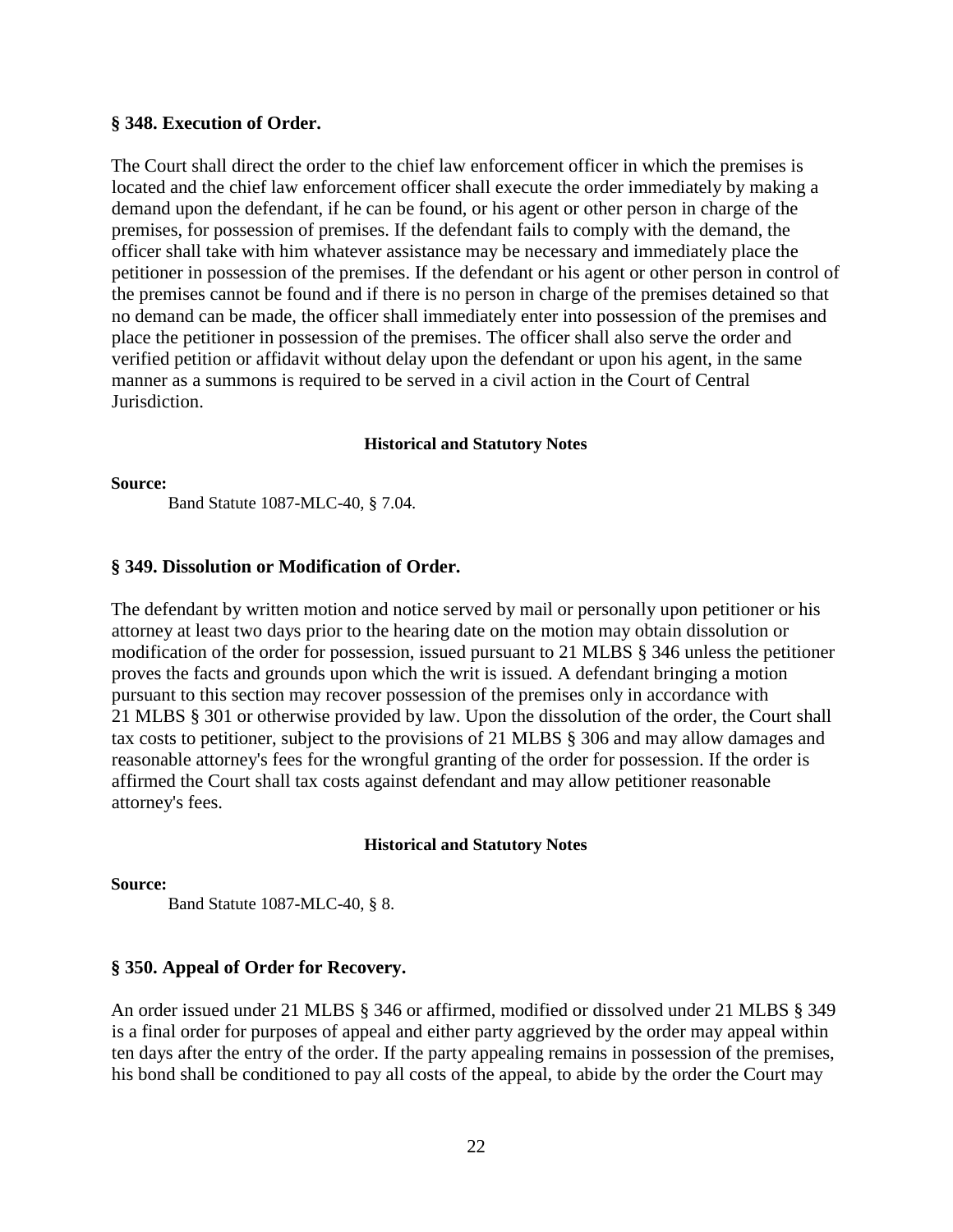make and to pay all rent and other damages justly accruing to the party excluded from possession during the pendency of the appeal.

# **Historical and Statutory Notes**

**Source:** 

Band Statute 1087-MLC-40, §9.

# **SUBCHAPTER 3**

# **ADDITIONAL REMEDIES**

# **Section**

- **371. Purpose to Provide Additional Remedies.**
- **372. Definitions.**
- **373. Proceedings by Owner Limited.**
- **374. Owner's Right to Collect Rent Suspended.**

# **§ 371. Purpose to Provide Additional Remedies.**

The purpose of this section and 21 MLBS §§ 372 and 373 is to provide additional remedies and nothing herein contained shall alter the ultimate financial liability of the owner or tenant for repairs or maintenance of any building located on lands under the jurisdiction of the Band.

# **Historical and Statutory Notes**

# **Source:**

Band Statute 1087-MLC-40, § 15.

# **§ 372. Definitions.**

As used in this section and 21 MLBS §§ 371 and 373, the terms in this section shall have the meanings assigned to them:

- (a) **"Building"** means any building used in whole or in part as a dwelling, including single family homes, multiple family units, such as apartments or structures containing both dwelling units and units used for non-dwelling purposes.
- (b) **"Commercial Tenant"** means any person paying rent in a building who is not a tenant.
- (c) **"Owner"** means the owner or owners of the freehold of the premises or lesser estate therein, contract vendee, receiver, executor, trustee, lessee, agent or any other person,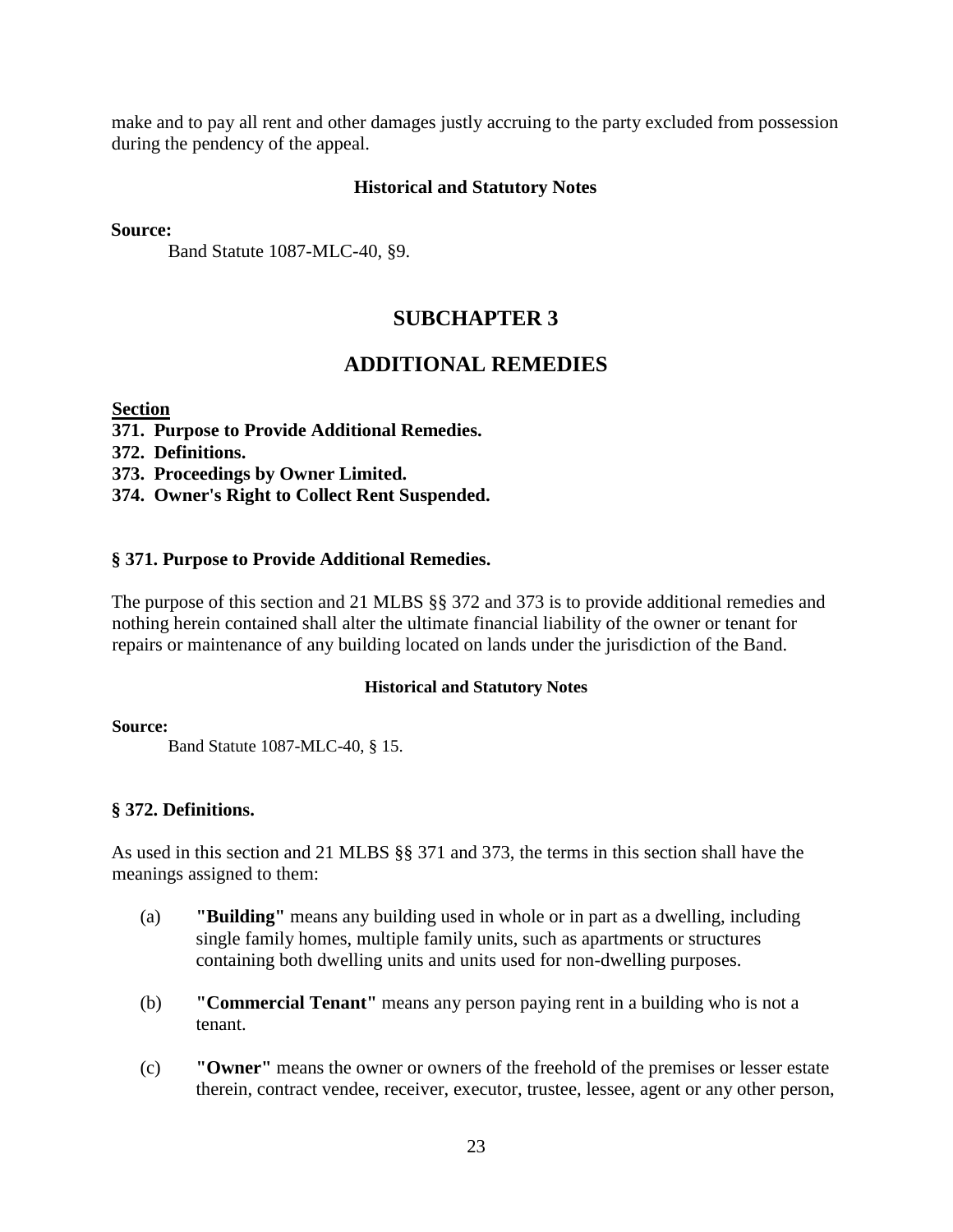firm or corporation directly or indirectly in control of a building subject to the provisions of 21 MLBS §§ 371 to 373.

- (d) **"Person"** means a natural Indian person, corporation, partnership or unincorporated association.
- (e) **"Tenant"** means any person who is occupying a dwelling in a building under any agreement, lease or contract, whether oral or written, and for whatever period of time, which requires the payment of moneys as rent for the use of the dwelling unit, and all other regular occupants of such dwelling unit.
- (f) **"Violation"** means:
	- (1) A violation of any state, county or city health, safety, housing building, fire prevention or housing maintenance code applicable to the building.
	- (2) A violation that the premises and all common areas are fit for the use intended by the parties or to keep the premises in reasonable repair during the term of the lease or license, except when the disrepair has been caused by the willful, malicious or irresponsible conduct of the lessee or licensee or a person under his direction or control.
	- (3) A violation of an oral or written agreement, lease or contract for the rental of a dwelling in a building.

# **Historical and Statutory Notes**

# **Source:**

Band Statute 1087-MLC-40, § 16.

# **§ 373. Proceedings by Owner Limited.**

A tenant may not be evicted nor may his obligations under his rental agreement be increased nor the services decreased, if the eviction or increase of obligations or decrease of services is intended as a penalty for the tenant's complaint of a violation. The burden of proving otherwise shall be on the owner if said eviction or increase of obligations or decrease of services occurs within ninety days after the filing of the complaint, unless it is found that the complaint was not made in good faith. After ninety days the burden of proof shall be on the tenant.

# **Historical and Statutory Notes**

# **Source:**

Band Statute 1087-MLC-40, § 14.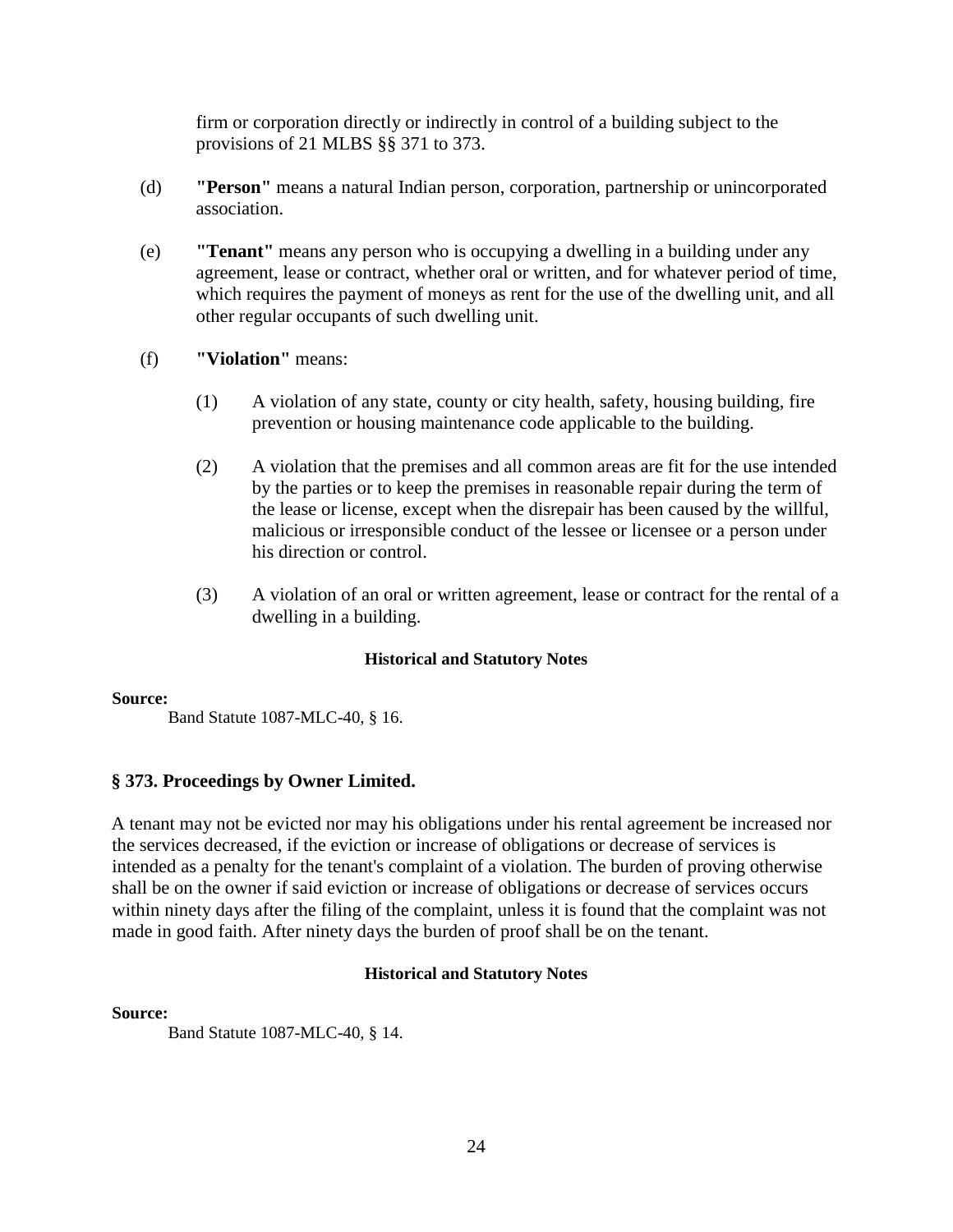# **§ 374. Owner's Right to Collect Rent Suspended.**

When the Court appoints the Secretary of Treasury as an administrator, any right of the owner to rent moneys from the time of judgment or service of judgment shall be void and unenforceable until the administration is terminated by the Court.

### **Historical and Statutory Notes**

### **Source:**

Band Statute 1087-MLC-40, § 13.

# **CHAPTER 5**

# **REAL ESTATE MORTGAGES**

| <b>Subchapter</b>               | <b>Section</b> |
|---------------------------------|----------------|
| <b>1. General Provisions</b>    | 401            |
| 2. Foreclosure by Action        | 431            |
| 3. Foreclosure by Advertisement | 461            |

# **SUBCHAPTER 1**

# **GENERAL PROVISIONS**

# **Section**

- **401. Pledge of Allotted Lands as Collateral.**
- **402. Relinquishment of Title to Residence.**
- **403. Minnesota Chippewa Tribal Housing Corporation Contracts; Validity of Mortgages.**
- **404. Construction.**
- **405. Presumption of Identity.**
- **406. Limitation on Foreclosure.**
- **407. Holder of Junior Mortgage May Pay Default in Prior Mortgage.**
- **408. Reinstatement of Mortgage.**
- **409. Purchaser at Foreclosure, Execution, Or Judicial Sale May Pay Taxes, Assessments, Insurance Premiums or Interest.**
- **410. Attorney's Fees.**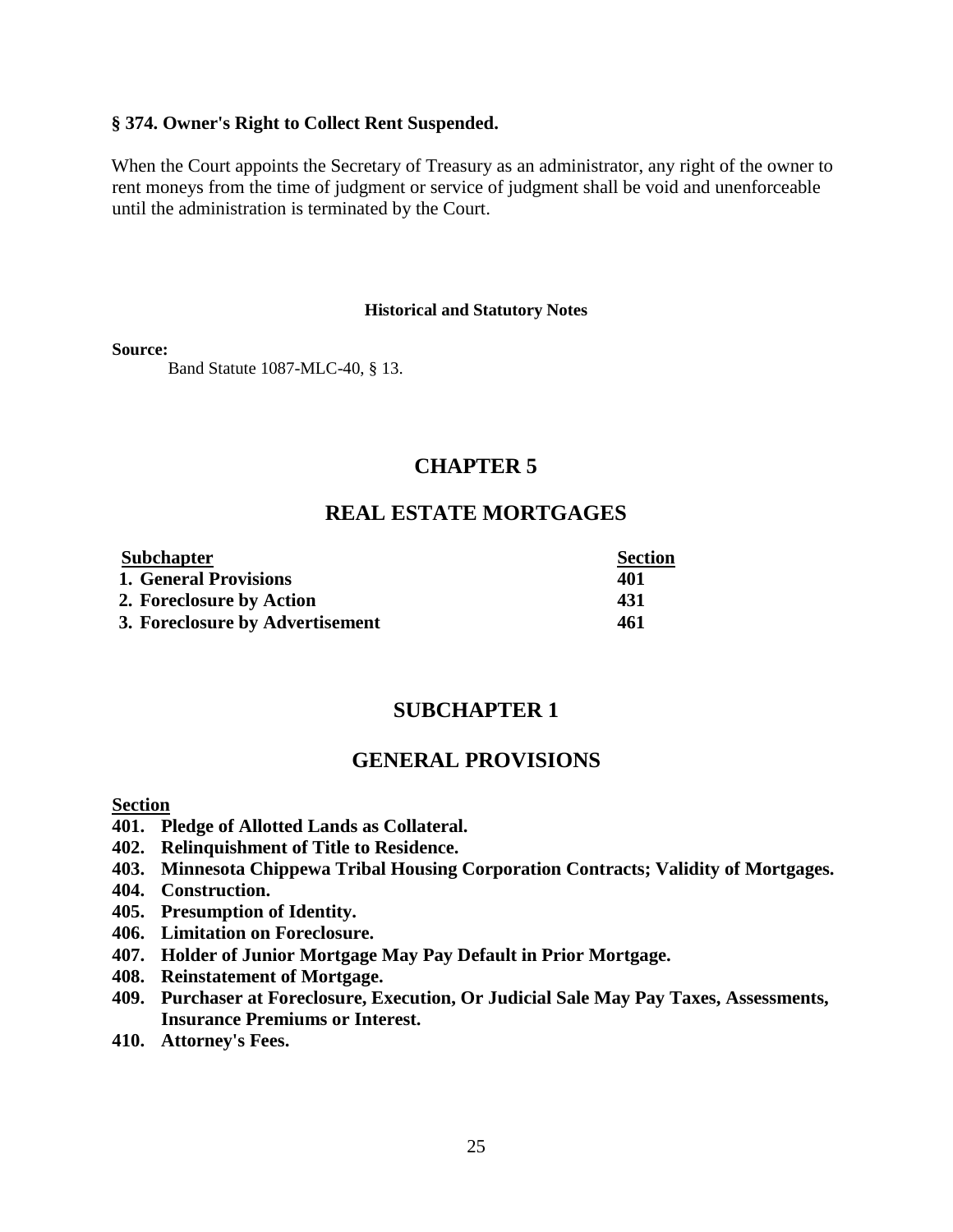# **§ 401. Pledge of Allotted Lands as Collateral.**

- (a) Any enrolled member of any constituent Band of the Non-Removable Mille Lacs Band of Chippewa Indians who shall be an allottee of lands held in trust by the United States of America, which said lands are located within the jurisdiction of the Non-Removable Mille Lacs Band of Chippewa Indians shall not be required to pledge the entire acreage of the allotment as collateral to obtain financial assistance for the construction or renovation of any residential or commercial dwelling located on said allotment from any mortgage creditor of financial institution.
- (b) Notwithstanding the provisions of subsection (a), any pledge of an allotment as collateral for the construction or renovation of any residential dwelling shall not exceed two acres of the total allotment when the total exceeds two acres of land.
- (c) The provisions of this section shall apply to all allotments held by an enrolled member of any constituent Band of the Non-Removable Mille Lacs Band of Chippewa Indians in trust by the United States of America on January 1, 1975. Any such pledge of an entire acreage of an allotment to secure credit for the construction or renovation of any residential dwelling shall be of no force and effect in the event such pledge exceeds the standard amount of acreage granted by the government of the Non-Removable Mille Lacs Band of Chippewa Indians for the construction or renovation of residential dwelling on trust lands by the individual members of the Band.

# **Historical and Statutory Notes**

# **Source:**

Band Statute 1087-MLC-44, § 66.

# **§ 402. Relinquishment of Title to Residence.**

Any person who shall enter into a contractual arrangement for the provision of a residence on lands under the jurisdiction of the Non-Removable Mille Lacs Band of Chippewa Indians who shall become delinquent in their housing payments for more than two months shall have no authority to relinquish title to their residence in favor of any creditor by entering into any rental option agreement without first having his mortgage foreclosed pursuant to 21 MLBS §§ 431 and 461. The redemption period found in 21 MLBS § 484 shall be utilized for an opportunity for the home-buyer to recover his residence lost to foreclosure. Any holder of said title to a foreclosed mortgage shall show cause as to why said home-buyer should not have first option to redeem through a six month rent with option to buy contract. Any rents collected pursuant to said agreement shall be utilized to apply to any original principal and interest balance, with attorney fees awarded by the Court, provided the original home-buyer is granted a rent with option contract. In such an event, home-repairs shall be the responsibility of the person who possessed title to the house prior to foreclosure action.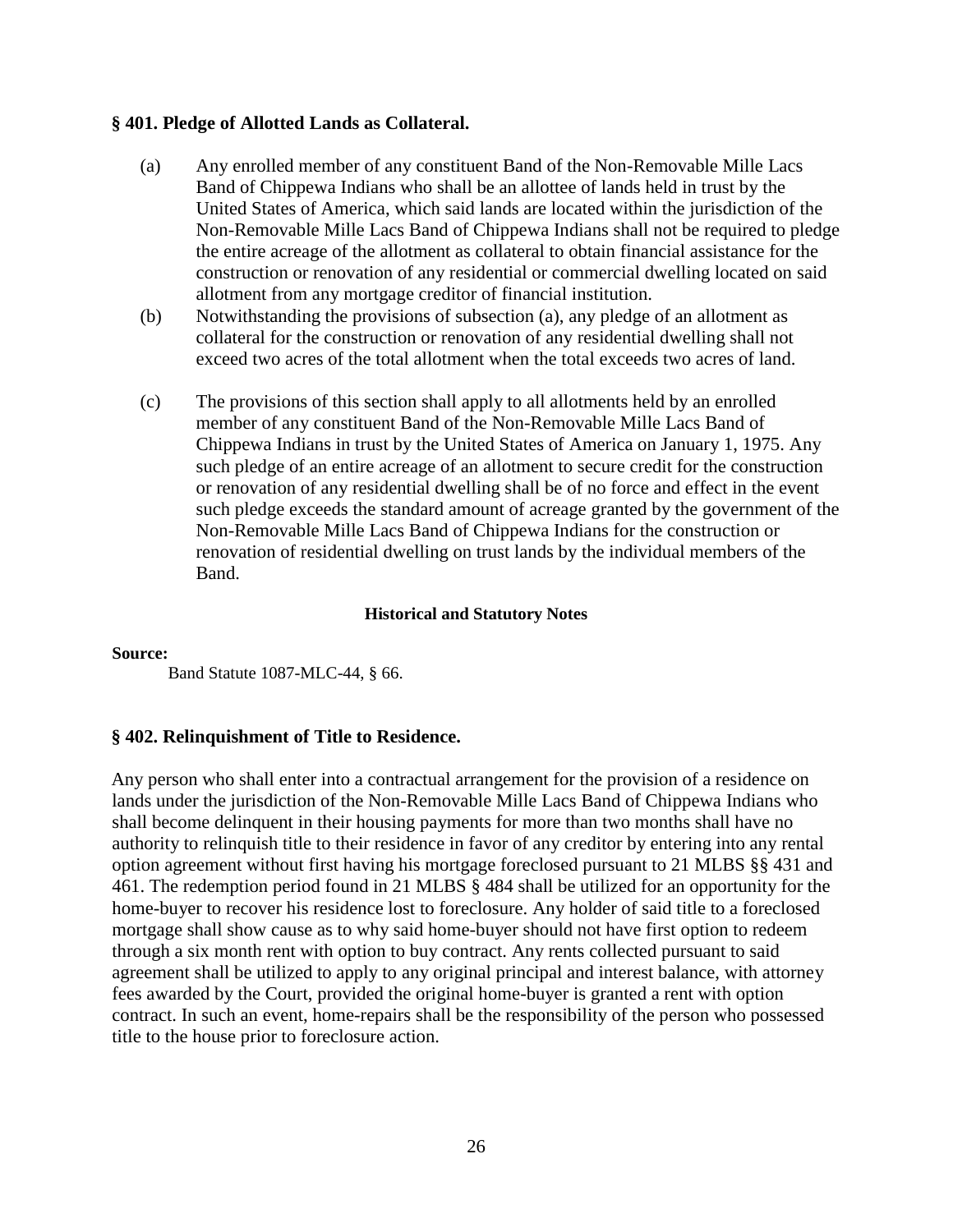### **Source:**

Band Statute 1087-MLC-44, § 63.

# **§ 403. Minnesota Chippewa Tribal Housing Corporation Contracts; Validity of Mortgages.**

Any person who shall enter into a contractual arrangement with the Minnesota Chippewa Tribal Housing Corporation for the provisions of a residence to which a mortgage was issued within the previous fifteen years, it is hereby declared by the Band Assembly that all such mortgage documents shall be deemed valid mortgages by the Court of Central Jurisdiction, but subject to provisions found in this chapter.

### **Historical and Statutory Notes**

### **Source:**

Band Statute 1087-MLC-44, § 63.01.

# **§ 404. Construction.**

21 MLBS §§ 7 and 404 to 406 shall be liberally construed for the purpose of ascertaining marketability of title as between vendor and purchaser.

# **Historical and Statutory Notes**

**Source:**

Band Statute 1087-MLC-43, § 62.

# **§ 405. Presumption of Identity.**

The presumption of identity arising from identity or substantial identity of names of a grantee and of a succeeding grantor in a chain of title, shall extend to those cases where in one instrument the party is designated by initials which correspond with the name appearing in another instrument with the exception of the use of Indian names.

# **Historical and Statutory Notes**

# **Source:**

Band Statute 1087-MLC-43, § 61.

# **§ 406. Limitation on Foreclosure.**

No action or proceeding to foreclosure a real estate mortgage executed prior to January 31, 1975, shall be maintained after May 31, 1985, unless prior to said date the owner of said mortgage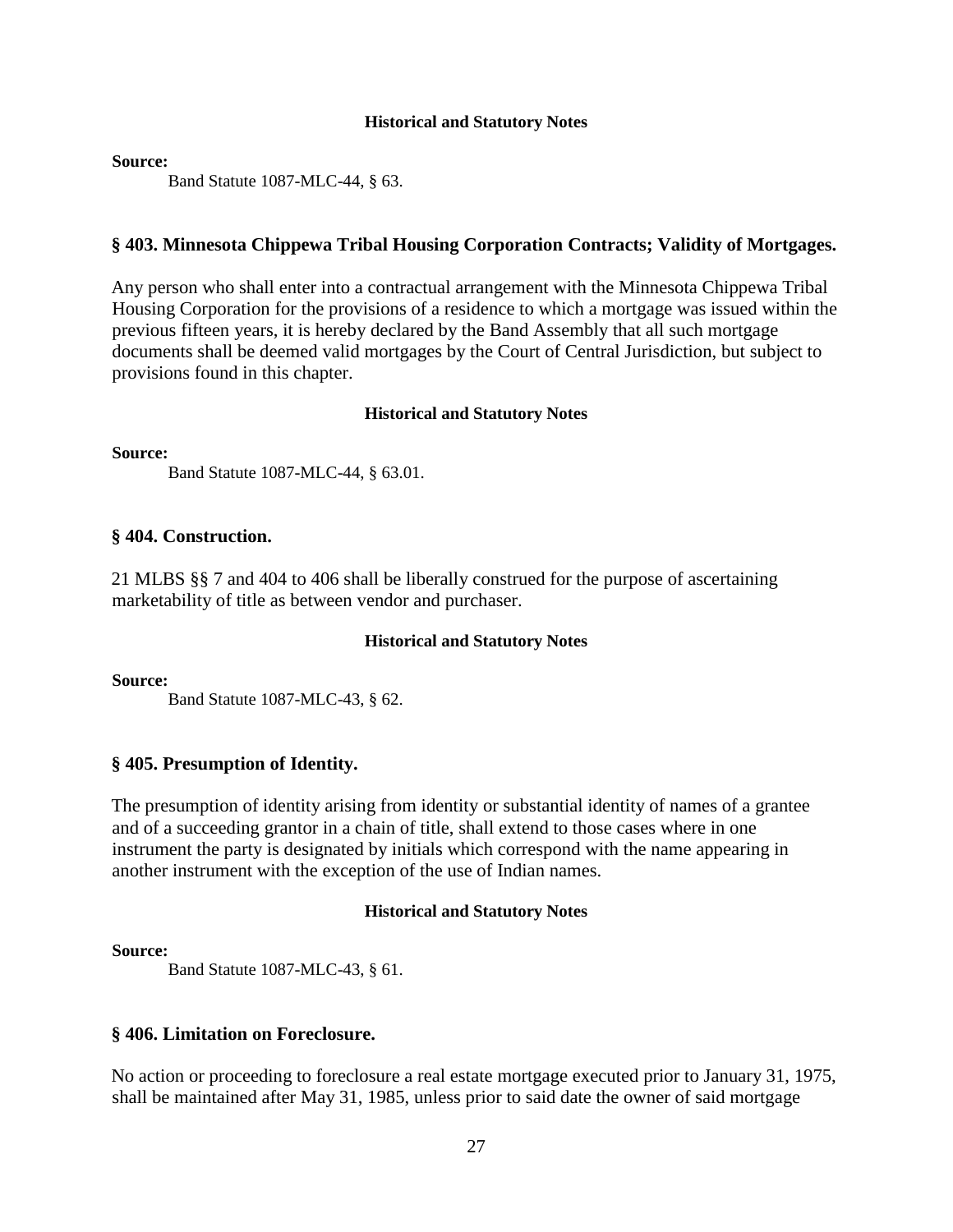shall have filed in the office of the Clerk of Court, in which is located the real estate covered thereby, a notice setting forth the name of the claimant, and description of said real estate and of said mortgage including the volume and page at which it is of record and a statement of the amount claimed to be due thereon. Such notices may be discharged in the same manner as notices of lis pendens, and so discharged, shall together with all information included therein, cease to constitute either actual or constructive notice.

#### **Historical and Statutory Notes**

#### **Source:**

Band Statute 1087-MLC-43, § 60.

# **§ 407. Holder of Junior Mortgage May Pay Default in Prior Mortgage.**

Any person who has a mortgage lien upon any land against which there exists a prior mortgage may pay any taxes or assessments on which any penalty would otherwise accrue, and may pay the premium upon any policy of insurance procured in renewal of any expiring policy upon mortgaged premises, and may in case any interest upon any prior or superior lien is in default, or any part of the principal shall become due, or amortized installment which may be in default upon any such prior lien, pay the same, and all such sums so paid shall become due upon such payment and be a part of the debt secured by such junior mortgage, shall bear interest from date of payment at the same rate as the indebtedness secured by such prior lien, and shall be collectible with, as a part of, and in the same manner as the amount secured by such junior mortgage. Such payments shall be proved by the affidavit of the junior mortgagee, his agent or attorney, stating the items and describing the premises, and a copy must be filed for record with the clerk of court.

### **Historical and Statutory Notes**

#### **Source:**

Band Statute 1087-MLC-42, § 55.

# **§ 408. Reinstatement of Mortgage.**

In any proceedings for the foreclosure of a real estate mortgage, whether by action or by advertisement, if at any time before the sale of the premises under such foreclosure the mortgagor, the owner, or any holder of any subsequent encumbrance or lien, or any one of them, shall pay or cause to be paid to the holder of the mortgage so being foreclosed, or to the attorney foreclosing the same, or to the chief law enforcement officer, the amount actually due thereon and constituting the default actually existing in the conditions of the mortgage at the time of the commencement of the foreclosure proceedings, including insurance, delinquent taxes, if any, upon the premises, interest to date of payment, cost of publication and services of process or notices, attorney's fees not exceeding one hundred fifty dollars or one-half of the attorney's fees authorized by 21 MLBS § 410, whichever is greater, together with other lawful disbursement necessarily incurred in connection with the proceedings by the party foreclosing, then and in the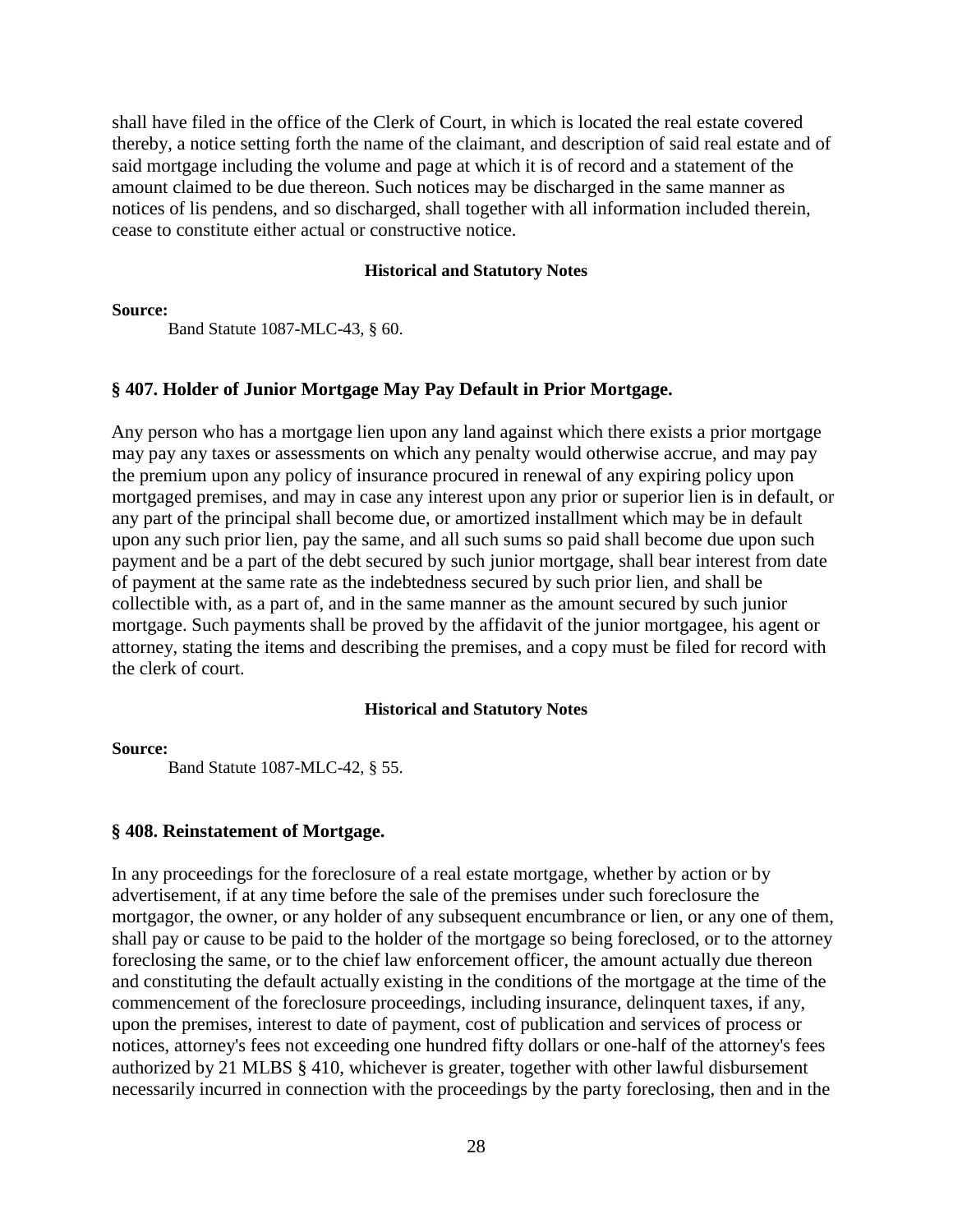event the mortgage shall be fully reinstated and further proceedings in such foreclosure shall be thereupon abandoned.

# **Historical and Statutory Notes**

**Source:** 

Band Statute 1087-MLC-42, § 56.

# **§ 409. Purchaser at Foreclosure, Execution, or Judicial Sale May Pay Taxes, Assessments, Insurance Premiums or Interest.**

The purchaser at any sale, upon foreclosure of mortgage or execution or at any judicial sale during the year of redemption, may in case any interest or installment of principal upon any prior or superior mortgage is in default or shall become due during such year of redemption, pay the same, and in all such cases, the sum so paid with interest, shall be a part of the sum required to be paid to redeem from such sale. Such payments shall be proved by the affidavit of the purchaser, his agent or attorney, stating the items and describing the premises, which must be filed for record with the clerk of court and a copy thereof shall be furnished to the chief law enforcement officer at least ten days before the expiration of the year of redemption.

### **Historical and Statutory Notes**

### **Source:**

Band Statute 1087-MLC-43, § 58.

# **§ 410. Attorney's Fees.**

(a) The mortgagor may, in the mortgage, covenant to pay or authorize the mortgagee to retain an attorney's fees in case of foreclosure; but such fees in case of foreclosure by advertisement shall not exceed the following amounts, and any provisions for fees in excess thereof, shall be void to the extent of the excess:

The original principal amount secured by the mortgage:

| less than $$500.00$ :   | \$150.00                                                                          |
|-------------------------|-----------------------------------------------------------------------------------|
| \$550.00-\$1,000.00:    | \$160.00                                                                          |
| \$1,000.00-\$5,000.00:  | \$170.00                                                                          |
| \$5,000.00-\$10,000.00: | \$225.00                                                                          |
| exceeding \$10,000.00:  | \$275.00 plus \$35.00 for each additional<br>\$5,000.00 or major fraction thereof |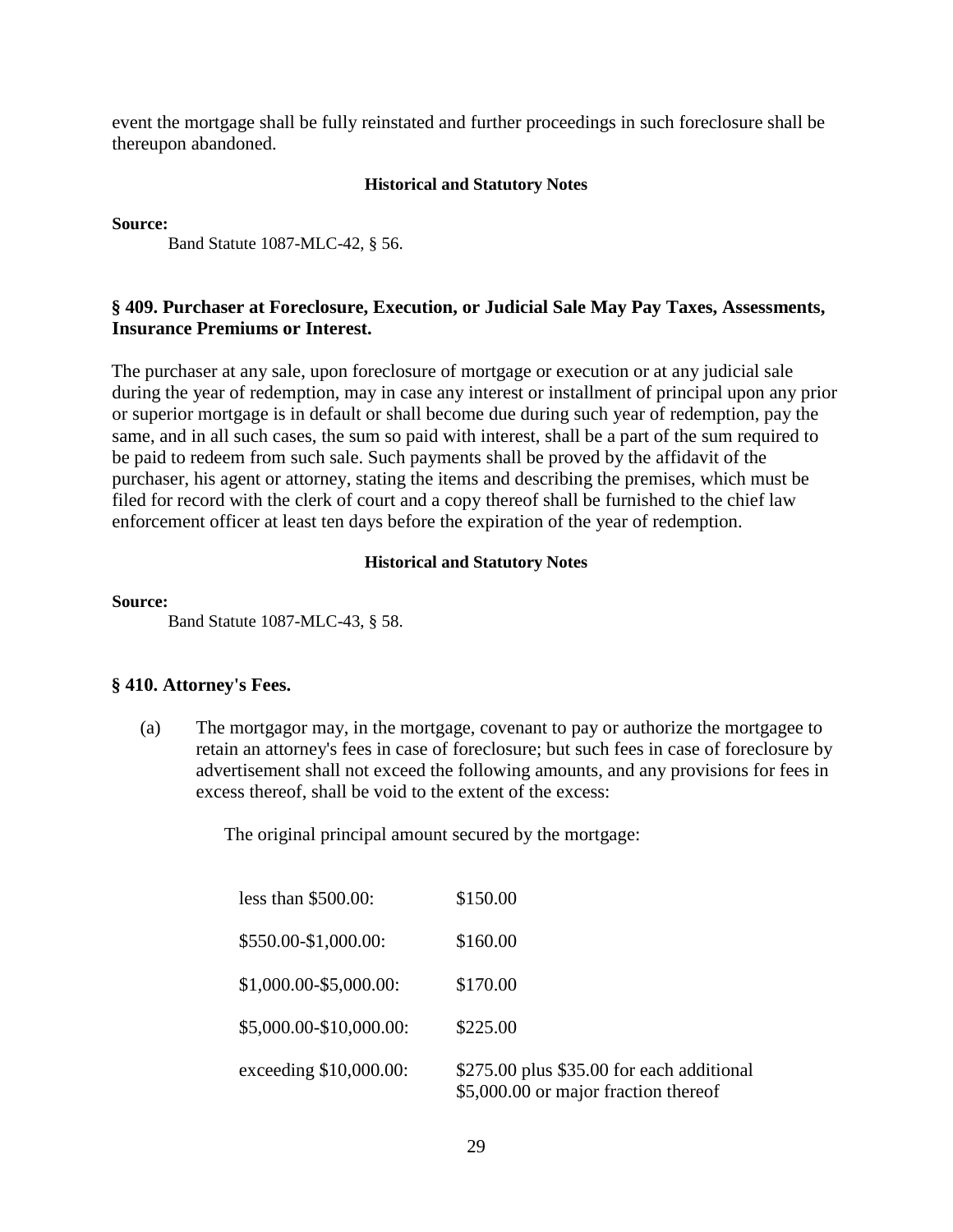(b) The Court shall establish the amount of the attorney's fees in case of foreclosure by action. If at the time of the commencement of the foreclosure proceedings, all of the items, constituting said default were less than thirty days past due, then upon redemption the mortgagor shall not be required to pay the attorney's fees authorized in this section. This section shall apply only to mortgages executed after May 31, 1971.

### **Historical and Statutory Notes**

#### **Source:**

Band Statute 1087-MLC-43, § 57.

# **SUBCHAPTER 2**

# **FORECLOSURE BY ACTION**

# **Section**

- **431. Rules Governing Foreclosure Actions.**
- **432. Foreclosure for Installment: Dismissal, Stay.**
- **433. Judgment.**
- **434. Strict Foreclosure.**
- **435. Purchase by Mortgagee.**
- **436. Surplus.**
- **437. Report, Confirmation, Resale.**
- **438. Satisfaction of Judgment, Execution for Deficiency.**
- **439. Redemption by Mortgagor or Creditor.**
- **440. Delivery of Possession.**

### **§ 431. Rules Governing Foreclosure Actions.**

Actions for the foreclosure of mortgages on any residential property and land, shall' be governed by the same rules and provisions of Band Statute as civil action, except as in this subchapter otherwise provides.

#### **Historical and Statutory Notes**

#### **Source:**

Band Statute 1087-MLC-41, § 17.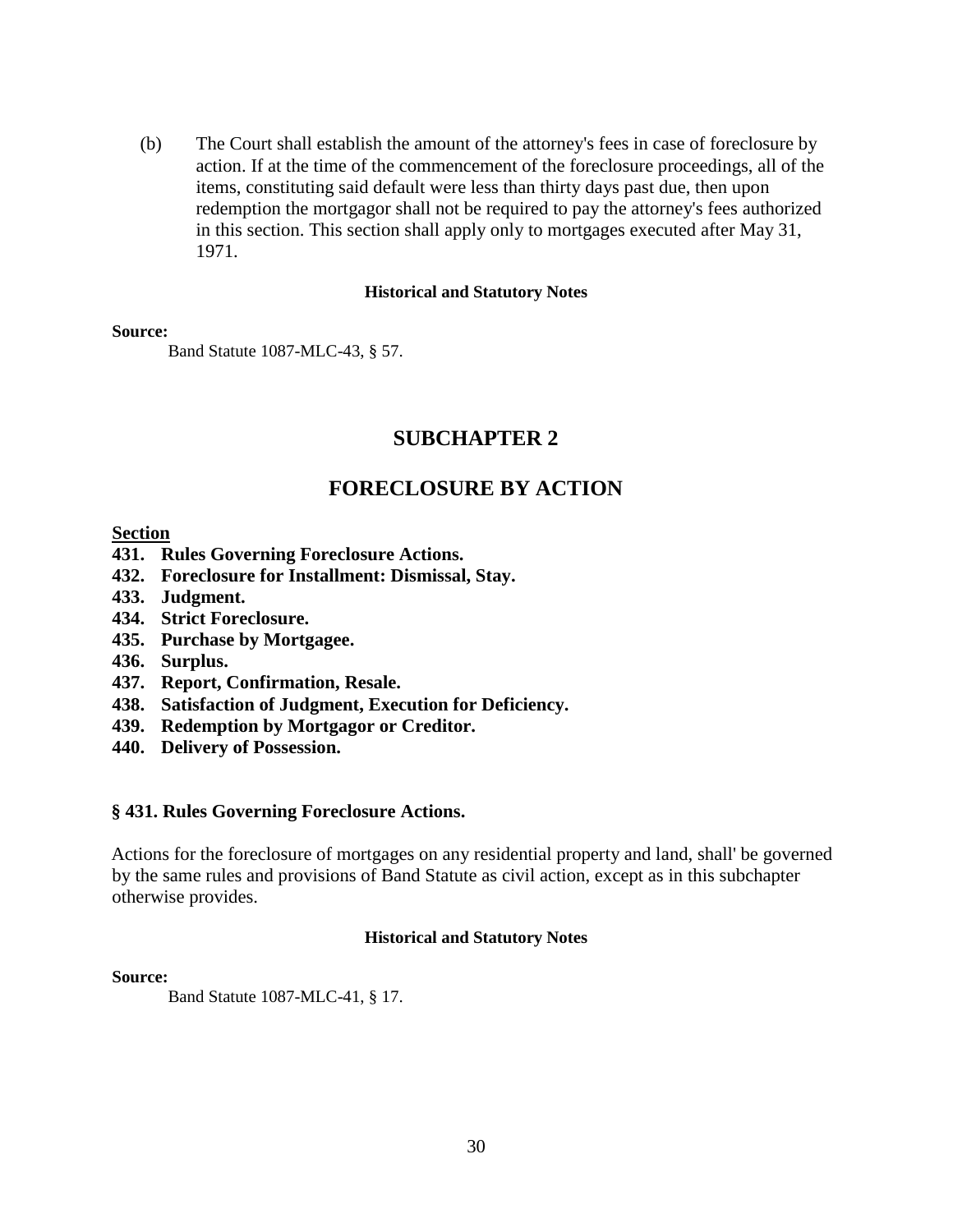# **§ 432. Foreclosure for Installment: Dismissal, Stay.**

When an action is brought for the foreclosure of the mortgage on which there is due any interest, or any portion of the principal and there are other portions to become due subsequently the action shall be dismissed, upon the defendant bringing into Court, at any time before the judgment of sale, the principal and interest due, with costs. If, after such judgment of sale, the defendant brings into Court the principal and interest due, with costs, the action shall be stayed; but the Court shall enter judgment of foreclosure and sale, to be enforced by a further order upon a subsequent default in the payment of any portion of the principal or of interest thereafter to become due.

### **Historical and Statutory Notes**

### **Source:**

Band Statute 1087-MLC-41, § 21.

### **§ 433. Judgment.**

Judgment shall be entered, under the direction of the Court, adjudging the amount due, with costs and disbursements, and the sale of the mortgaged premises, or some part thereof, to satisfy such amount, and directing the Chief Law Enforcement Officer to proceed to sell the same according to the provisions of law relating to the sale of real estate on execution, and to make report to the Court. A certified transcript of the judgment shall be delivered to the Chief Law Enforcement Officer and shall be his authority for making a sale.

### **Historical and Statutory Notes**

### **Source:**

Band Statute 1087-MLC-41, § 18.

# **§ 434. Strict Foreclosure.**

Judgment for the strict foreclosure of a mortgage may be given when such remedy is just or appropriate, but in such case no final decree or foreclosure shall be rendered until the lapse of one year after the judgment adjudging the amount due on such mortgage.

### **Historical and Statutory Notes**

### **Source:**

Band Statute 1087-MLC-41, § 26.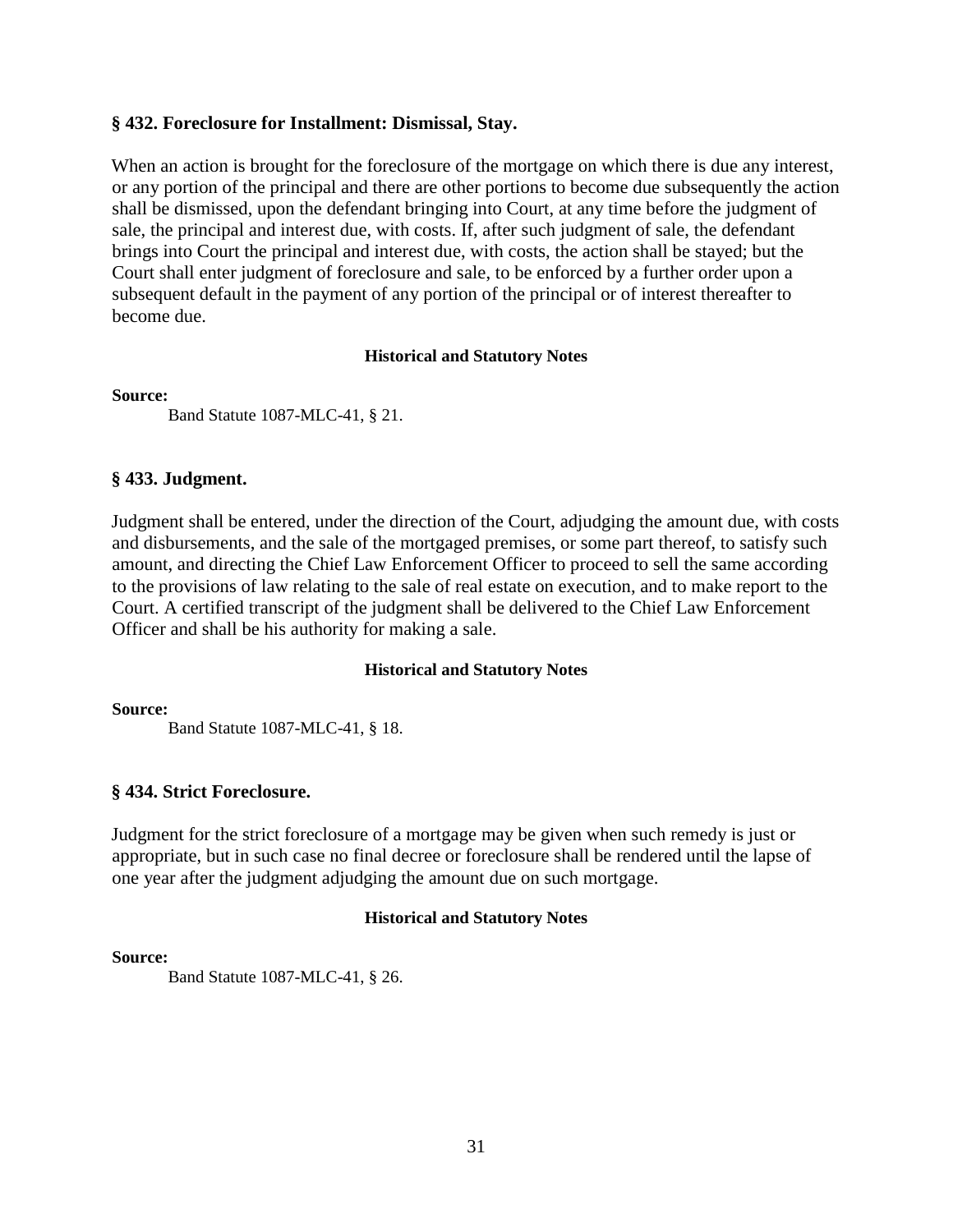# **§ 435. Purchase by Mortgagee.**

The mortgagee, or any one claiming under him, may fairly and in good faith bid off the premises at such sale; and in such case the statement of such fact in the report of sale shall have the same effect as a receipt for money paid upon a sale for cash.

# **Historical and Statutory Notes**

**Source:** 

Band Statute 1087-MLC-41, § 19.

# **§ 436. Surplus.**

When the sale is for cash, if after satisfying the mortgage debt, with costs and expenses, there is a surplus, it shall be brought into Court for the benefit of the mortgagor or the person entitled thereto, subject to the order of the Court. If such surplus remains in Court for three months without being applied for, the Judge may direct it to be put out at interest, subject to the order of the Court, for the benefit of the person entitled thereto, to be paid to them upon order of the Court.

# **Historical and Statutory Notes**

**Source:** 

Band Statute 1087-MLC-41, § 20.

# **§ 437. Report, Confirmation, Resale.**

Upon the coming in of the report of sale, the Court shall grant an order confirming the sale, or if it appears upon due examination that justice& has not been done, it may order a resale on such terms as are just. If the sale is confirmed, the Chief Law Enforcement Officer shall forthwith execute the proper certificate of sale, which shall be recorded with thirty days after such confirmation.

# **Historical and Statutory Notes**

**Source:** 

Band Statute 1087-MLC-41, § 22.

# **§ 438. Satisfaction of Judgment, Execution for Deficiency.**

Upon confirmation of the report of sale, the Clerk shall enter satisfaction of the judgment to the extent of the sum bid for the premises, less expenses and Costs, and for any balance of such judgment, execution may issue as in other cases; but no such execution shall issue on the judgment until after a sale of the mortgaged premises, and the application of the amount realized as aforesaid.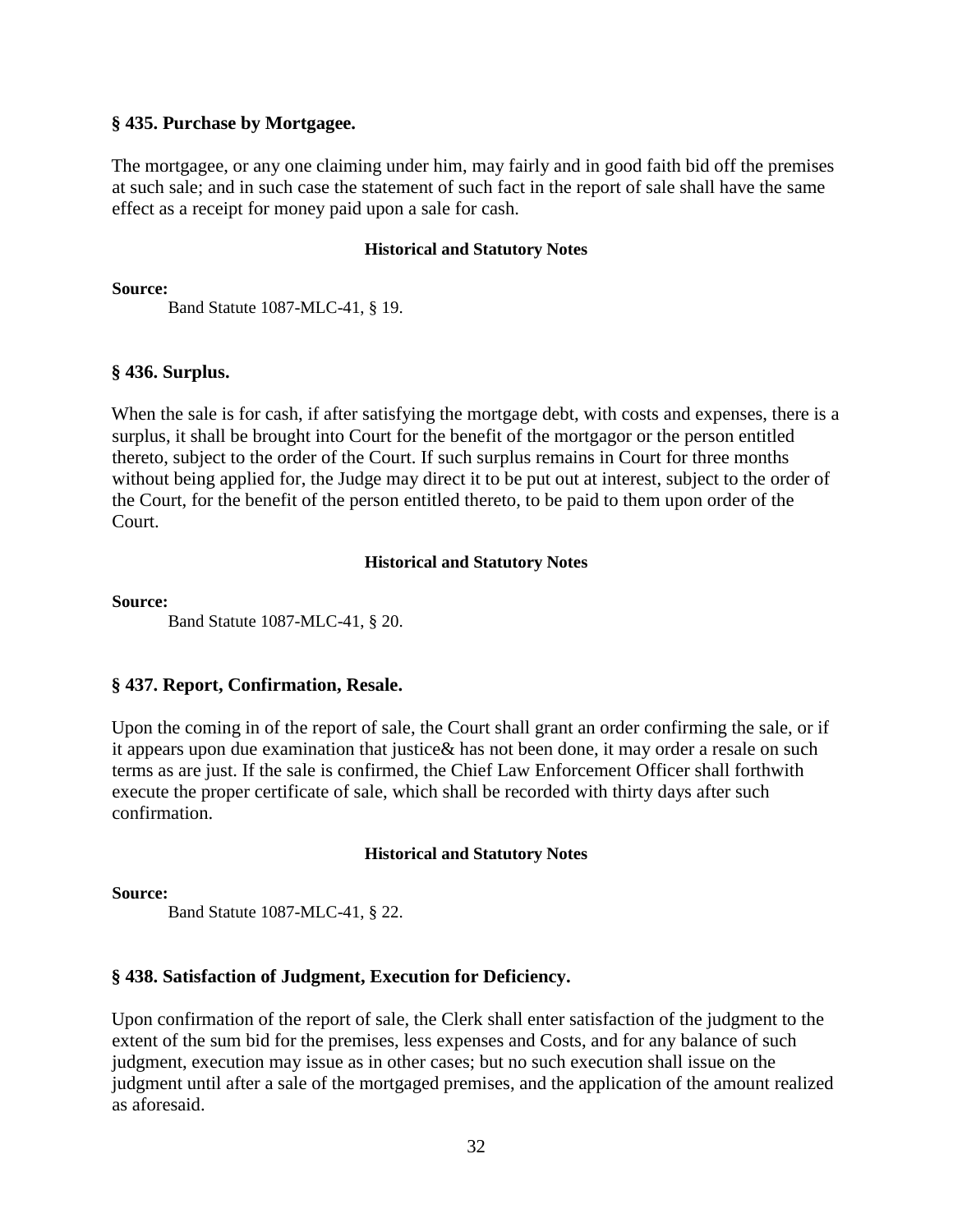#### **Source:**

Band Statute 1087-MLC-41, § 23.

### **§ 439. Redemption by Mortgagor or Creditor.**

The mortgagor, or those claiming under him, within the time specified in 21 MLBS § 484, after the date of the order of confirmation, may redeem the premises sold, or any separate portion thereof, by paying the amount bid therefore, with interest thereon from the time of sale at the rate provided to be paid on the mortgage debt, not to exceed four percent per annum, and, if no rate to be provided in the mortgage, at the rate of four percent, together with any further sum which may be payable pursuant to 21 MLBS § 462. Creditors having a lien may redeem in the order and manner specified in 21 MLBS § 485 but no creditor shall be entitled to redeem unless within such specified redemption period he files with the Clerk notice of his intent to redeem.

# **Historical and Statutory Notes**

**Source:**

Band Statute 1087-MLC-41, § 24.

### **§ 440. Delivery of Possession.**

When possession of a residence is wrongfully withheld after expiration of the time of redemption, the Court may compel delivery of possession to the part entitled thereto by order, directing the Chief Law Enforcement Officer to effect such delivery, after hearing to show cause on the merits.

#### **Historical and Statutory Notes**

#### **Source:**

Band Statute 1087-MLC-41, § 25.

# **SUBCHAPTER 3**

# **FORECLOSURE BY ADVERTISEMENT**

#### **Section**

- **461. Limitation.**
- **462. Requisites for Foreclosure.**
- **463. Notice of Sale, Service On Occupant.**
- **464. Requisites of Notice.**
- **465. Attorney to Foreclose: Record of Power.**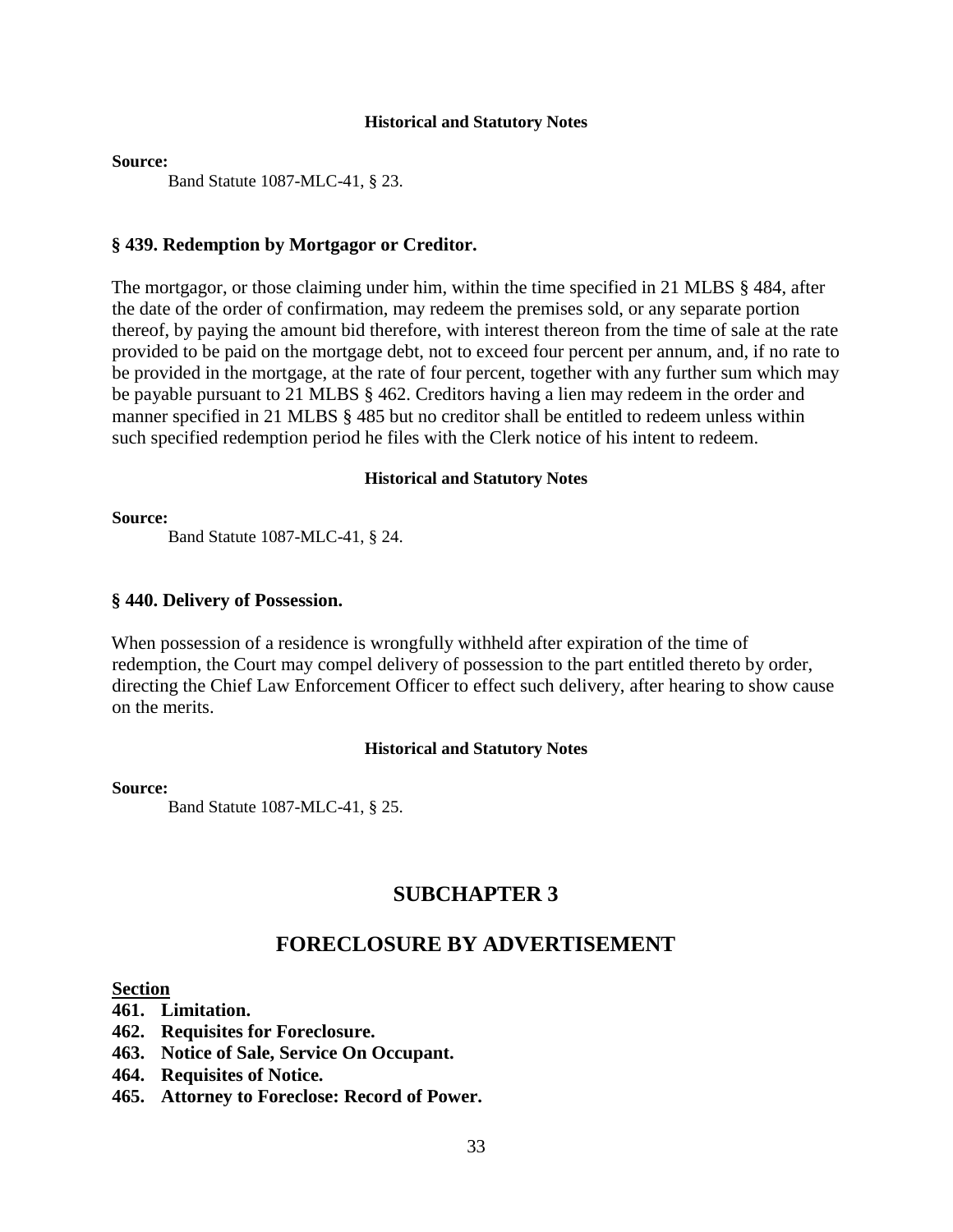- **466. Sale, How and by Whom Made.**
- **467. Postponement.**
- **468. Separate Tracts.**
- **469. Foreclosure for Installments; Sales; Disposition of Proceeds; Redemption.**
- **470. Statement of Unpaid Amount.**
- **471. Surplus.**
- **472. Mortgagee or Assignees May Purchase.**
- **473. Certificate of Sale.**
- **474. Premises in More Than One County; Record.**
- **475. Execution After Expiration of Term.**
- **476. Perpetuating Evidence of Sale.**
- **477. Entry in Record.**
- **478. Affidavit of Costs.**
- **479. Excessive Costs or Interest.**
- **480. Certificate as Evidence.**
- **481. Action to Set Aside for Certain Defects.**
- **482. Action to Set Aside Sale: Limitation.**
- **483. Interest of Purchaser; Attachment or Judgment.**
- **484. Redemption by Mortgagor.**
- **485. Redemption by Creditor.**
- **486. Redemption: How Made.**
- **487. Certificate of Redemption.**
- **488. Effect of Redemption.**
- **489. Foreclosure Pending Action to Set Aside Mortgage; Redemption.**

# **§ 461. Limitation.**

Subject to the provisions of this chapter, any mortgage or real estate containing a power of sale, upon default being made in any condition thereof, may be foreclosed by advertisement.

# **Historical and Statutory Notes**

**Source:** 

Band Statute 1087-MLC-42, § 27.

# **§ 462. Requisites for Foreclosure.**

To entitle any part to make such foreclosure, it is requisite: That some default in a condition of such mortgage has occurred, by which the power to sell has become operative. That no such action or proceeding has been instituted at law to recover the debt then remaining secured by such mortgage, or any part thereof, or if the action or proceeding has been instituted, that the same has been discontinued, or that an execution upon the judgment rendered therein has been returned unsatisfied, in whole or in part. That the mortgage has been recorded, and if it has been assigned, that all assignments thereof have been recorded; provided, that if the mortgage is upon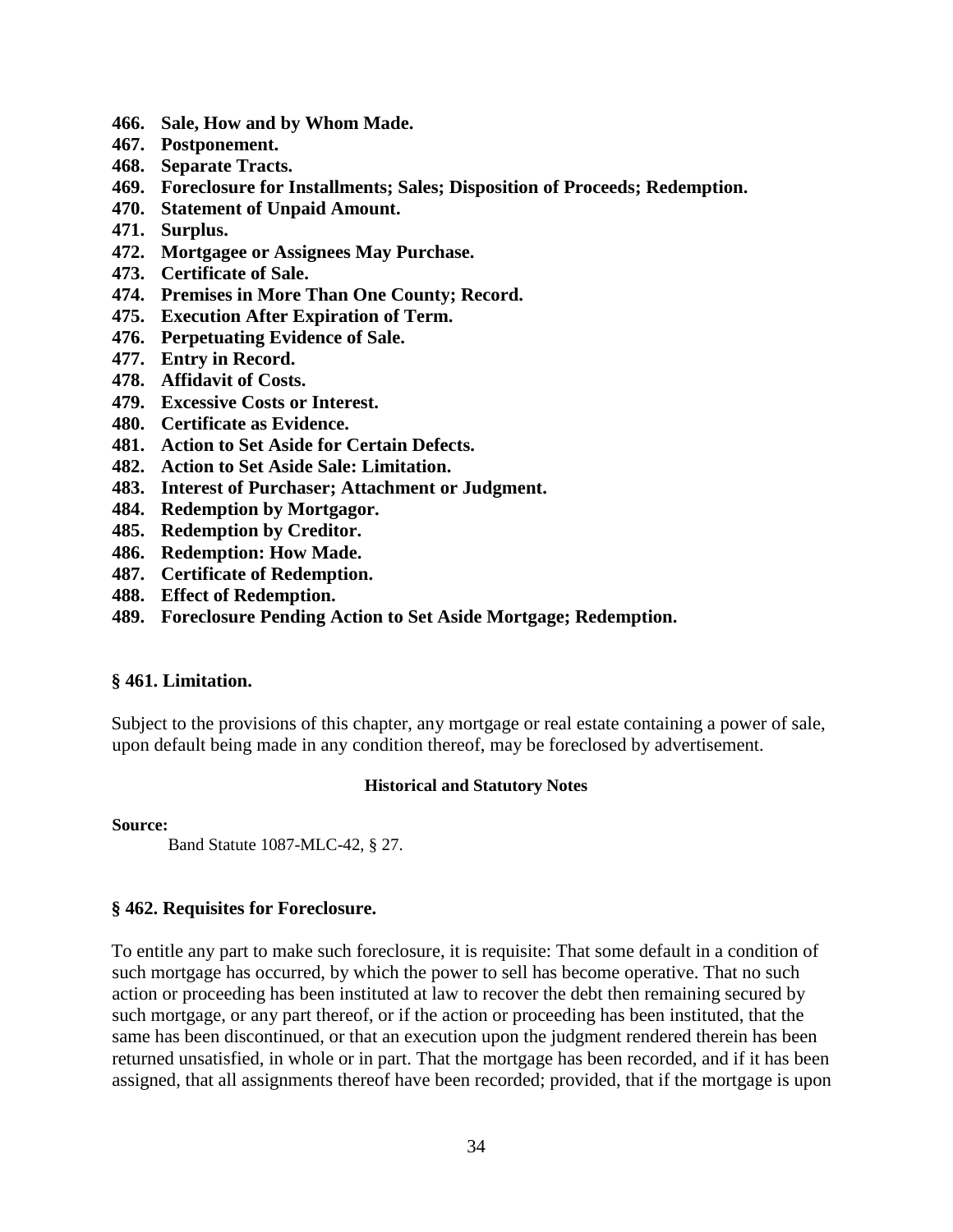registered land, it shall be sufficient if the mortgage and all assignments thereof have been duly registered.

# **Historical and Statutory Notes**

**Source:** 

Band Statute 1087-MLC-42, § 28.

### **Cross References**

Foreclosure by action, redemption by mortgagor or creditor, *see* 21 MLBS § 439.

# **§ 463 Notice of Sale, Service On Occupant.**

Six weeks published notice shall be given that such mortgage will be foreclosed by sale of the mortgaged premises or some part thereof, and at least four weeks before the appointed time of sale a copy of such notice shall be served in like manner as a summons in a civil action in the Court of Central Jurisdiction upon the person in possession of the mortgaged premises, if the same are actually occupied. If there be a building on such premises used by a church or religious corporation, for its usual meetings, service upon any officer or trustee of such corporation shall be a sufficient service upon it.

# **Historical and Statutory Notes**

**Source:** 

Band Statute 1087-MLC-42, § 29.

# **§ 464. Requisites of Notice.**

Each notice shall specify: the name of the mortgagor and of the mortgagee and of the assignee of the mortgage, if any and the original principal amount secured by said mortgage. The date of the mortgage and when and where recorded, except where the mortgage is upon registered land, in which case the notice shall state that fact, and when and where registered. The amount claimed to be due thereon, and taxes, if any paid by the mortgagee at the date of the notice. A description of the mortgaged premises, conforming substantially to that contained in the mortgage. The time and place of sale and the time allowed by law for redemption by the mortgagor, his personal representative or assigns.

# **Historical and Statutory Notes**

# **Source:**

Band Statute 1087-MLC-42, § 30.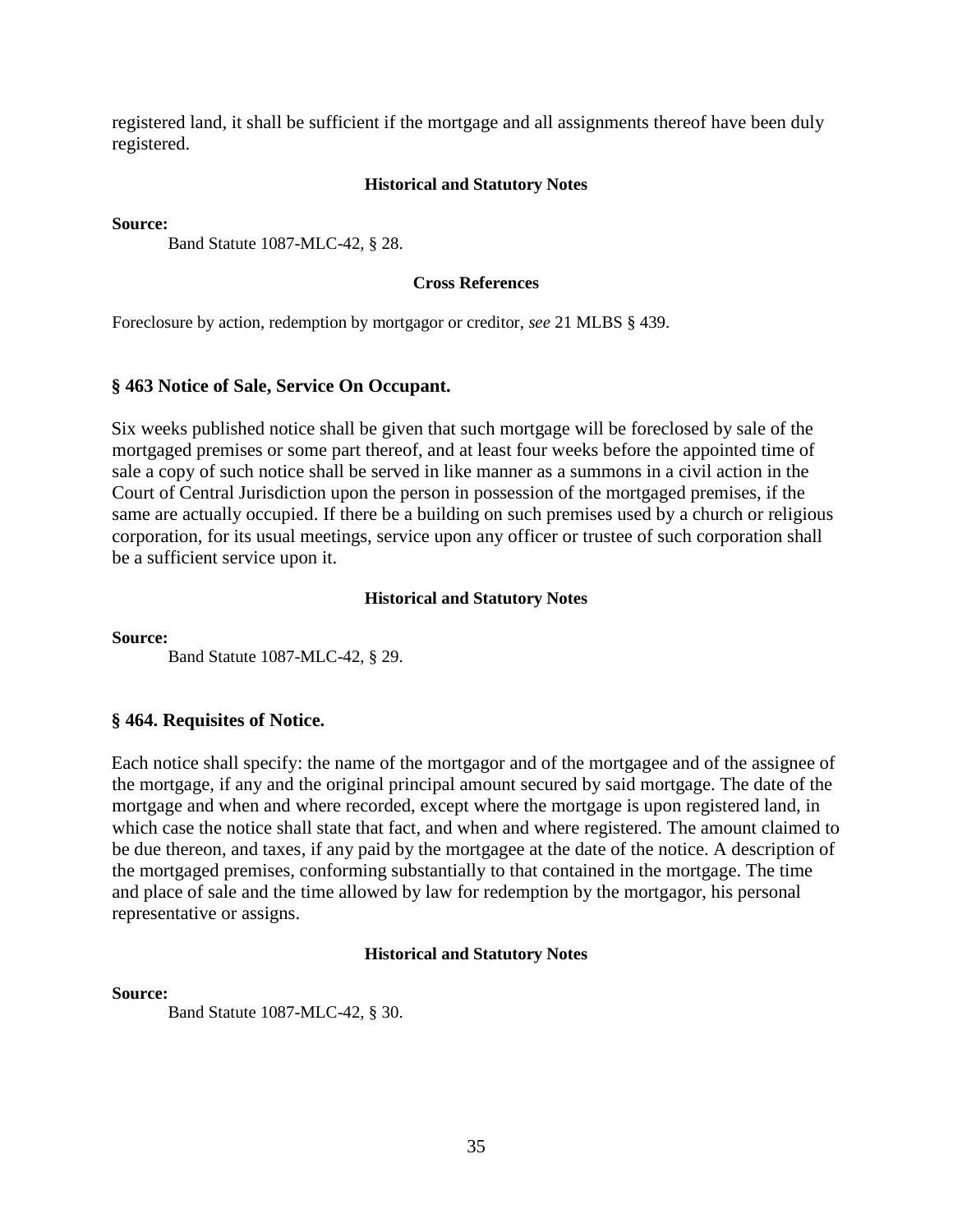# **§ 465. Attorney to Foreclose: Record of Power.**

When an attorney at law is employed to conduct such foreclosure, his authority shall appear by power of attorney executed and acknowledged by the mortgagee or assignee of the mortgage in the same manner as a conveyance, and recorded prior to the sale in the county where the foreclosure proceedings are had. If such attorney be employed on behalf of such mortgagee or assignee by an attorney, in fact his authority shall likewise be evidenced by recorded power.

# **Historical and Statutory Notes**

**Source:** 

Band Statute 1087-MLC-42, § 31.

# **§ 466. Sale, How and by Whom Made.**

The sale shall be made by the Chief Law Enforcement Officer at public venue to the highest bidder, in the district in which the premises to be sold, or some part thereof are situated, between nine o'clock a.m. and the setting of the sun.

# **Historical and Statutory Notes**

### **Source:**

Band Statute 1087-MLC-42, § 32.

# **§ 467. Postponement.**

Such sale may be postponed from time to time, by inserting a notice of such postponement as soon as practicable, in the newspaper in which the original advertisement was published, and continuing such publication until the time to which the sale is postponed at the expense of the party requesting the same.

# **Historical and Statutory Notes**

**Source:** 

Band Statute 1087-MLC-42, § 33.

# **§ 468. Separate Tracts.**

If the mortgaged premises consist of separate and distinct farms or tracts, they shall be sold separately, and no more farms or tracts shall be sold than are necessary to satisfy the amount due on such mortgage at the date of notice of such sale, with interest, taxes paid, and costs of sale.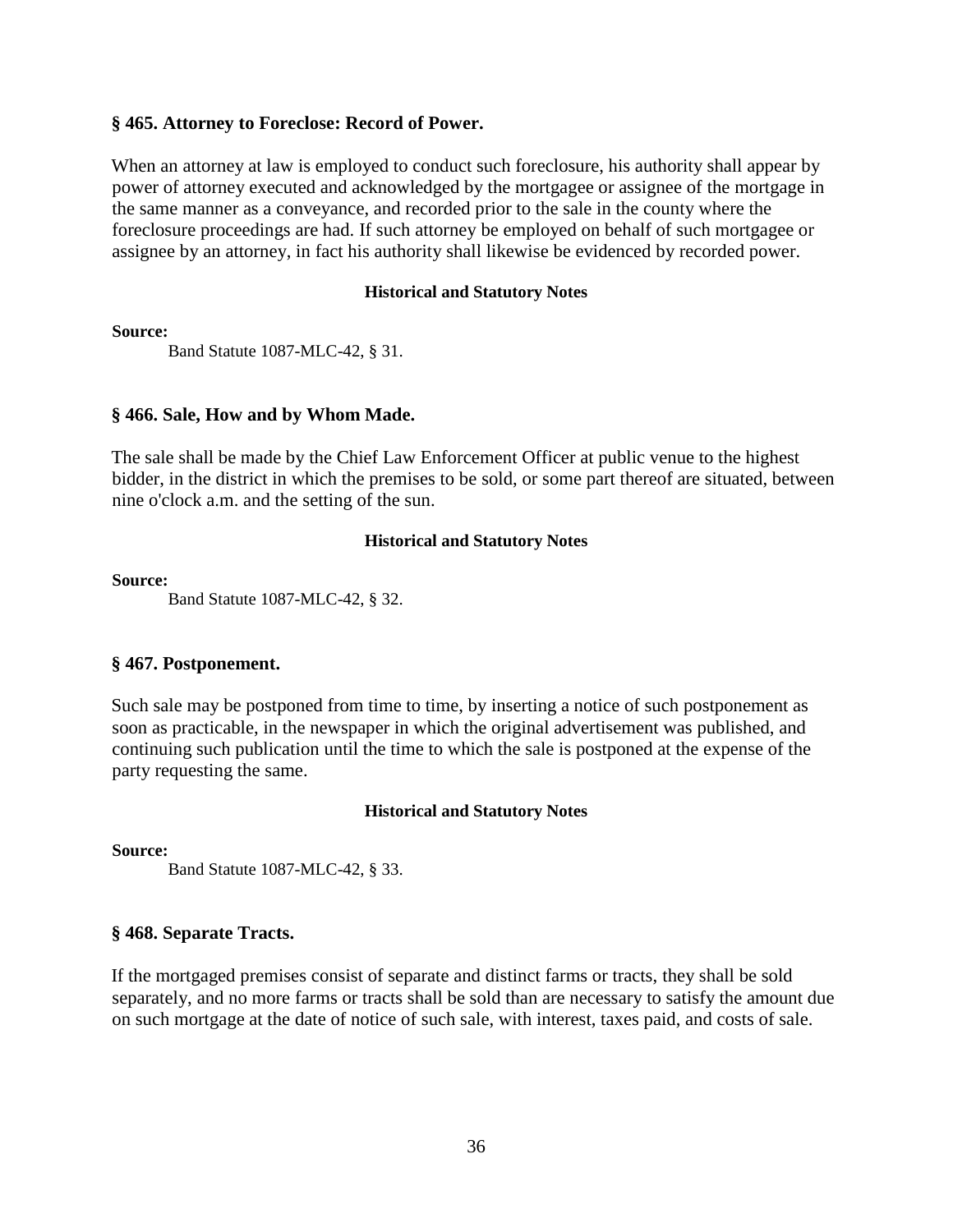#### **Source:**

Band Statute 1087-MLC-42, § 34.

### **§ 469. Foreclosure for Installments; Sales; Disposition of Proceeds; Redemption.**

Where a mortgage is given to secure the payment of money by installments, each installment, either for principal or interest or both, as is due at any time, may be taken and deemed to be a separate and independent mortgage, and such mortgage for each such installment may be foreclosed by advertisement or by action, in the manner and with like effect as if a separate mortgage were given for each of such installments, and such foreclosure may be made and sale had subject to the installment yet to become due upon the mortgage; and a redemption from any such sale shall have the like effect as if the sale for such installment had been made upon an independent subsequent mortgage; provided in such cases the attorney's fees on the foreclosure so made shall not exceed the amount permitted by law in case of a mortgage securing the amount of the debt then due on such foreclosure. The proceeds of the sale shall be applied first in payment of the costs of the foreclosure sale, and of the installment due with interest thereon, taxes and insurance premiums paid, if any, and then towards the payment of the residue of the sum secured by such mortgage, and not due and payable at the time of such sale; and, if such residue does not beat interest, such application shall be made with rebate of the legal interest for the time during which the residue shall not be due and payable; and the surplus, if any, shall be paid to the subsequent lienor, if any, in the order of their priority, and then to the owner of the equity of redemption, his legal representative or assigns. ln case of redemption from any sale herein authorized, at the option of the redemptioner, the whole amount remaining unpaid on the mortgage, with interest and other items, if any, which have become part of the amount secured by the lien of the mortgage, may be included in the amount paid on redemption, and in such event, the redemption so made shall have like effect as if the foreclosure sale had been made for the entire amount secured by the mortgage, including such additional items.

# **Historical and Statutory Notes**

#### **Source:**

Band Statute 1087-MLC-42, § 35.

# **§ 470. Statement of Unpaid Amount.**

Before any sale herein authorized, the holder of the mortgage shall file with the Chief Law Enforcement Officer a verified itemized statement in writing showing the entire amount remaining unpaid on the mortgage, including taxes and insurance premiums paid and other items which have become part of the amount secured, and the rate of interest to accrue on same, which statement shall be subject to public inspection and shall be read by the Chief Law Enforcement Officer at the sale, immediately after reading the notice of sale. The certificate of sale shall set forth correctly, in addition to the amount of sale, the remaining amount still unpaid on and secured by mortgage, subject to which the sale is made and the rate of interest to accrue on same.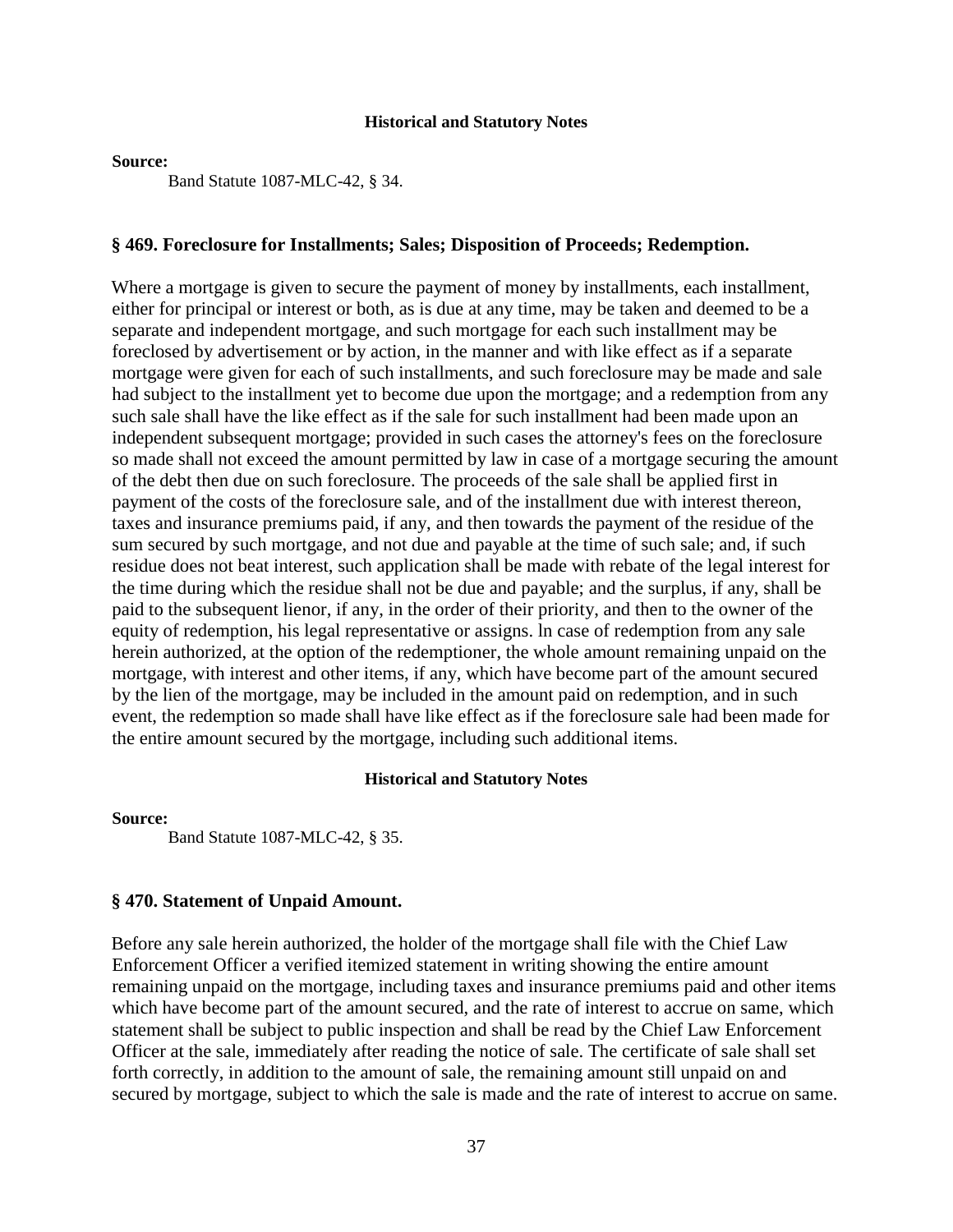If during the time to redeem from the sale, any additional or other item, other than interest at the rate so stated in the certificate shall attach to such amount subject to which the sale was made, or any change shall occur in such amount or the rate of interest thereon, the facts with respect thereto, shall be set forth by affidavit, made and filed for record, and copy furnished the Chief Law Enforcement Officer, in accordance with the provisions of this chapter and the provisions of that section shall apply thereto.

# **Historical and Statutory Notes**

### **Source:**

Band Statute 1087-MLC-42, § 35.01.

# **§ 471. Surplus.**

In all cases not provided for in 21 MLBS § 470, if after sale of any real estate, made as herein prescribed, there remains in the hands of the officer making the sale any surplus money, after satisfying the mortgage, with interest taxes paid, and costs of sale, the surplus shall be paid over by such officer op demand, to the mortgagor, his legal representative or assigns.

# **Historical and Statutory Notes**

# **Source:**

Band Statute 1087-MLC-42, § 36.

# **§ 472. Mortgagee or Assignees May Purchase.**

The mortgagee, his assignees, or his or their legal representatives, may fairly and in good faith purchase the premises so advertised, or any part thereof, at such sale.

# **Historical and Statutory Notes**

# **Source:**

Band Statute 1087-MLC-42, § 37.

# **§ 473. Certificate of Sale.**

- (a) When any sale of real property is made under a power of sale contained in any mortgage, the officer shall make and deliver to the purchaser a certificate, executed in the same manner as a conveyance, containing:
	- (1) A description of the mortgage,
	- (2) A description of the property sold,
	- (3) The price paid for each parcel sold,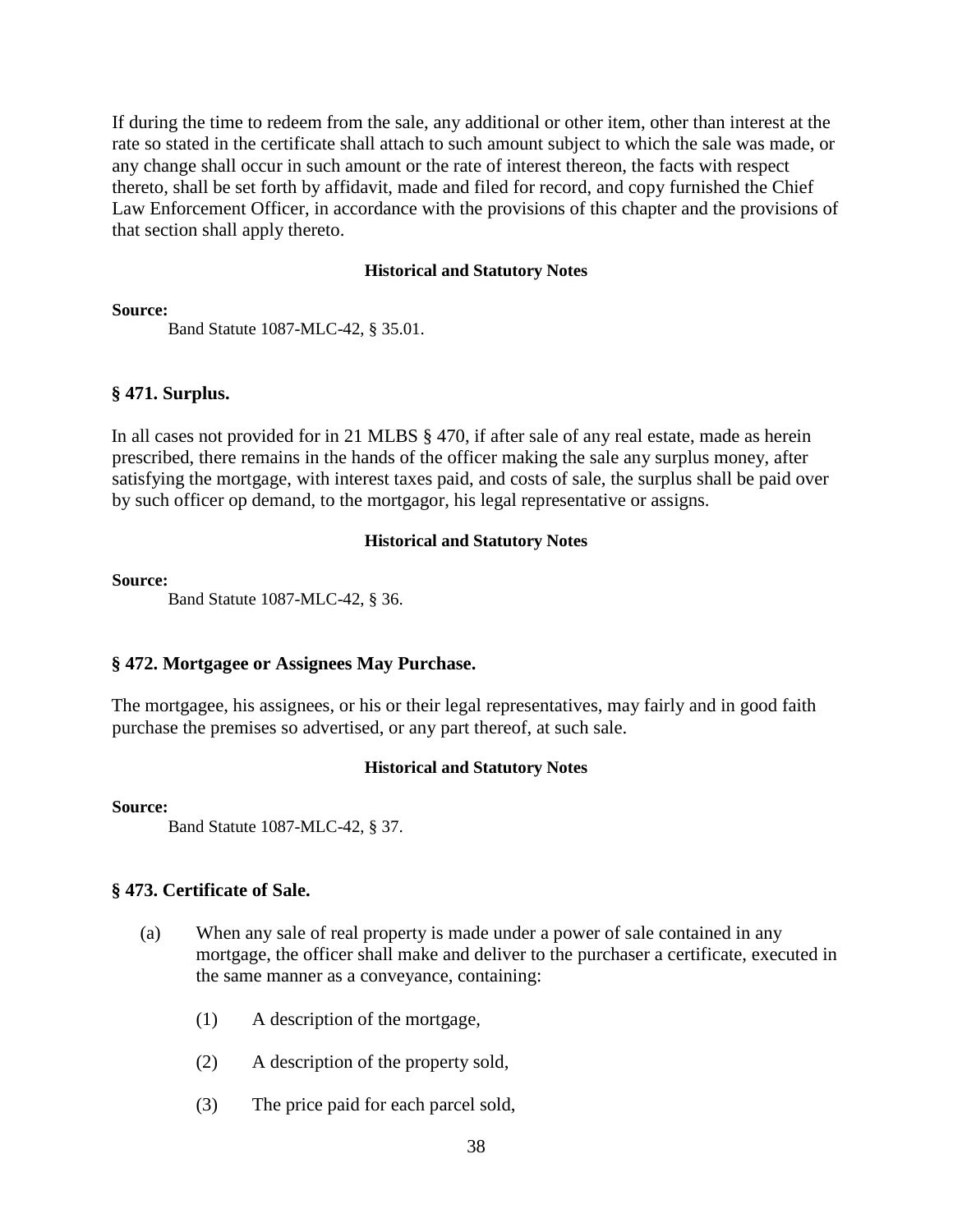- (4) The time and place of the sale, and
- (5) The name of the purchaser,
- (6) The time allowed by the law for redemption.
- (b) The certificate shall be recorded within twenty days after such sale, and when so recorded, upon expiration of the time for redemption, shall operate as a conveyance to the purchaser or his assignee of all the right, title and interest of the mortgagor in and to the premises named therein at the date of such mortgage, without any other conveyance.

### **Source:**

Band Statute 1087-MLC-42, § 38.

# **§ 474. Premises in More Than One County; Record.**

If any mortgage covering real estate in more than one county be foreclosed by proceedings had in one county, and the mortgage debt be thereby paid, in whole or in part, there may be recorded by the clerk of court of the other county a certified copy of the certificate of sale and other foreclosure proceedings of record in the county in which the foreclosure proceedings were had.

# **Historical and Statutory Notes**

**Source:** 

Band Statute 1087-MLC-42, § 39.

# **§ 475. Execution after Expiration of Term.**

Where the terms of office, of the law enforcement officer who made the sale expires within twenty days thereafter, and before he has executed the certificate required by law, he may execute and acknowledge the same in like manner and with like effect as if his term had not expired.

# **Historical and Statutory Notes**

### **Source:**

Band Statute 1087-MLC-42, § 40.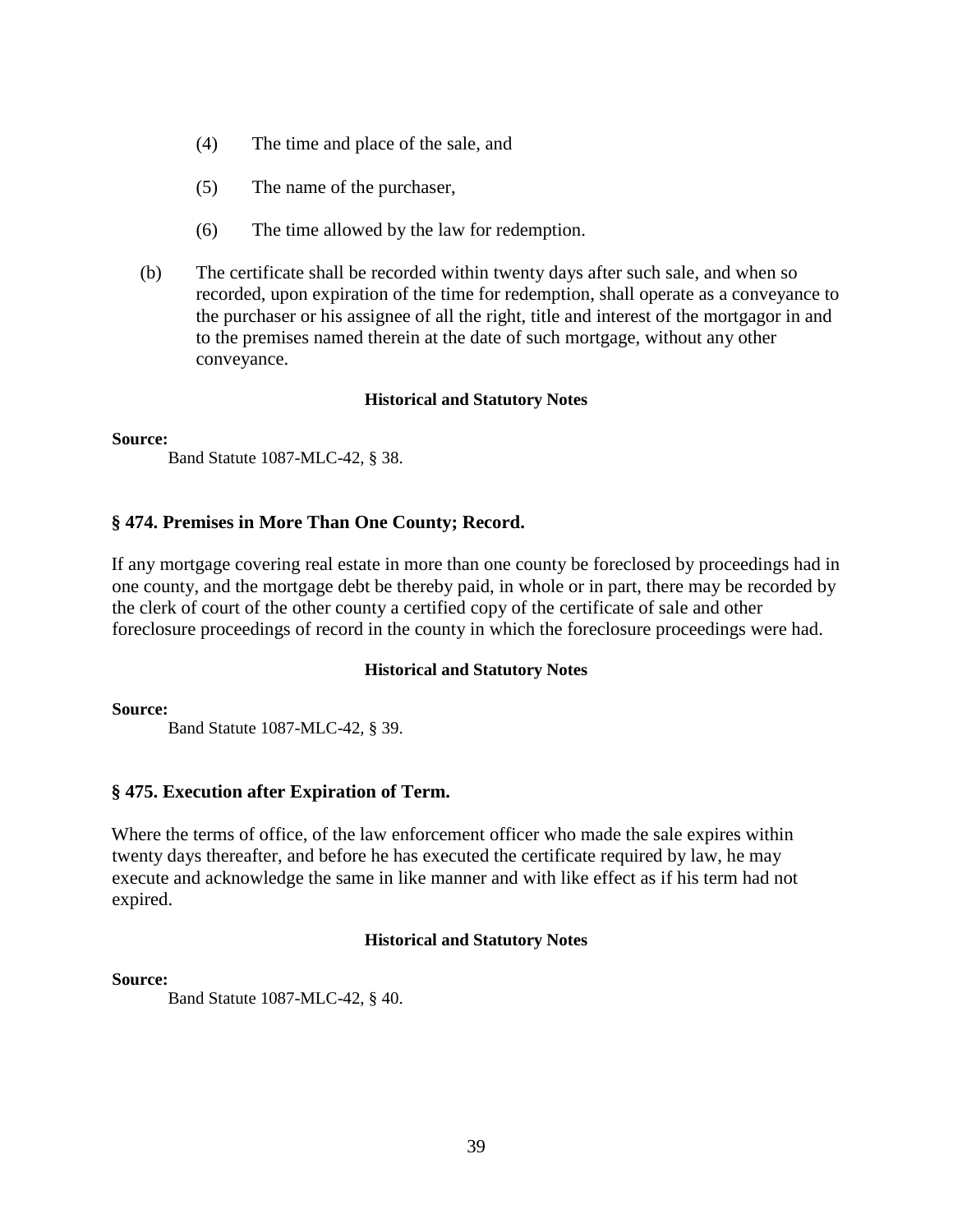# **§ 476. Perpetuating Evidence of Sale.**

Any party desiring to perpetuate the evidence of any sale made in pursuance of this chapter may procure:

- (a) An affidavit of the publication of the notice of sale and of any notice of postponement to be made by the printer of the newspaper in which the same was inserted or by some person in his employ knowing the facts.
- (b) An affidavit or return of service of such notice upon the occupant of the mortgaged premises to be made by the officer or person making such service, or in case the premises were vacant or unoccupied at the time the service must be made, an affidavit or return showing that fact, to be made by the officer or person attempting to make such service.
- (c) An affidavit by the person foreclosing the mortgage, or his attorney, or someone knowing the facts, setting forth the facts relating to the military service status of the owner of the mortgaged premises at the time of sale.

# **Historical and Statutory Notes**

# **Source:**

Band Statute 1087-MLC-42. § 41.

# **§ 477. Entry in Record.**

A note referring to the page and book where the evidence of any such sale is recorded shall be made by the recorder in the margin of the record of the mortgage.

# **Historical and Statutory Notes**

# **Source:**

Band Statute 1087-MLC-42, § 42.

# **§ 478. Affidavit of Costs.**

Within ten days after the filing for record of the certificate of sale, the party foreclosing or his attorney shall make and file for record with the clerk of court an affidavit containing a detailed bill of costs and disbursements of the foreclosure, including attorney's fees, and setting forth that the same have been absolutely and unconditionally paid or incurred.

# **Historical and Statutory Notes**

# **Source:**

Band Statute 1087-MLC-42, § 43.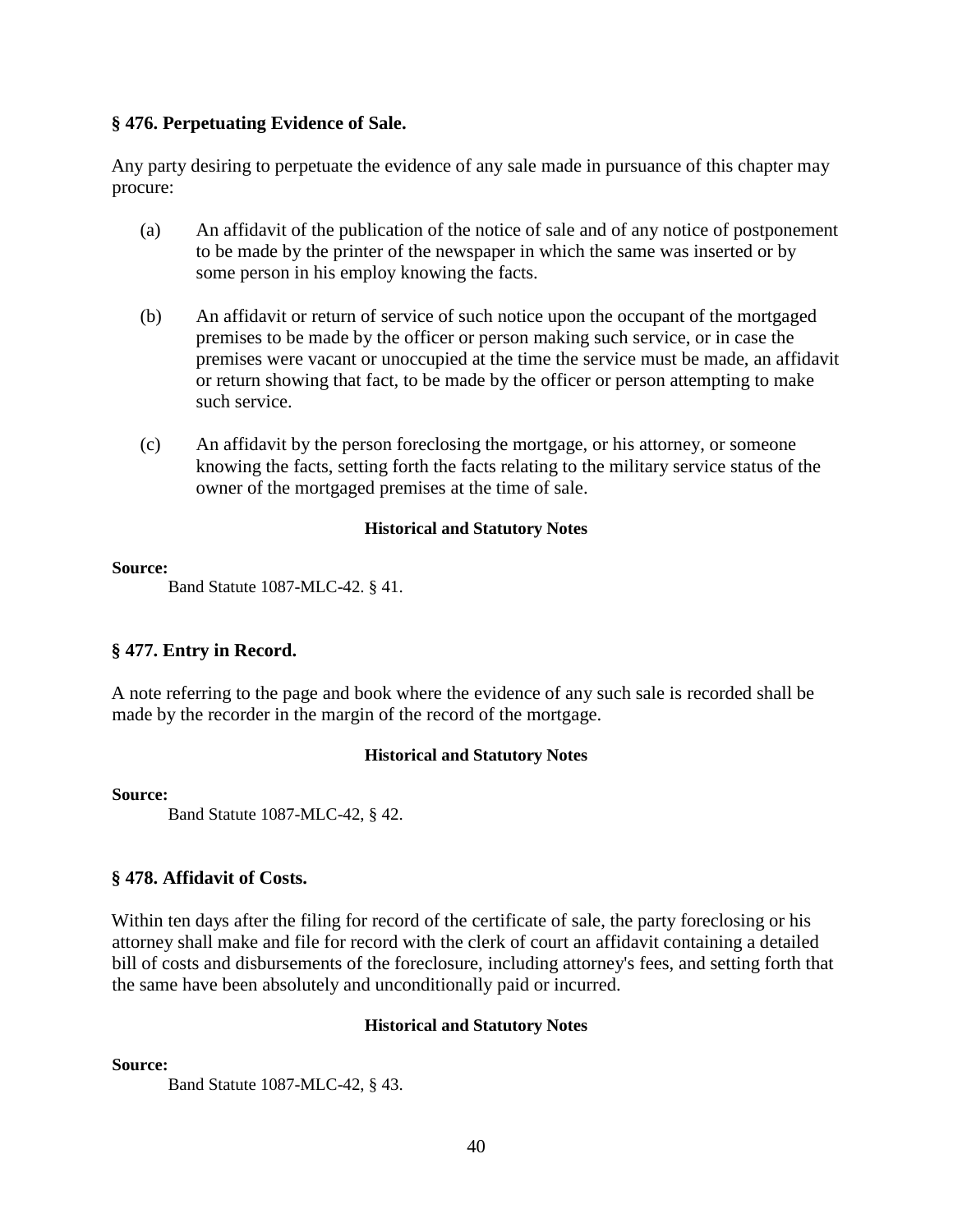### **§ 479. Excessive Costs or Interest.**

At any time within one year after the sale, the mortgagor, his heirs or assigns, may recover from the owner of the mortgage at the time of foreclosure three times the amount of any sums charged as costs or disbursements on such foreclosure but not absolutely paid, unless such amounts have been paid to the mortgagor or his assigns.

### **Historical and Statutory Notes**

**Source:** 

Band Statute 1087-MLC-41, § 44.

### **§ 480. Certificate as Evidence.**

Every law enforcement officer's certificate of sale made under a power, to sell contained in a mortgage shall be prima facie evidence that all the requirements of law in that behalf have been compiled with and prima facie evidence of title in fee thereunder in the purchaser at such sale, his heirs or assigns, after the time for redemption therefrom has expired.

### **Historical and Statutory Notes**

### **Source:**

Band Statute 1087-MLC-42, § 45.

# **§ 481. Action to Set Aside for Certain Defects.**

No such sale shall be held invalid or be set aside by reason of any defect in the notice thereof, or in the publication or service of such notice, or in the proceedings of the officer making the sale, unless the action in which the validity of such sale is called in question be commenced, or the defense alleging its invalidity be interposed, with reasonable diligence, and not later than five years after the date of such sale; provided that persons under disability to sue when such sale was made by reason of being minors, insane persons, idiots, or persons in captivity of any country with which the United States is at war, may commence such action or interpose such defense at any time within five years after the removal of such disability.

# **Historical and Statutory Notes**

### **Source:**

Band Statute 1087-MLC-42, § 46.

# **§ 482. Action to Set Aside Sale: Limitation.**

No such sale shall be held invalid or set aside unless the action in which its validity is called in question be commenced, or the defense alleging its invalidity be interposed, within fifteen years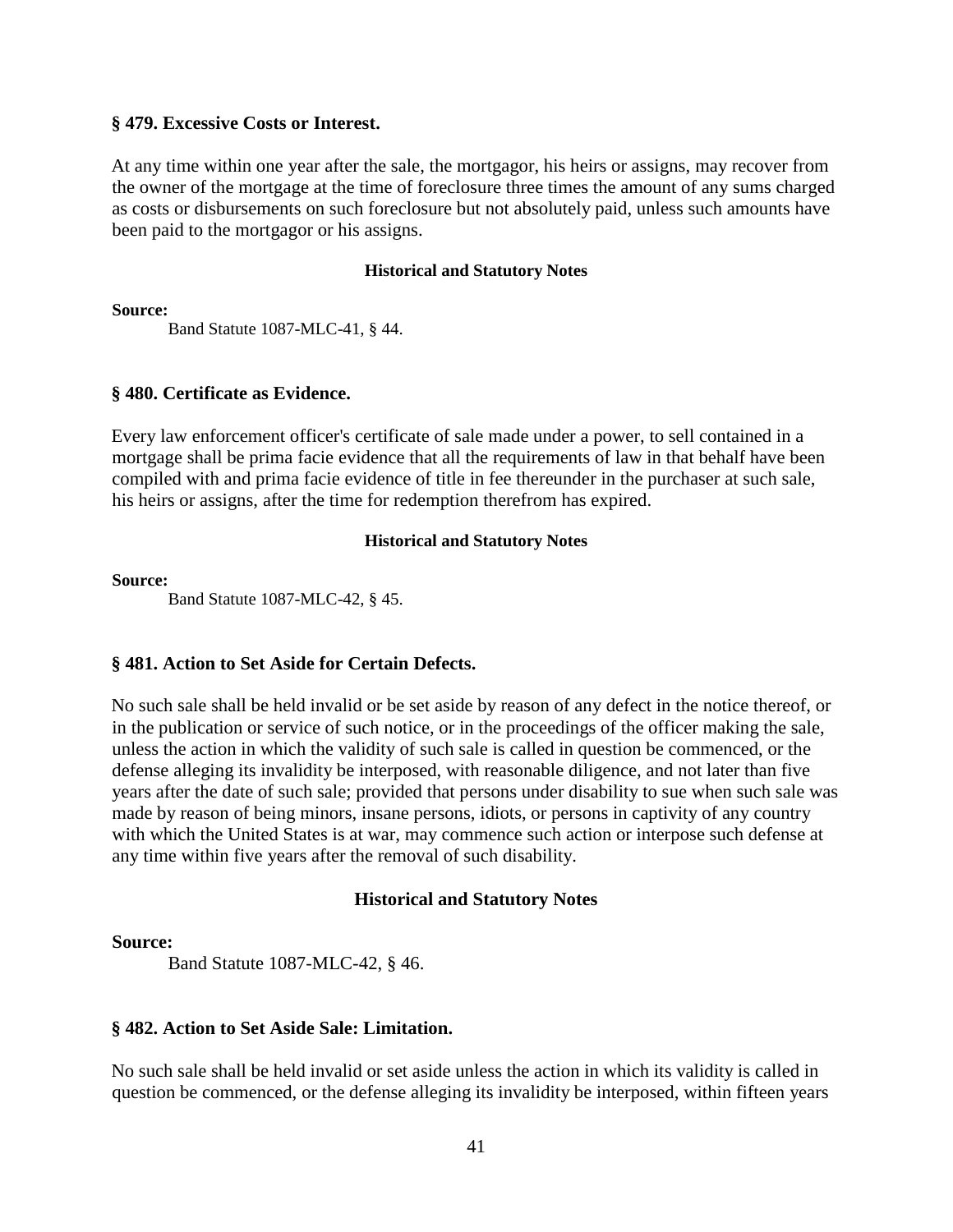after the date of such sale; provided that persons under disability, as provided in 21 MLBS § 481, may commence such action or interpose such defense within the time therein provided. This section shall not affect or prejudice the rights of any bona fide purchaser.

# **Historical and Statutory Notes**

**Source:** 

Band Statute 1087-MLC-42, § 47.

# **§ 483. Interest of Purchaser; Attachment or Judgment.**

The interest acquired upon such sale is subject to the line of any attachment or judgment duly made or docketed against the person holding the same, as in case of real property, and may be attached and sold on execution in the same manner.

# **Historical and Statutory Notes**

### **Source:**

Band Statute 1087-MLC-42, § 48.

# **§ 484. Redemption by Mortgagor.**

- (a) When residences and/or fee land have been sold in conformity with the preceding sections of this chapter the mortgagor, his personal representatives or assigns, within six months after such sale, except as otherwise provided in subsection (b), may redeem such residence and/or fee land hereinafter provided , by paying the sum of money for which the same were sold, with interest from the time of sale at the rate provided to be paid on the mortgage debt, not to exceed four percent per annum, and if no rate be provided in the mortgage, at the rate of four percent per annum, together with any further sums which may be payable pursuant to this chapter. Where the redemption period is as provided in this section, the mortgagee, or his successors, assigns or personal representative or any other purchaser so purchasing at the Chief Law Enforcement Officer's sale shall by purchasing the property at the officer's sale thereby waive his right to a deficiency judgment against the mortgagor.
- (b) Notwithstanding the provisions of subsection (a), when residences have been sold in conformity with the preceding sections of this chapter, the mortgagor, his personal representatives or assigns, within 12 months after such sale may redeem such residence in accordance with the provisions of payment of subsection (a), if the mortgage was executed prior to July 1, 1967, or the amount claimed to be due and owing as of the date of the notice of foreclosure sale is less than 66 percent of the original principal amount secured by the mortgage or the mortgaged premises, as of the date of the execution of the mortgage.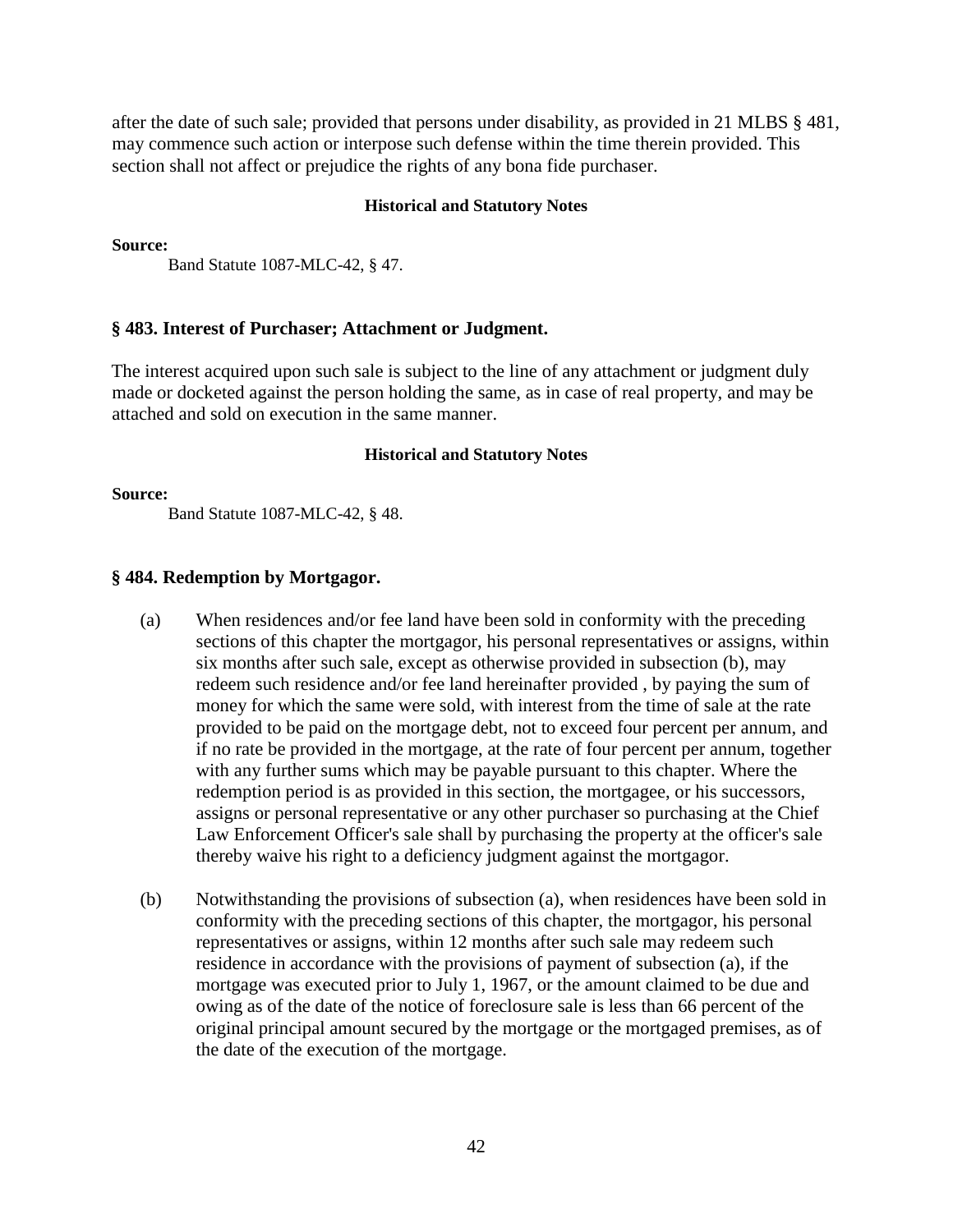**Source:** 

Band Statute 1087-MLC-42, § 49.

### **Cross References**

Foreclosure by action, redemption by mortgagor or creditor, *see* 21 MLBS § 439.

### **§ 485. Redemption by Creditor.**

If no such redemption be made by the mortgagor, his personal representatives or assigns, the senior creditor having a lien, legal or equitable, upon the mortgaged premises, or some part subsequent to the mortgage, may redeem within five days after the expiration of the redemption period specified in 21 MLBS § 484 and each subsequent creditor having a lien in succession, according to priority of liens, within five days after the time allowed the prior lien holder, respectively, may redeem by paying the amount aforesaid and all liens prior to his own held by the person from whom redemption is made; provided that no creditor shall be entitled to redeem unless within the period allowed for redemption he file for record notice of his intention to redeem with the clerk of court, of each district where the mortgage is recorded.

### **Historical and Statutory Notes**

**Source:** 

Band Statute 1087-MLC-42, § 50.

# **Cross References**

Foreclosure by action, redemption by mortgagor or creditor, *see* 21 MLBS § 439.

### **§ 486. Redemption: How Made.**

- (a) Redemption shall be made as follows: The person desiring to redeem shall pay to the person holding the right acquired under such sale, or for him to the chief law enforcement officer, who made the sale, or his successor in office, the amount required by law for such redemption, and shall produce to such person or officer:
	- (1) A copy of the docket of the judgment, or of the deed or mortgage, or of the record or files evidencing any other lien under which he claims a right to redeem, certified by the officer in whose custody such docket, record or files shall be, or the original deed or mortgage, with the certificate of record endorsed thereon.
	- (2) Any assignment necessary to establish his claim, verified by the affidavit of himself or a subscribing witness thereto, or some person acquainted with the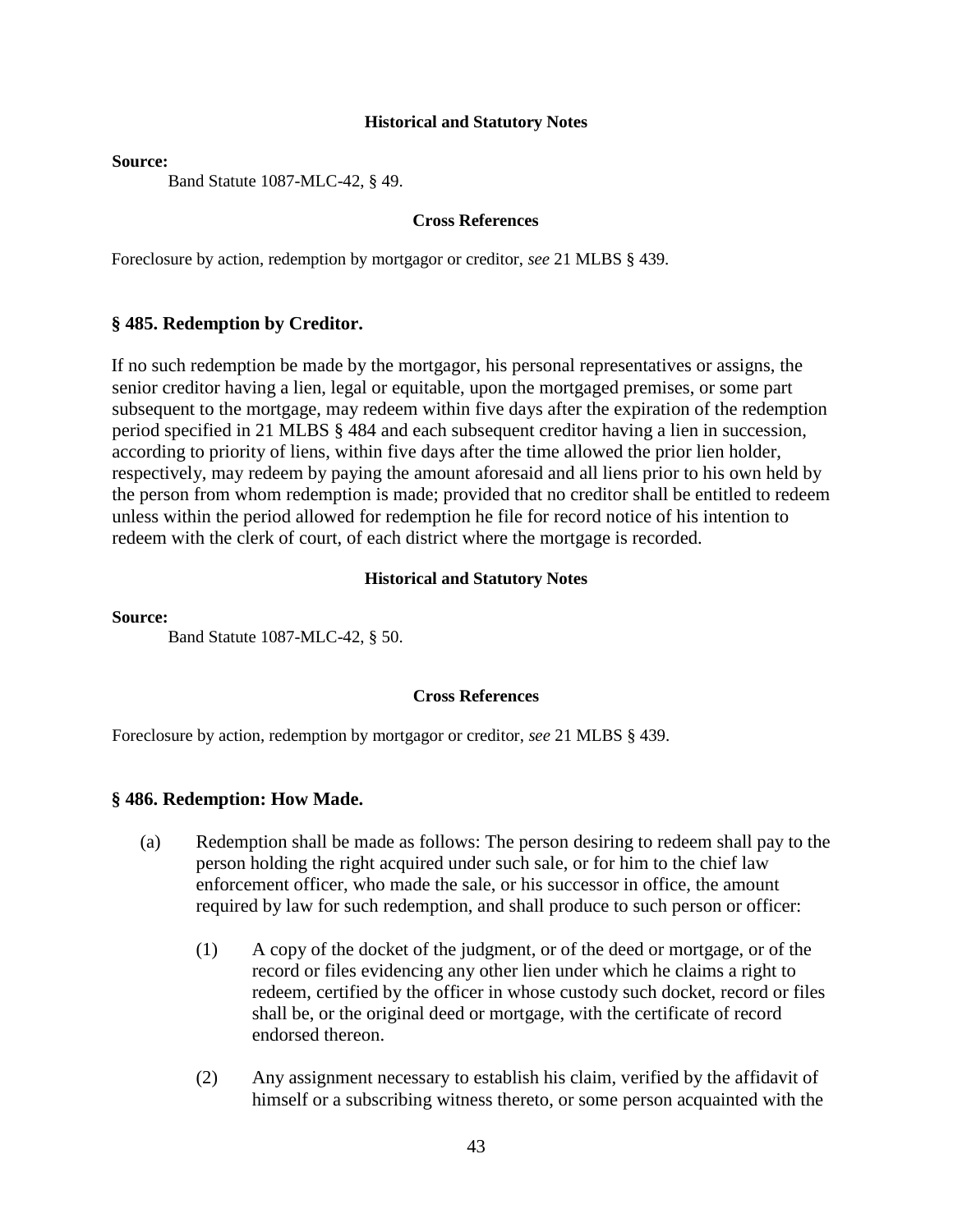signature of the assignor. If the redemption is under an assignment of a judgment, the assignment shall be filed in the court rendering the judgment, as provided by law, and the person so redeeming shall produce a certified copy thereof, and of the record of its filing and the copy of the docket shall show that the proper entry was made upon the docket.

- (3) An affidavit of himself or his agent, showing the amount then actually due on his lien.
- (b) Within twenty-four hours after such redemption is made, the person redeeming shall cause the documents so required to be produced to be filed with the clerk of court, who shall endorse thereon the date and hour of filing, and shall preserve the same in his office for one year thereafter, for which service he shall be entitled to receive \$1.00. If such redemption shall be made at any place other than the district-seat, it shall be sufficient forthwith to deposit such documents in the nearest post office, addressed to such recorder, with the postage prepaid.

# **Historical and Statutory Notes**

### **Source:**

Band Statute 1087-MLC-42, § 51.

# **§ 487. Certificate of Redemption.**

- (a) The person or officer from whom such redemption is made shall make and deliver to the person redeeming a certificate executed and acknowledged in the same manner as a conveyance, containing:
	- (1) The name of the person redeeming, and the amount paid by him on such redemption.
	- (2) A description of the sale for which such redemption is made and of the property redeemed.
	- (3) A statement of the claim upon which such redemption is made and if upon a lien, the amount claimed to be due thereon at the date of redemption.
- (b) If redemption is made by the owner of the property sold, his heirs, personal representatives, or assigns such certificate shall be recorded within four days after the expiration of the year allowed him for redemption, and if made by a creditor holding a lien, the certificate shall be recorded within four days after such redemption. Unless so recorded, the certificate shall be void as against any person in good faith redeeming from the same person or lien.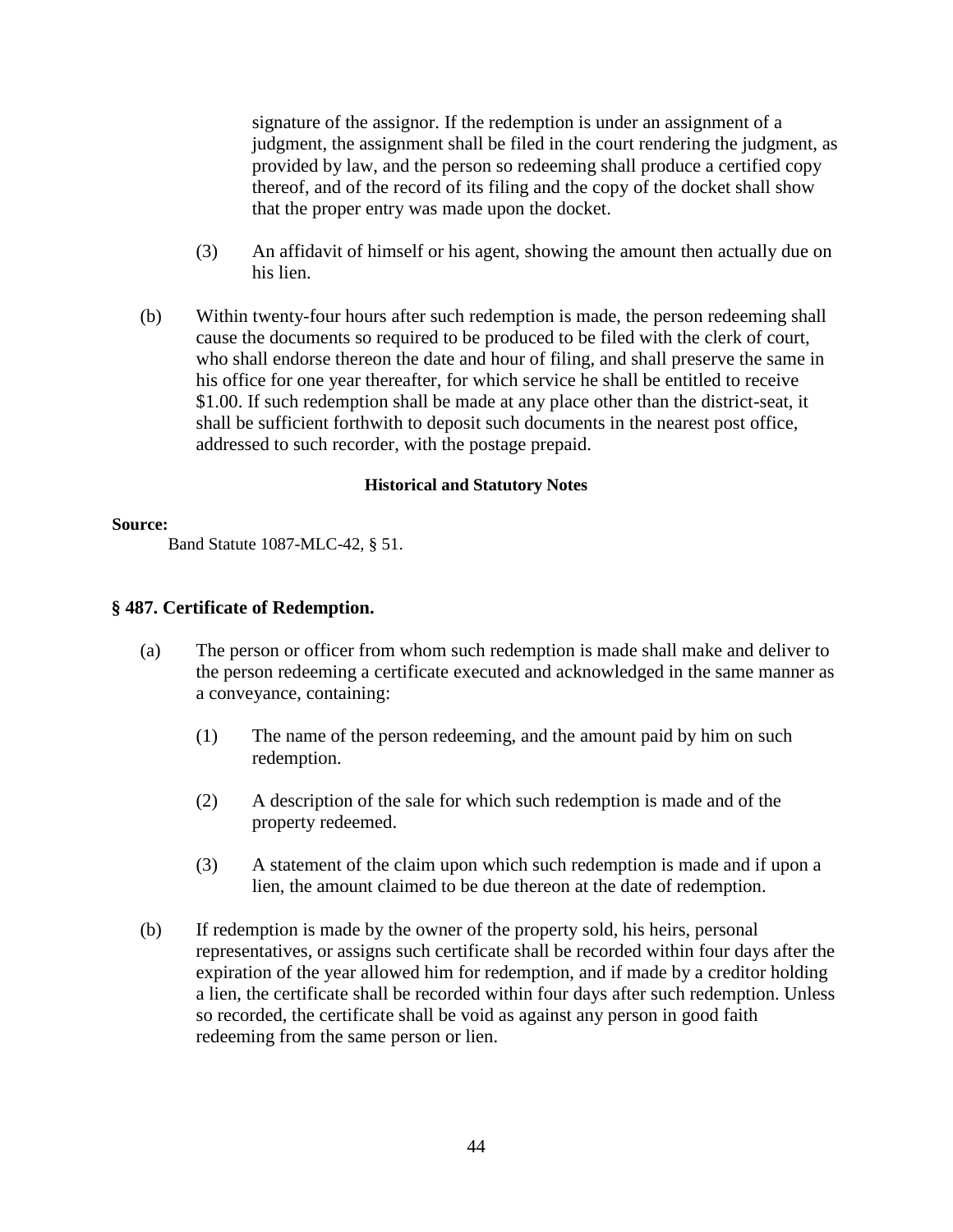**Source:** 

Band Statute 1087-MLC-42. § 52.

### **§ 488. Effect of Redemption.**

If redemption is made by the owner of the property sold, his heirs, personal representatives or assigns, such redemption annuls the sale; if by a creditor holding a lien on the property or some part thereof, the certificate of redemption, executed, acknowledged and recorded as provided in 21 MLBS § 487, operates as an assignment to him of the right acquired under such sale, subject to such right of any other to redeem as provided by law.

### **Historical and Statutory Notes**

**Source:**

Band Statute 1087-MLC-42, § 53.

### **§ 489. Foreclosure Pending Action to Set Aside Mortgage; Redemption.**

When an action is brought wherein it is claimed that any mortgage as to the plaintiff or person for whose benefit the action is brought is fraudulent or void, or has been paid or discharged, in whole or in part, if such mortgage has been foreclosed by advertisement, and the time for redemption from the foreclosure sale will expire before final judgment in such action, the plaintiff or beneficiary having the right to redeem, for the purpose of saving such right in case the action fails, may deposit with the chief law enforcement officer, before the time of redemption expires the amount for which the mortgaged premises were sold, with interest thereon to the time of deposit, together with a bond to the holder of the chief law enforcement officer's certificate of sale in an amount and with sureties to be approved by the chief law enforcement officer, conditioned to pay all interest that may accrue to be allowed on such deposit if the action fail. He shall, in writing, notify such law enforcement officer that he claims the mortgage to be fraudulent or void or to have been paid or discharged, in whole or in part, as the case may be, and that such action is pending, and direct him to retain such money and bond until final judgment. In case such action fails, such deposit shall operate as a redemption of the premises from such foreclosure sale, and entitle the plaintiff to a certificate thereof. Such foreclosure deposit, bond and notice shall be brought to the attention of the court by supplemental complaint in the action and the judgment shall determine the validity of the foreclosure sale, and the rights of the parties to the moneys and bond so deposited, which shall be paid and delivered by the sheriff as directed by such judgment upon delivery to him of a certified copy thereof. The remedy therein provided shall be' in addition to other remedies now existing.

#### **Historical and Statutory Notes**

#### **Source:**

Band Statute 1087-MLC-42, § 54.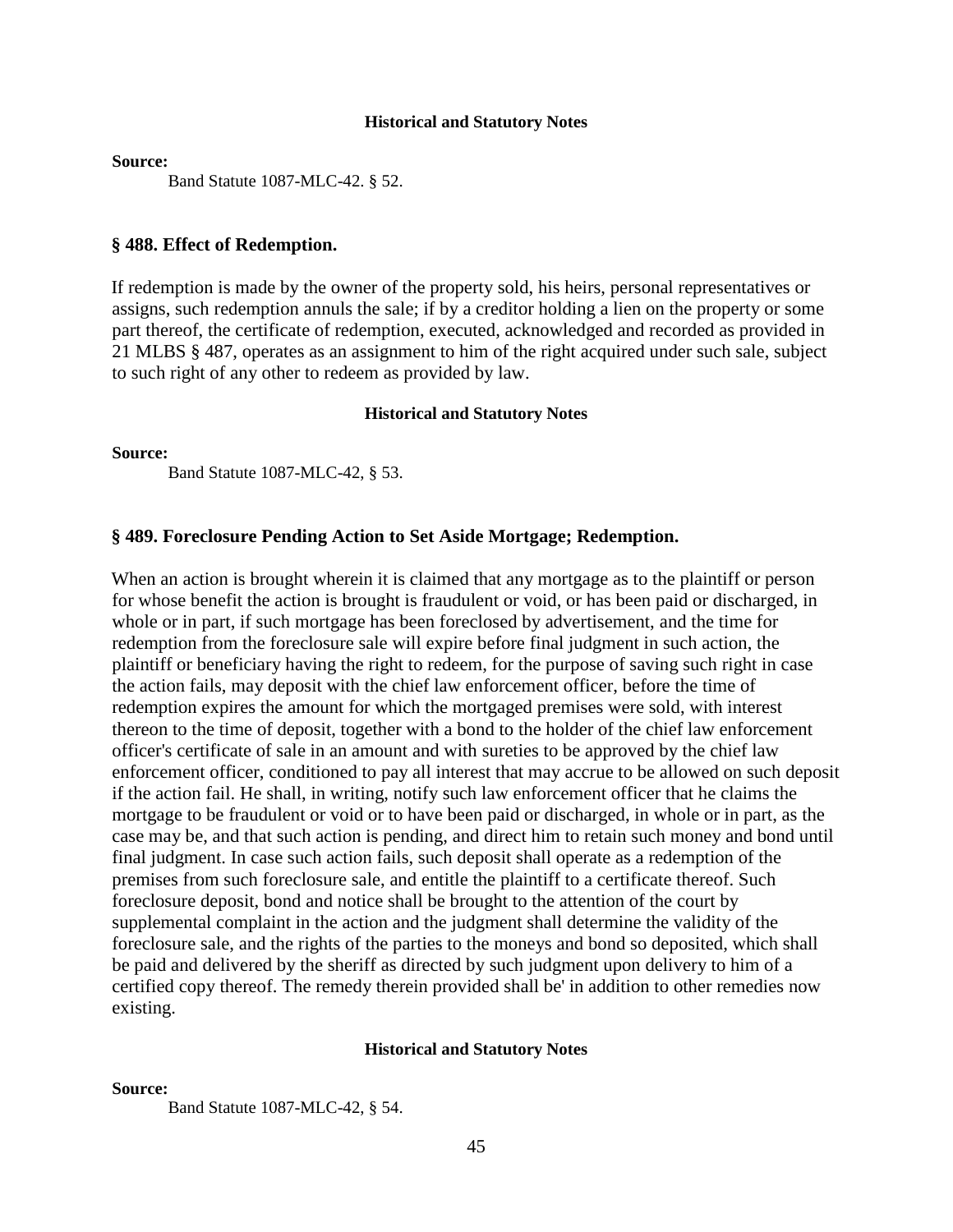# **CHAPTER 6**

# **RECOVERY OF POSSESSION OF PERSONAL PROPERTY**

# **Section**

- **501. Personal Property Recoverable Before Final Judgment.**
- **502. Motion.**
- **503. Notice of Hearing.**
- **504. Findings and Order.**
- **505. Protective Orders.**
- **506. Stay.**
- **507. Claimant's Bond.**
- **508. Respondent's Bond.**
- **509. Fair Market Value.**
- **510. Deposit in Lieu of Bond.**
- **511. Order for Seizure of Property.**
- **512. Insufficiency of Surety.**
- **513. Custody, Delivery and Return of Property.**
- **514. Failure of Claimant to Establish Right to Possession.**

# **§ 501 Personal Property Recoverable Before Final Judgment.**

In any action to recover possession of personal property, a claimant may obtain possession of the property prior to final judgments with the exception of houses.

# **Historical and Statutory Notes**

# **Source:**

Band Statute 1087-MLC-40, § 3.

# **§ 502. Motion.**

Any person seeking to recover possession of personal property after the service of a complaint and summons, but prior to final judgment shall proceed by motion. The motion shall be accompanied by sworn affidavit which contains the following:

- (a) The property sought to be recovered;
- (b) The facts which gave rise to the claimant's right to possession, referring to the documents, if any, evidencing the claimant's right to possession and the underlying obligation supporting the right;
- (c) The specific facts showing the respondent is wrongfully detaining the property;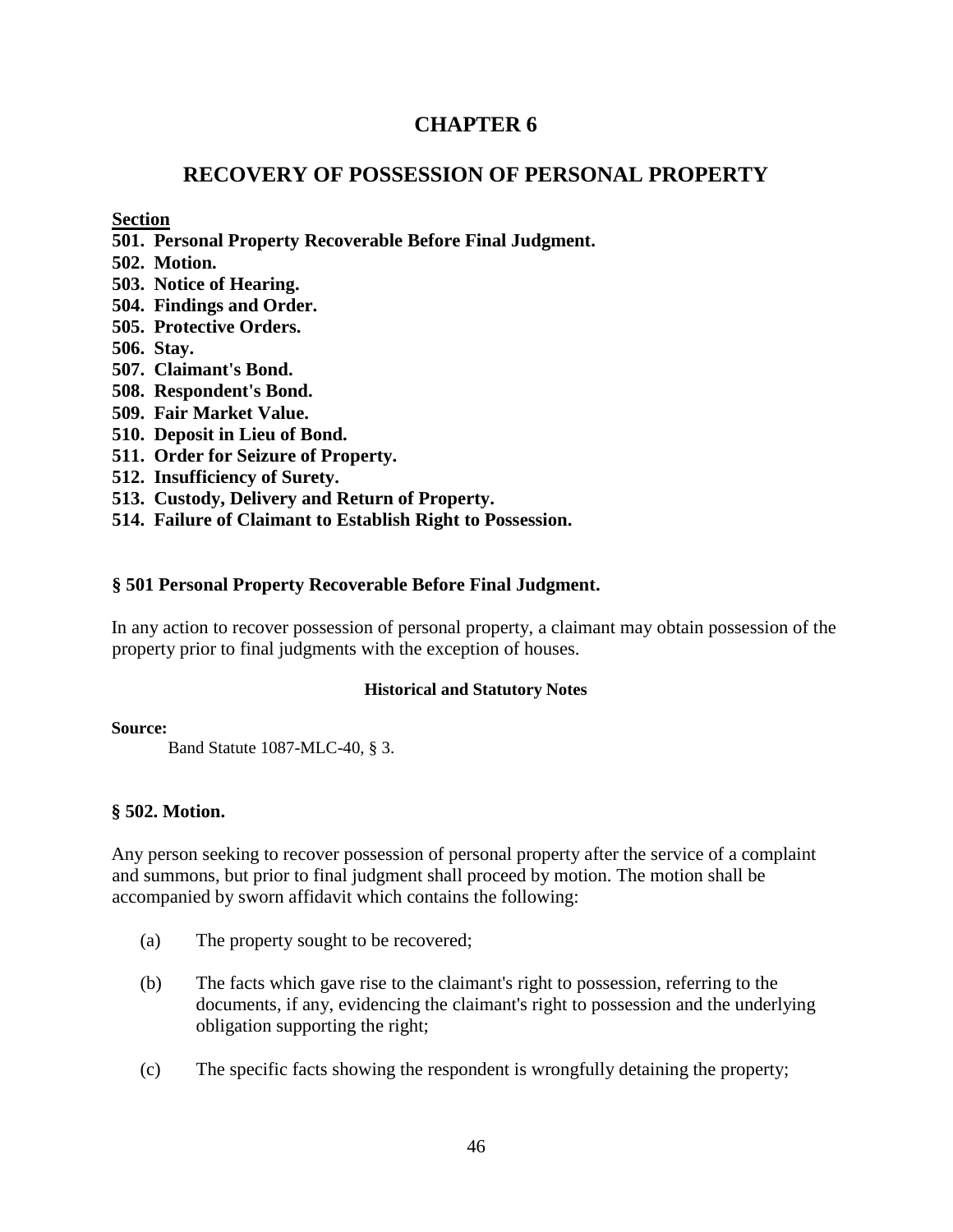- (d) If the property being claimed is secured for an obligation, the date and amount of the original obligation, the amount which has been paid by the respondent and the amount now owing to the claimant;
- (e) A statement that the respondent clearly understood the terms of the agreement;
- (f) If the claimant asserts that the respondent is wrongfully detaining the property by reason of a breach of contractual duty other than the failure to pay money, the claimant shall state the specific contractual provision and the facts relating thereto; and
- (g) A good faith approximation of the current market value of each item or categories of like items of property being claimed.

# **Source:**

Band Statute 1087-MLC-40, § 4.

# **§ 503. Notice of Hearing.**

The claimant's motion to recover possession of property together with claimant's affidavit and a notice of hearing shall be served upon the respondent in the manner prescribed in 24 MLBS  $\S$ 2007(a). If the respondent has already appeared in the action, and the motion may be served by Registered United States mail, Return Receipt Requested. The notice of hearing served upon the respondent shall be signed by the claimant or the attorney for the claimant and shall provide, at a minimum the following information in substantially the following language:

# **NOTICE OF HEARING**

# **TO: (the respondent)**

A hearing will be held on the day of  $\_\_\_\_\_\_$ ,  $20 \_\_\_\_\_\_$  at o'clock  $\_\_\_\_\_\_\_\_$  (place) to determine whether the law enforcement officer shall remove from your possession and deliver to (claimant) (hereinafter "claimant") the following property: (List Property)

You have a right to appear at this hearing on your own behalf or with an attorney. You will have the opportunity to present defenses to the claimant's claims and to state reasons why the property described above should not be taken. You shall be presumed to be in illegal possession of the property until you prove otherwise.

If the Court determines that the claimant has a right to have possession of the property while this lawsuit is pending, you may nevertheless keep the property until the lawsuit is decided if you file with the Court a surety bond in the amount of \$... (an amount computed pursuant to 21 MLBS § 507). This amount is (1-1/4 times the claimant's estimate of the value of the property) (1-1/2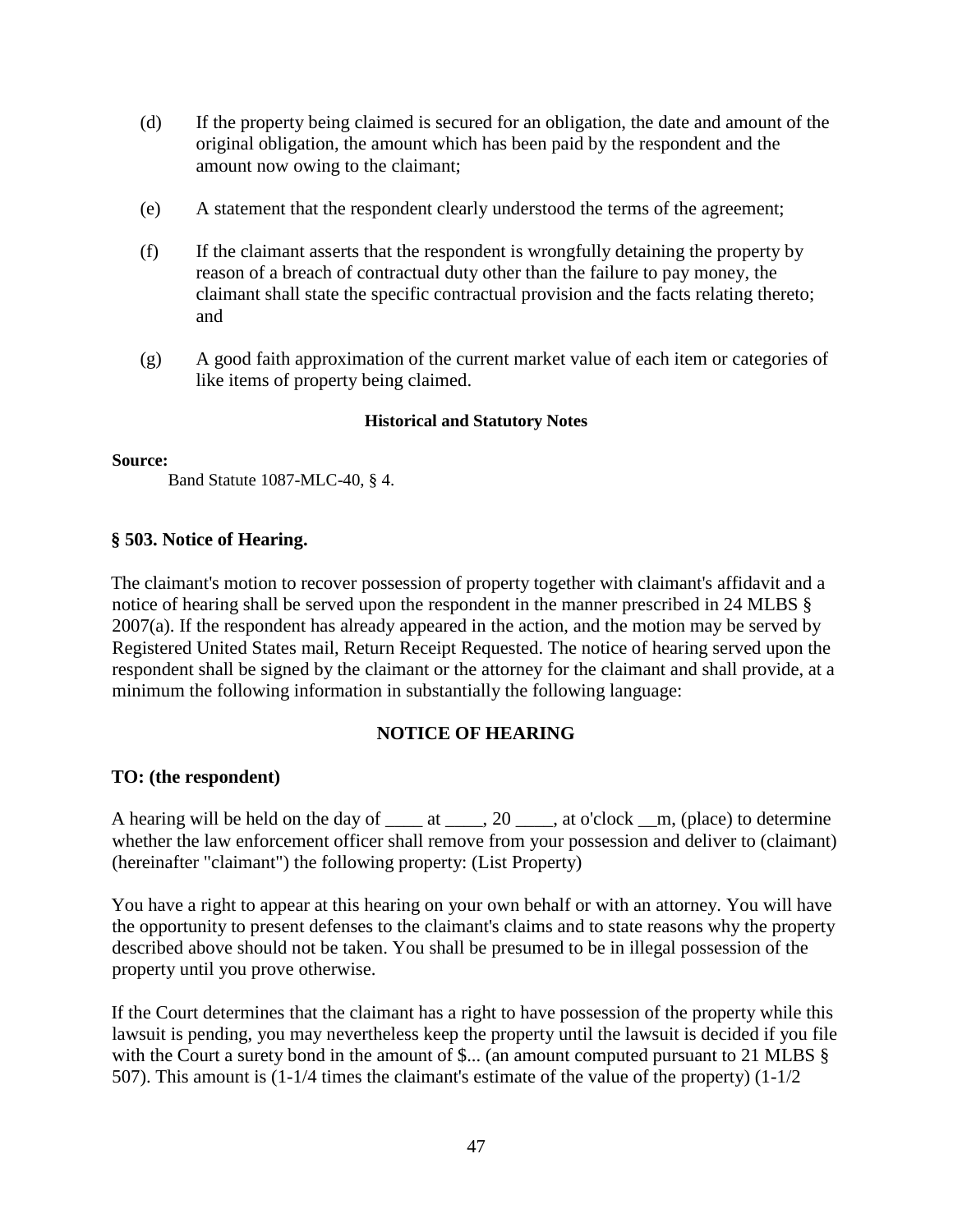times the claimant's claim against you.) If you believe the (value of the property) (amount of the claim) is overstated, you may ask the Court to lower it.

If you do not appear at the hearing, the Court has authority to issue an order directing that the above described property be immediately taken from your possession.

# **Historical and Statutory Notes**

**Source:** 

Band Statute 1087-MLC-40, § 4.02.

# **§ 504. Findings and Order.**

After a hearing, the Court shall order seizure of the property from respondent and deliver to claimant, if claimant has demonstrated the probability of success on the merits entitling claimant to possession of the property and upon compliance with the bonding requirements set forth in 21 MLBS § 507, unless the Court makes the following findings: Respondent has shown a defense to the merits of claimant's claim, the defense is a fair basis for litigation and the defense would, if established at hearing on the merits, entitle respondent to retain possession of the property. The interests of respondent cannot be adequately protected by the bond filed by the claimant pursuant to 21 MLBS § 507, if the property is delivered to the claimant prior to final decision on the merits and the harm suffered by the respondent would be substantially greater than the harm which would be suffered by the claimant if the property were not delivered to the claimant prior to final decision on the merits.

### **Historical and Statutory Notes**

**Source:** 

Band Statute 1087-MLC-40 § 4.03.

# **§ 505. Protective Orders.**

If the Court makes the findings prescribed by 21 MLBS § 504 and orders that respondent may retain possession pending final decision on the merits, the Court shall enter a further order protecting the rights of the claimant to the extent possible. The order may require that respondent make partial payment of the debt which may be due and that the payment shall be made either directly to claimant or into an escrow, that respondent post a bond in an amount set by the Court, that respondent make the property available for inspection from time to time, that respondent be restrained from certain activities, including, but not limited to selling, disposing or otherwise encumbering the property, or any other provision the Court may deem just and appropriate.

### **Historical and Statutory Notes**

### **Source:**

Band Statute 1087-MLC-40, § 4.04.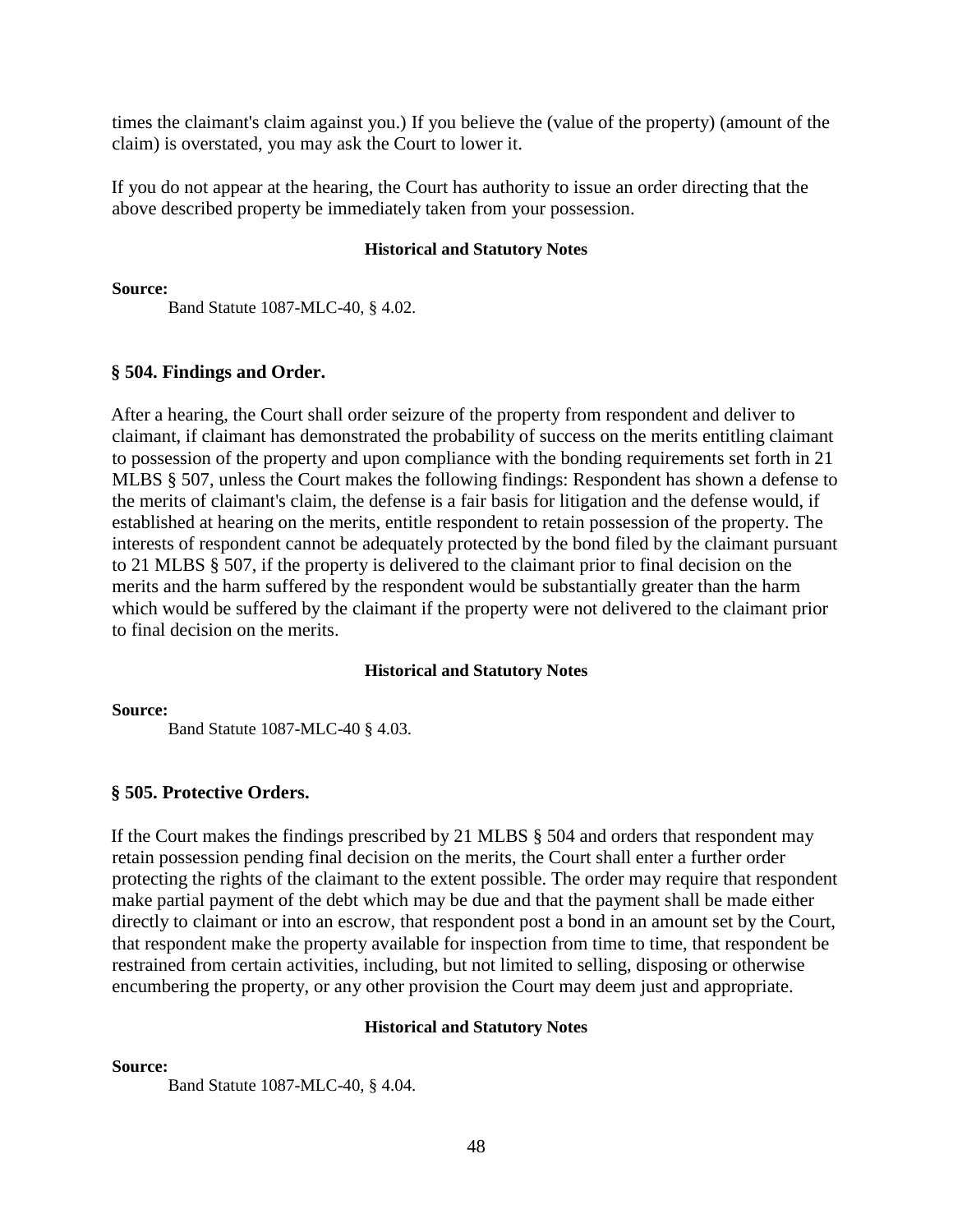### **§ 506. Stay.**

An order requiring seizure of property may be stayed up to ten days to allow the respondent time to post a bond pursuant to 21 MLBS § 508.

#### **Historical and Statutory Notes**

#### **Source:**

Band Statute 1087-MLC-40, § 4.041.

### **§ 507. Claimant's Bond.**

An order for seizure of property from the respondent shall provide that the seizure shall be contingent upon claimant's filing of a bond approved by the Court conditioned for the return of the property to the respondent, if a return be adjudged and for the payment to the respondent of any sum adjudged against the claimant. The bond shall be in an amount which is 1-½ the fair market value of the property seized.

#### **Historical and Statutory Notes**

#### **Source:**

Band Statute 1087-MLC-40, § 4.05.

### **§ 508. Respondent's Bond.**

Except as otherwise provided in clause, the respondent may retain or regain possession of the property by filing of a bond approved by the Court conditioned that the property shall be delivered to the claimant, if delivery be adjudged, and for the payment to the claimant of any sum adjudged against the respondent. The bond shall be in an amount  $1<sup>-1</sup>/4$  times the fair market value of the property or 1-½ times the amount of the claimant's claim, whichever is less. An order for seizure may specify a time limitation within which the bond must be filed. For the purpose of protecting or preserving the property pending final hearing on the merits, the Court may in extraordinary circumstances, which shall be specified in its order, provide that the respondent may not retain or regain possession of the property upon re-bonding, or may limit or condition the right to retain or regain the property upon re-bonding. The cost of regaining possession of the property from the sheriff or the claimant shall be borne by respondent except as set forth in 21 MLBS § 514.

### **Historical and Statutory Notes**

### **Source:**

Band Statute 1087-MLC-40, § 4.051.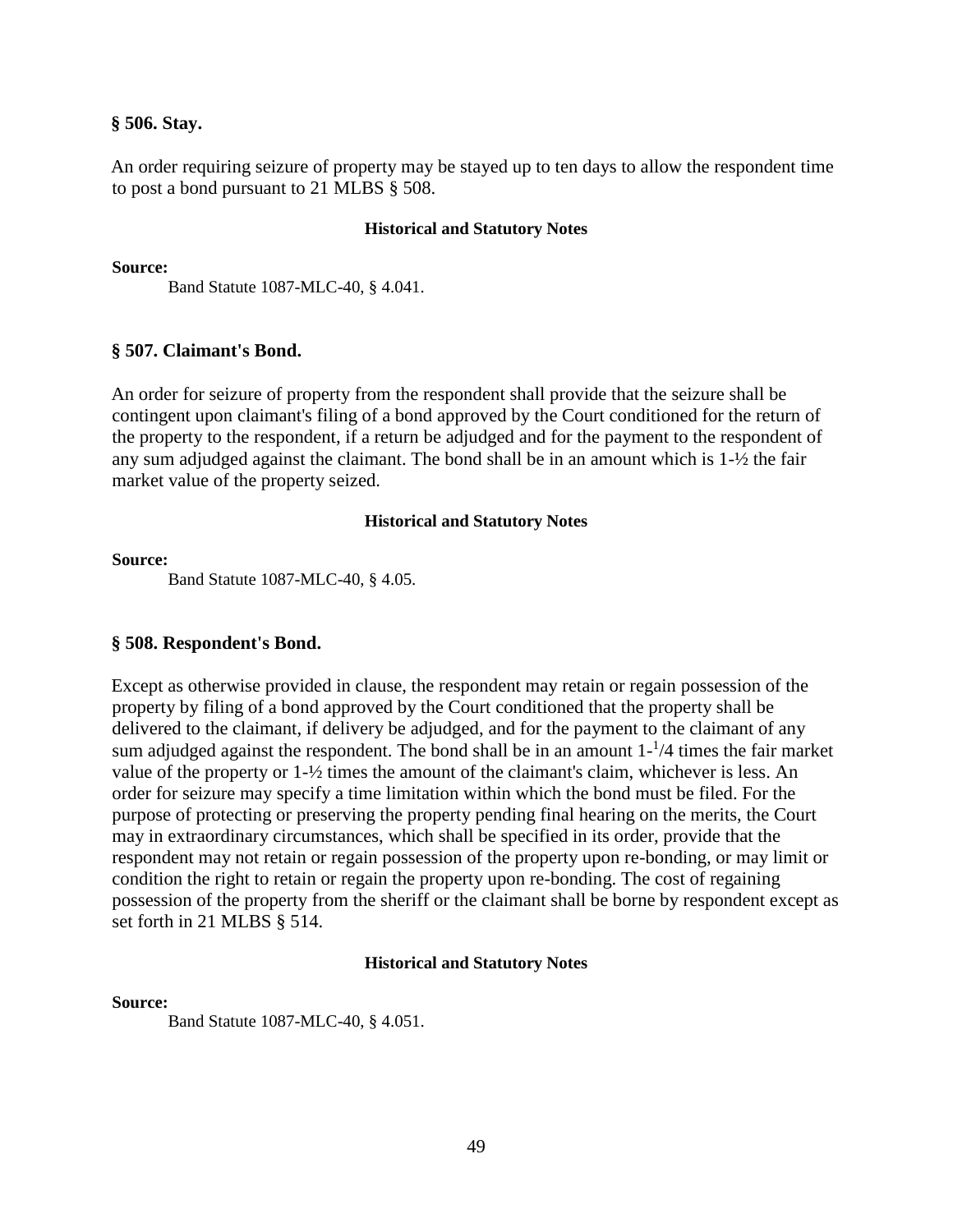# **§ 509. Fair Market Value.**

The current fair market value of the property shall initially be presumed as stated in the affidavit submitted pursuant to 21 MLBS § 503. If the Court determines the current fair market value of the property is different, it shall adjust the required amount of the bonds.

# **Historical and Statutory Notes**

# **Source:**

Band Statute 1087-MLC-40, § 4.052.

# **§ 510. Deposit in Lieu of Bond.**

In lieu of filing a bond, either claimant or respondent may satisfy bonding requirements by depositing with the Court cash, a cashier's check or a certified check.

# **Historical and Statutory Notes**

# **Source:**

Band Statute 1087-MLC-40 § 4.052.

# **§ 511. Order for Seizure of Property.**

- (a) An order for seizure of property shall:
	- (1) Identify the property to be seized;
	- (2) Direct a law enforcement officer to seize the property; and
	- (3) Specify that the claimant is authorized, immediately or after a specified reasonable period of time, to sell or otherwise dispose of the property pending final hearing on the merits unless the Court makes a specific finding that the interests of respondent cannot be adequately protected by the bond.
- (b) An order for seizure of property may:
	- (1) Describe the place or places which may be entered by force, by the law enforcement officials, subject to the limitations of paragraph (3).
	- (2) Require that the respondent, his agents or employees deliver the property to claimant or disclose its location, and if delivery is not made or the location is not disclosed, that respondent must appear in Court at a specified time and place to give testimony as to the location of the property and to show cause why an order should not be entered finding respondent in contempt of court for failure to deliver the property or to disclose its location.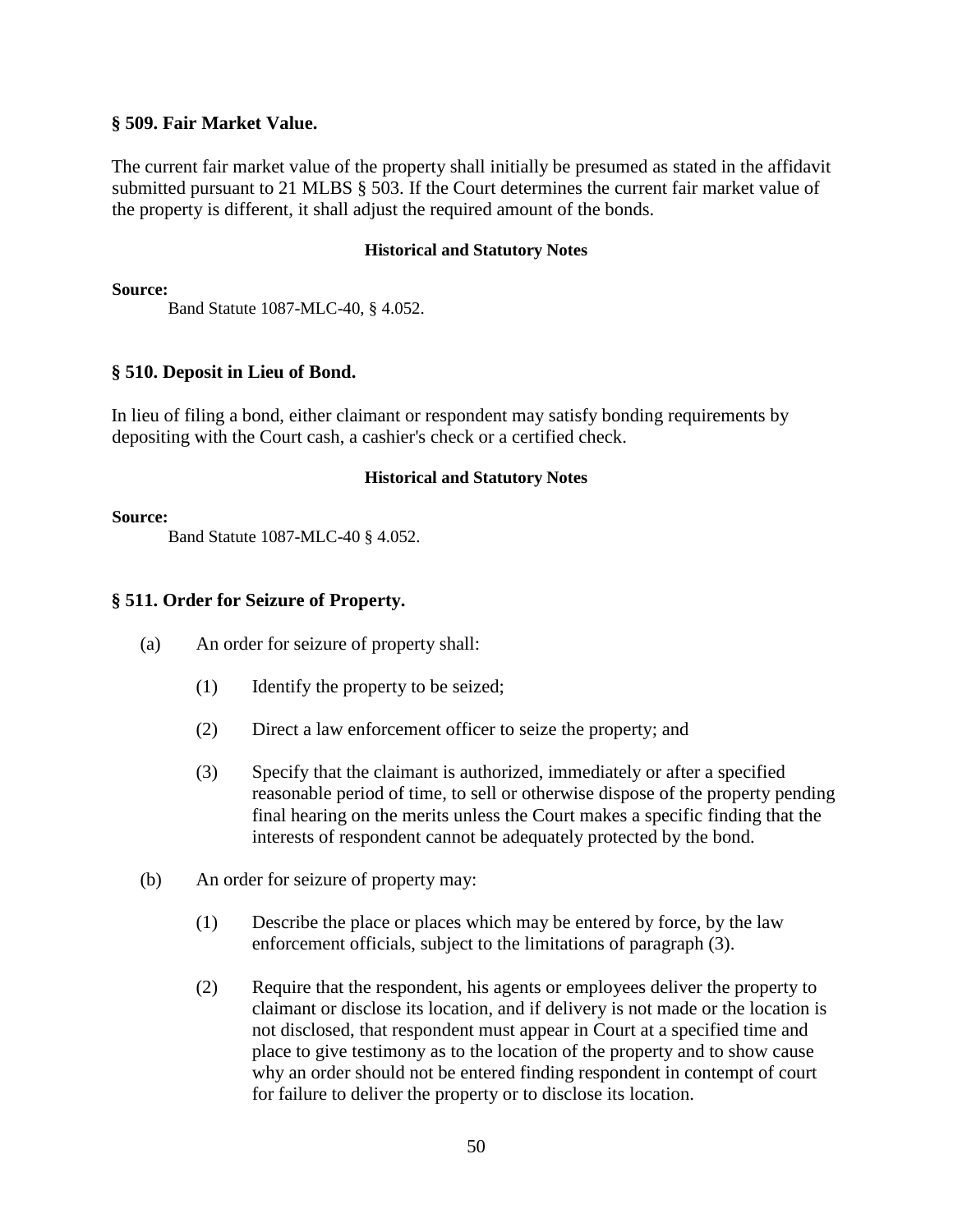- (3) Provide that if the property, or any of it is concealed in a building or elsewhere, and a public demand made by the law enforcement official for its delivery is refused or there is no response the law enforcement official shall cause the building or enclosure to be broken open and shall take the property therefrom.
- (c) The law enforcement official may not enter the residence of a person other than respondent unless the order specifies, identifying with particularity the residence or residences which may be entered, on the basis of a finding by the Court that probable cause exists to believe that the property is at this residence.

### **Source:**

Band Statute 1087-MLC-40, § 5.

# **§ 512. Insufficiency of Surety.**

A person asserting a claim to property seized by order of the Court may by motion challenge the sufficiency of the surety for the bond filed with the Court. If the Court finds the surety insufficient, it may grant a reasonable time for filing of another bond.

### **Historical and Statutory Notes**

**Source:** 

Band Statute 1087-MLC-40, § 5.04.

### **§ 513. Custody, Delivery and Return of Property.**

When the law enforcement official has taken property pursuant to an order of the Court, he shall keep it in a secure place and shall deliver it to the party entitled thereto as soon as reasonably possible upon receiving his lawful fees and expenses for taking and keeping the property. The law enforcement official shall promptly return, without cost, any property taken which is not specified in the court order.

### **Historical and Statutory Notes**

#### **Source:**

Band Statute 1087-MLC-40, § 5.05.

### **§ 514. Failure of Claimant to Establish Right to Possession.**

If at a hearing following seizure of property pursuant to 21 MLBS § 503, claimant fails to establish a right to continued possession, the Court shall order the property returned to respondent, the costs to be borne by claimant. The Court may order claimant's bond to continue in an amount sufficient to offset damages claimed by respondent by reason of the seizure.